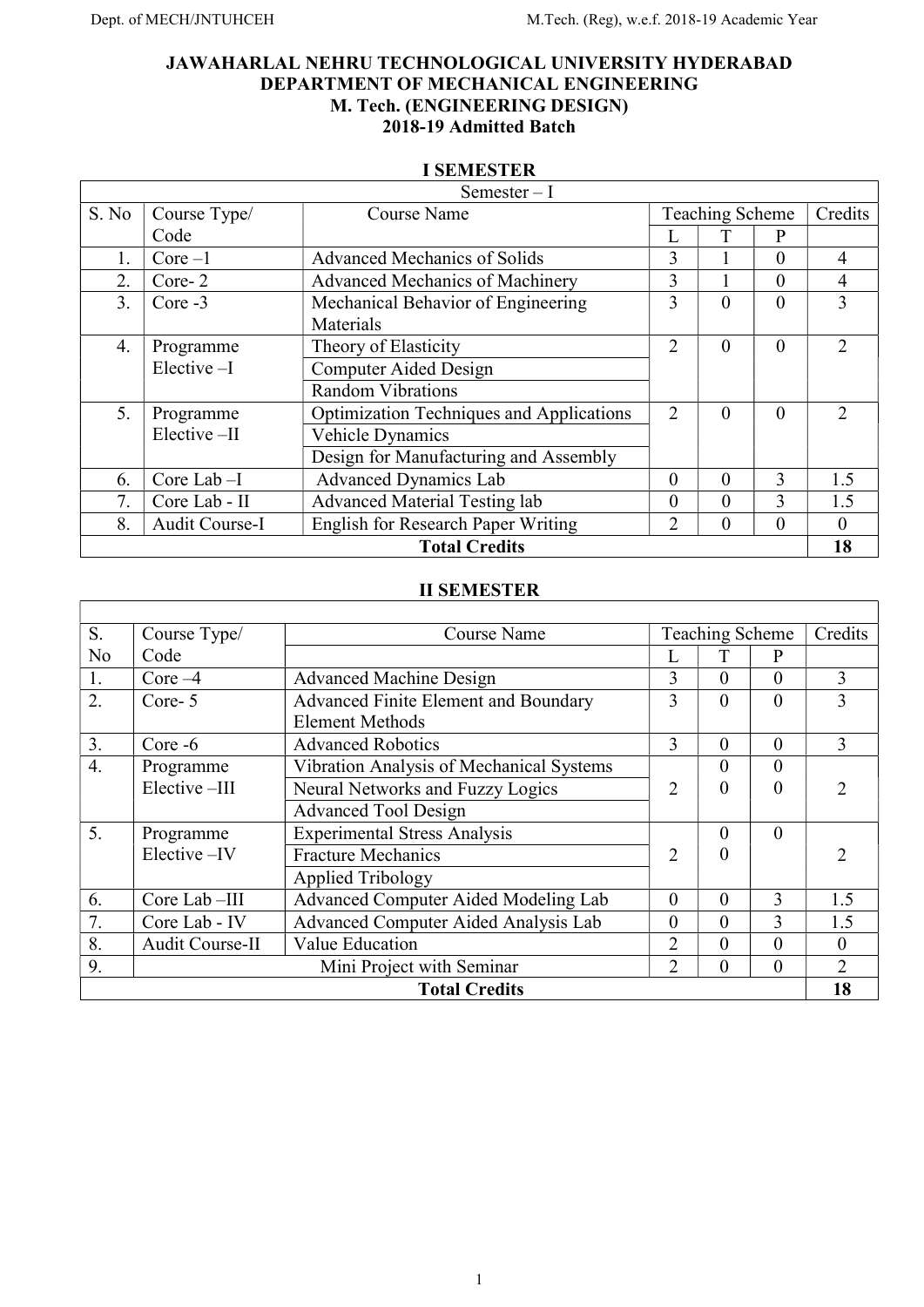$\Gamma$ 

# III SEMESTER

| S. No | Course Type/  | Course Name                                |                | <b>Teaching Scheme</b> |          | Credits        |
|-------|---------------|--------------------------------------------|----------------|------------------------|----------|----------------|
|       | Code          |                                            | ┺              |                        | P        |                |
| 1.    | Programme     | Geometric Modeling                         |                |                        |          |                |
|       | Elective -V   | <b>Concurrent Engineering</b>              | 2              | 0                      | $\theta$ |                |
|       |               | Design for Process and Product Development |                |                        |          |                |
| 2.    | Open Elective | Microprocessors in Automation              |                |                        |          |                |
|       |               | <b>Composite Materials</b>                 | $\overline{2}$ | $\theta$               | $\Omega$ |                |
|       |               | Waste to Energy                            |                |                        |          |                |
| 3.    |               | Seminar                                    | $\theta$       | $\Omega$               | 4        | $\mathfrak{D}$ |
| 4.    | Dissertation  | Dissertation Phase - I                     | $\theta$       | $\theta$               | 20       | 10             |
|       |               | <b>Total Credits</b>                       |                |                        |          | 16             |

|    |                  | Semester – IV           |                 |         |
|----|------------------|-------------------------|-----------------|---------|
| S. | Course Type/Code | Course Name             | Teaching Scheme | Credits |
| No |                  |                         |                 |         |
|    | Dissertation     | Dissertation Phase - II |                 |         |
|    |                  | <b>Total Credits</b>    |                 |         |
|    |                  |                         |                 |         |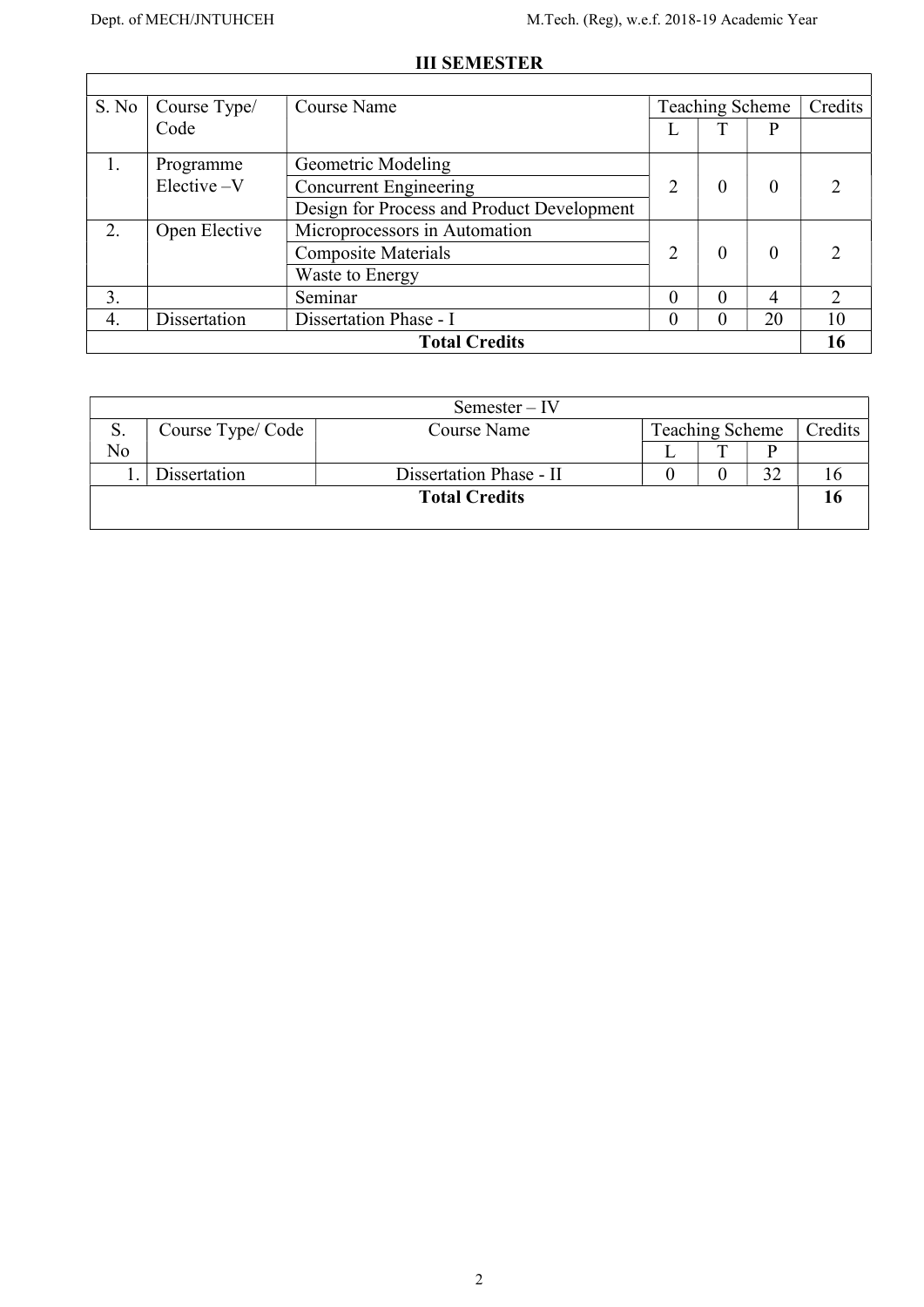#### ADVANCED MECHANICS OF SOLIDS (Core -1)

## M.Tech. (ED) (FT)–I Sem

| $\mathbf{L}$ | Т | P | C                       |
|--------------|---|---|-------------------------|
| 3            |   | 0 | $\overline{\mathbf{4}}$ |

Prerequisite: Applied Mechanics, Mechanics of solids

Course Objectives: This course is concerned with the development of analytical methods for solving problems in mechanics of materials that are generally considered beyond the scope of basic course in the discipline.

Course outcomes: After completing this course, the student should be able to

- Determined the point of location of applied load to avoid twisting in thin sections used in aerospace applications.
- Understand the concept of distinguish between neutral and centroidal axes in curved beams.
- Understanding the analogy models developed for analyzing the non circular bars subjected to torsion, and also analyzing the stresses developed between rolling bodies and stress in three dimensional bodies.

#### UNIT–I:

Shear center: Bending axis and shear center-shear center for axi-symmetric and unsymmetrical sections.

Unsymmetrical bending: Bending stresses in Beams subjected to Nonsymmetrical bending, Deflection of straight beams due to nonsymmetrical bending.

#### UNIT–II:

Curved beam theory: Winkler Bach formula for circumferential stress – Limitations – Correction factors –Radial stress in curved beams – closed ring subjected to concentrated and uniform loads-stresses in chain links.

#### UNIT–III:

Torsion: Linear elastic solution Prandtl elastic membrane (Soap-Film) Analogy; Narrow rectangular cross Section, Hollow thin wall torsion members, Multiply connected Cross Section.

#### UNIT–IV:

Contact stresses: Introduction, problem of determining contact stresses, Assumptions on which a solution for contact stresses is based; Expressions for principal stresses; Method of computing contact stresses, Deflection of bodies in point contact; Stresses for two bodies in contact over narrow rectangular area (Line contact) Loads normal to area, Stresses for two bodies in line contact, loads normal and Tangent to contact area.

#### UNIT–V:

Introduction to Three Dimensional Problems: Uniform stress stretching of a prismatic bar by its own weight twist of circular shafts of constant cross section, pure bending of plates.

#### Text Books:

- 1. Advanced Mechanics of materials by Boresi & Side Bottom, Wiely International.
- 2. Theory of elasticity by Timoschenko S.P. and Goodier J.N. McGraw, Hill Publishers 3rd Edition

- 1. Advanced strength of materials by Den Hortog J.P.
- 2. Theory of plates by Timoshenko.
- 3. Strength of materials  $&$  Theory of structures by B.C Punmia (Vol I  $&$  II)
- 4. Strength of materials by Sadhu singh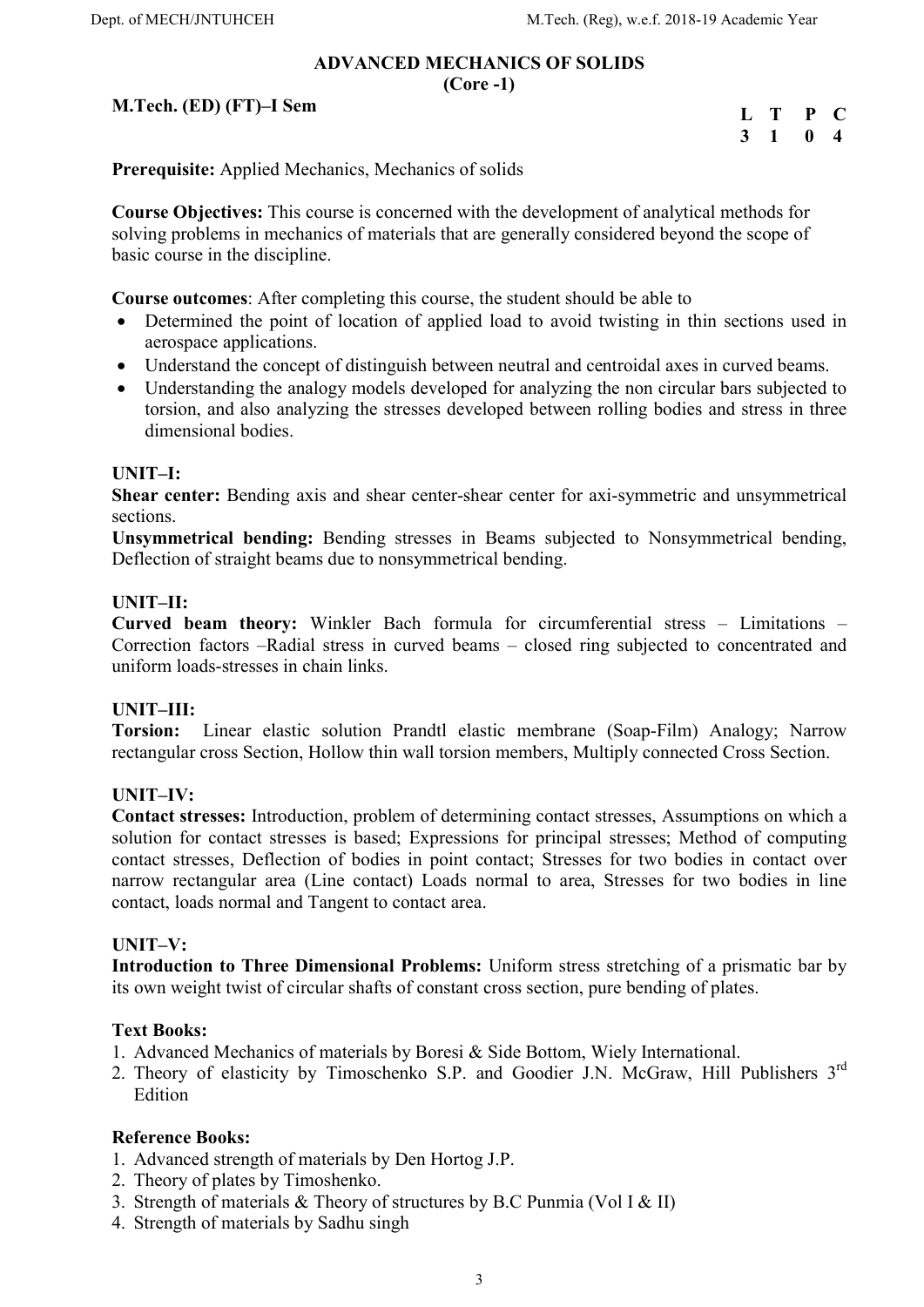## ADVANCED MECHANICS OF MACHINERY

#### (Core- 2)

## M.Tech. (ED) (FT)–I Sem

L T P C 3 1 0 4

Prerequisite: Kinematics of machinery

Course Objectives: The overall objective of this course is to learn how to analyze the motions of mechanisms, design mechanisms to have given motions, and analyze forces in machines. To find radius of curvature of polodes.

Course outcomes: After completing this course, the student should be able to

- Understand the kinematic analysis of rolling bodies based on graphical, geometrical and analytical methods.
- Design of mechanisms by using graphically and analytically by involving function generator, rigid body guidance and path generation(Coupler curve) methods

#### UNIT–I:

Advanced Kinematics of plane motion- I: Introduction to plane motion. Euler – Savary Equation, the Inflection circle, Analytical and graphical determination of  $d_i$ , Bobillier's Construction, Collineation axis, Hartmann's Construction, Inflection circle for the relative motion of two moving planes, Application of the Inflection circle to kinematic analysis.

#### UNIT–II:

Advanced Kinematics of plane motion - II: Polode curvature, Hall's Equation, Polode curvature in the four bar mechanism, coupler motion, relative motion of the output and input links, Freudenstein's Collineation – axis theorem, Carter –Hall circle.

#### UNIT–III:

Introduction to Synthesis-Graphical Methods - I: The Four bar linkage, Guiding a body through Two distinct positions, Guiding a body through Three distinct positions, The Roto center triangle, Guiding a body through Four distinct positions: Burmester's curve.

#### UNIT–IV:

Introduction to Synthesis-Graphical Methods - II: Function generation- General discussion, Function generation: Overlay's method, Function generation- Velocity – pole method, Path generation: Hrones's and Nelson's motion Atlas, Roberts's theorem.

#### UNIT–V:

 Introduction to Synthesis - Analytical Methods: Function Generation: Freudenstien's equation, Precision point approximation. Path Generation: Synthesis of Four-bar Mechanisms for specified instantaneous condition, Method of components, Synthesis of Four-bar Mechanisms for prescribed extreme values of the angular velocity of driven link, Method of components.

#### Text Books:

- 1. Kinematics and Dynamics of plane mechanisms by Jeremy Hirschhorn, McGraw-Hill, 1962.
- 2. Theory of Mechanisms and Machines by Amitabh Ghosh and Ashok Kumar Mallik, E.W.P. Publishers.

- 1. Kinematics and Linkage Design by Allen S.Hall Jr., PHI, 1964.
- 2. Theory of Machines and Mechanisms by J.E Shigley and J.J. Uicker Jr., McGraw-Hill, 1995.
- 3. A Robot Engineering Text book by Mohsen Shahinpoor, Harper & Row Publishers, New York, 1987.
- 4. Analysis of mechanisms and Robot manipulators by Joseph Duffy, Edward Arnold, 1980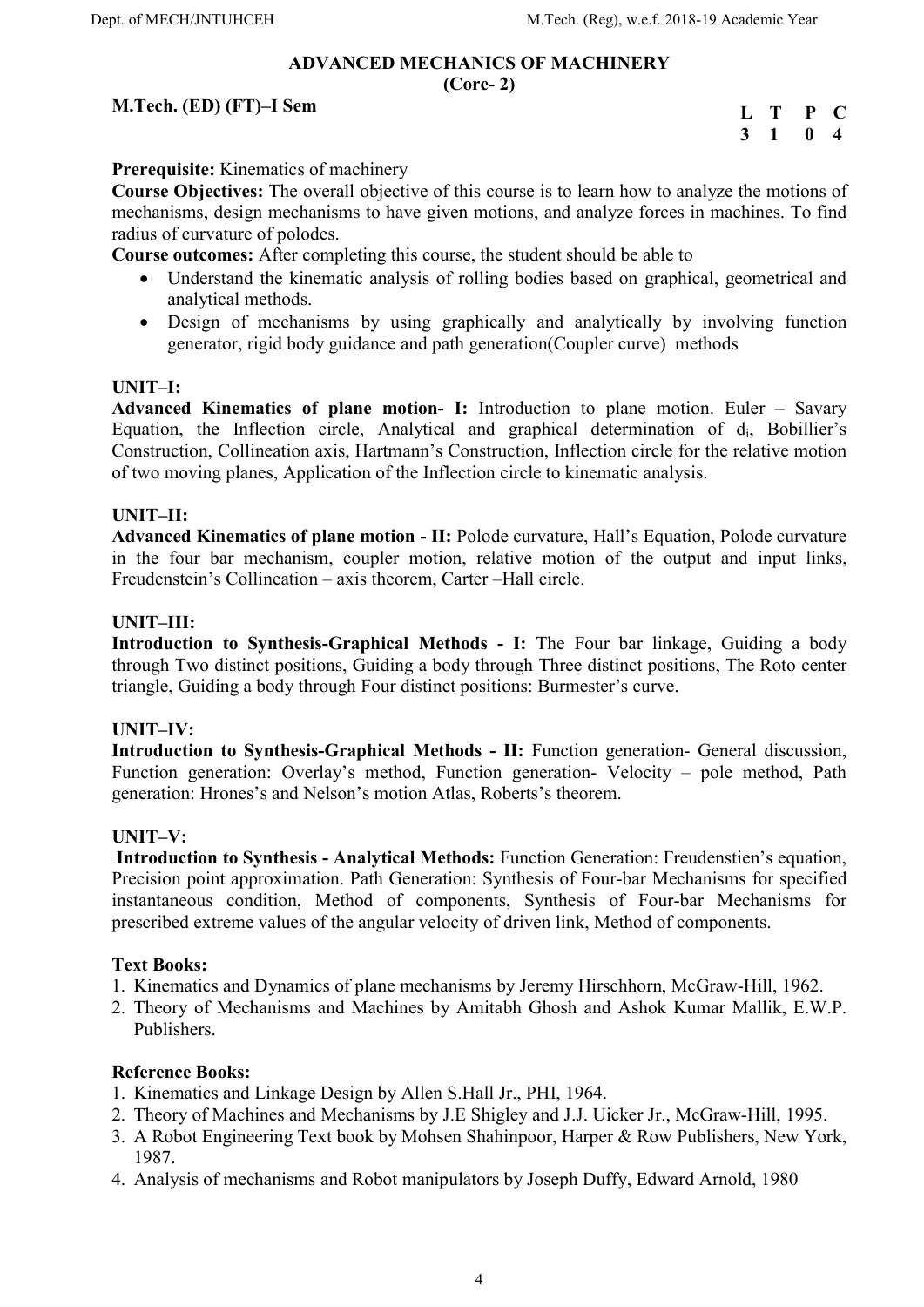#### MECHANICAL BEHAVIOUR OF ENGINEERING MATERIALS (Core - 3)

#### M.Tech. (ED) (FT)–I Sem L T P C 3 0 0 3

Prerequisite: Physical Metallurgy

Course Objectives : The main objectives are to provide students with basic understanding of phase transformation by heat treating and stress-induced hardening, linear and nonlinear elastic behavior, deformation under multi-axial loading, plastic deformation and yield criteria, dislocation plasticity and strengthening mechanisms, creep, stress concentration effects, brittle versus ductile fracture, fracture mechanisms at different scales, fatigue, contact deformation, and wear.

Course outcomes: After completing this course, the student should be able to

 Understand the different modes of failures like fracture, fatigue and creep of ductile and brittle materials

# UNIT-I:

Fracture: Introduction, Types of Fracture in Metals, Griffith Theory of Brittle Fracture, Fracture of Single Crystals, Ductile Fracture, Concept of the Fracture Curve.

# UNIT-II:

Fracture Mechanics: Strain Energy Release rate, Fracture Toughness and Design, Crack Opening Displacement, J-Integral, R Curve,

## UNIT-III:

Fatigue-I: Introduction, Stress Cycles, S-N Curve, Effect of Mean Stress on Fatigue, Cyclic Stress strain curve, Low Cycle Fatigue, Strain Life Equation, Structural Features of Fatigue, Fatigue Crack Propagation, Effect of Metallurgical Variables on Fatigue.

# UNIT-IV:

Fatigue-II: Effect of stress concentration on Fatigue, Size Effect, Surface effects on Fatigue, Fatigue under Combined stresses, Design for Fatigue, Machine Design approach-Infinite life design, Local strain approach, Corrosion Fatigue, Effect of Temperature on fatigue.

#### UNIT-V:

Creep deformation: The evolution of creep damage, primary, secondary and tertiary creep, Micro mechanisms of creep in materials and the role of diffusion, Ashby creep deformation maps. Stress dependence of creep – power law dependence. Comparison of creep performance under different conditions – extrapolation and the use of Larson-Miller parameters, Creep-fatigue interactions, Examples.

#### Text Books

1. Mechanical Metallurgy by G. E. Dieter, McGraw Hill, (1988)

2. Thin Film Materials L.B. Freund and S. Suresh, Cambridge University Press (2003).

#### Reference Books:

1. Fracture Mechanics Fundamentals and Applications by T.L. Anderson, 2<sup>nd</sup> Ed. CRC press, (1995)

- 2. Fracture of Brittle Solids by B. Lawn, Cambridge Solid State Science Series 2<sup>nd</sup> ed1993.
- 3. Fundamentals of Fracture Mechanics by J.F. Knott, Butter worths (1973)
- 4. Worked examples in Fracture Mechanics by J.F. Knott, P Withey, Institute of Materials.
- 5. Fracture Mechanics by H.L.Ewald and R.J.H. Wanhill, Edward Arnold, (1984).
- 6. Fatigue of Materials by S. Suresh, Cambridge University Press, (1998)
- 7. Inelastic Deformation of Metals by D.C. Stouffer and L.T. Dame, Wiley (1996)
- 8. The Physics of Creep by F.R.N. Nabarro, H.L. de Villiers, Taylor and Francis, (1995)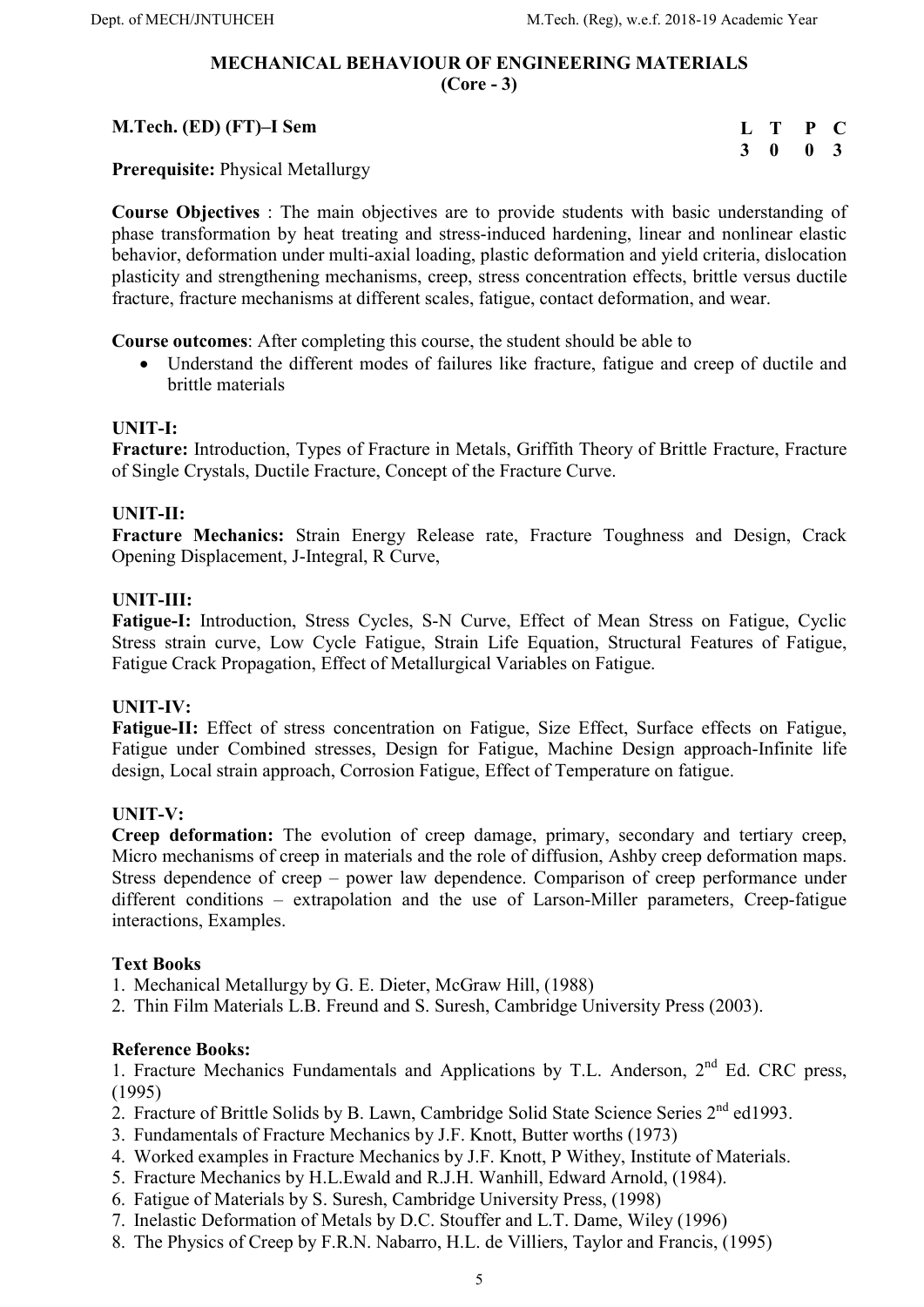#### THEORY OF ELASTICITY (Programme Elective - I)

## M.Tech. (ED) (FT)–I Sem

| П,           | T | P | O  |
|--------------|---|---|----|
| <sup>2</sup> | 0 | 0 | -2 |

## Prerequisite: Mechanics of solids

#### Course objectives:

The objectives of this course are to introduce graduate and senor undergraduate's students to advanced topics in linear elasticity. Students will build on the knowledge gained through all mechanical related courses of the undergraduate curriculum (statics, mechanics of materials etc)

Course outcomes: After completing this course, the student should be able to

- Deriving the governing equations for 2D and 3D elastic problems.
- Solve these problems with various solution methodologies.

#### UNIT-I:

Introduction: Elasticity – notation for forces and stress components of stresses - components of strain - Hooks law. Plane Stress and plain strain analysis - plane stress - plane strain- differential equations of equilibrium - boundary conditions – compatibility equations –stress function boundary condition.

#### UNIT-II:

Two dimensional problems in rectangular co-ordinates-solution by polynomials - Saint-vanant's principle-determination of displacements-bending of simple beams-application of Fourier series for two dimensional problems-gravity loading.

#### UNIT-III:

Two dimensional problems in polar coordinates - stress distribution symmetrical about an axis pure bending of curved bars - strain components in polar coordinates – displacements displacement for symmetrical stress distribution - simple symmetric and asymmetric problems general solution of two-dimensional problem in polar coordinates - application of general solution in polar coordinates.

#### UNIT-IV:

Analysis of stress and strain in three dimensions - principal stress - stress ellipsoid - director surface - determination of principal stresses - max shear stresses - homogeneous deformation principal axes of strain rotation. General Theorems. Differential equations of equilibrium conditions of compatibility - determination of displacement - equations of equilibrium in terms of displacements - principle of super position - uniqueness of solutions - the reciprocal theorem.

#### UNIT- V:

Torsion of Prismatic Bars - torsion of prismatic bars - bars with elliptical cross sections - other elementary solution - membrane analogy - torsion of rectangular bars-solution of torsional problems by energy method - use of soap films in solving torsion problem - hydro dynamical analogies - torsion of shafts, tubes, bars etc.

#### Text Books:

1. Theory of Elasticity by Timeshanko, Mc Grawhill Publications

- 1. Theory of Elasticity by Y.C. Fung.
- 2. Theory of Elasticity by Sadhu Singh. Dhanpat Rai sons Private Limited, New Delhi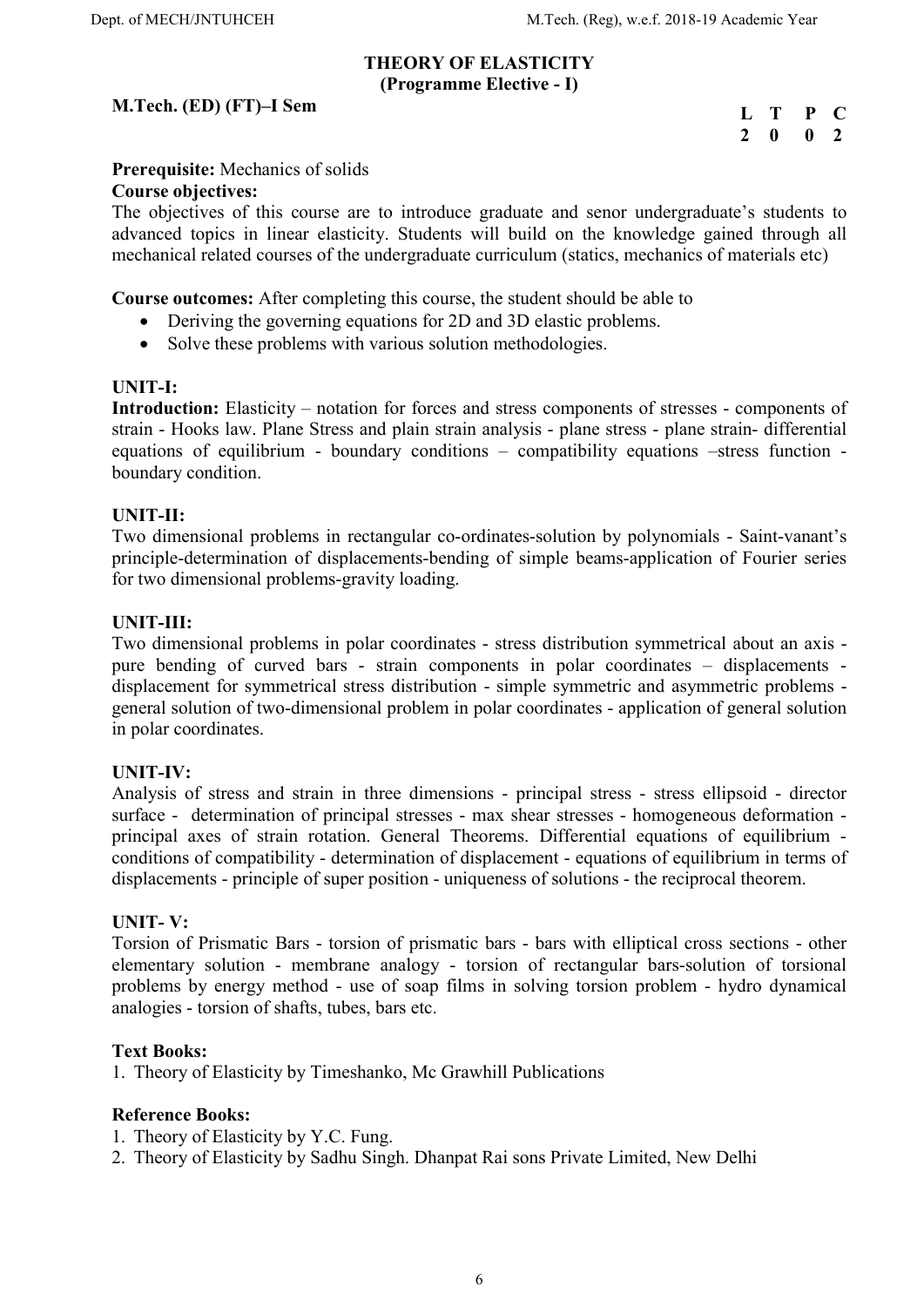#### COMPUTER AIDED DESIGN (Programme Elective - I)

## M.Tech. (ED) (FT)–I Sem

L T P C 2 0 0 2

Pre-requisites: Basic computer skills, drafting and blueprint reading, elementary machine shop, Engineering technical mathematics

#### Course objectives:

To provide an overview of how computers are being used in design, development of manufacturing plans and manufacture. To understand the need for integration of CAD.

#### Course Outcomes:

Understand geometric transformation techniques in CAD. Develop mathematical models to represent curves and surfaces .Model engineering components using solid modeling techniques. Develop programs for CNC to manufacture industrial components .To understand the application of computers in various aspects of Manufacturing viz., Design, Proper planning, Manufacturing cost, Layout & Material Handling system.

#### UNIT–I:

Fundamentals of CAD, Automation , Design process, Application of computers for design, Benefits of CAD, Computer configuration for CAD applications, Computer peripherals for CAD ,Design workstation, Graphic terminal, CAD software- definition of system software and application software ,CAD database and structure.

Geometric Modeling: 3-D wire frame modeling, wire frame entities and their definitions, Interpolation and approximation of curves, Concept of parametric and non-parametric representation of curves, Curve fitting techniques, and definitions of cubic spline, Bezier, and Bspline.

#### UNIT-II:

Surface modeling: Algebraic and geometric form, Parametric space of surface, Blending functions, parameterization of surface patch, Subdividing, Cylindrical surface, Ruled surface, Surface of revolution Spherical surface, Composite surface, Bezier surface. B-spline surface, Regenerative surface and pathological conditions.

Solid Modelling: Definition of cell composition and spatial occupancy enumeration, Sweep representation, Constructive solid geometry, Boundary representations.

#### UNIT–III:

NC Control Production Systems: Numerical control, Elements of NC system, NC part programming: Methods of NC part programming, manual part programming, Computer assisted part programming, Post Processor, Computerized part program, SPPL (A Simple Programming Language). CNC, DNC and Adaptive Control Systems.

#### UNIT–IV:

Group Technology: Part families, Parts classification and coding. Production flow analysis, Machine cell design.

Computer aided process planning: Difficulties in traditional process planning, Computer aided process planning: retrieval type and generative type, Machinability data systems.

#### UNIT–V:

Flexible manufacturing system: F.M.S equipment, FMS layouts, Analysis methods for FMS benefits of FMS.

Computer aided quality control: Automated inspection- Off-line, On-line, contact, Non-contact; Coordinate measuring machines, Machine vision.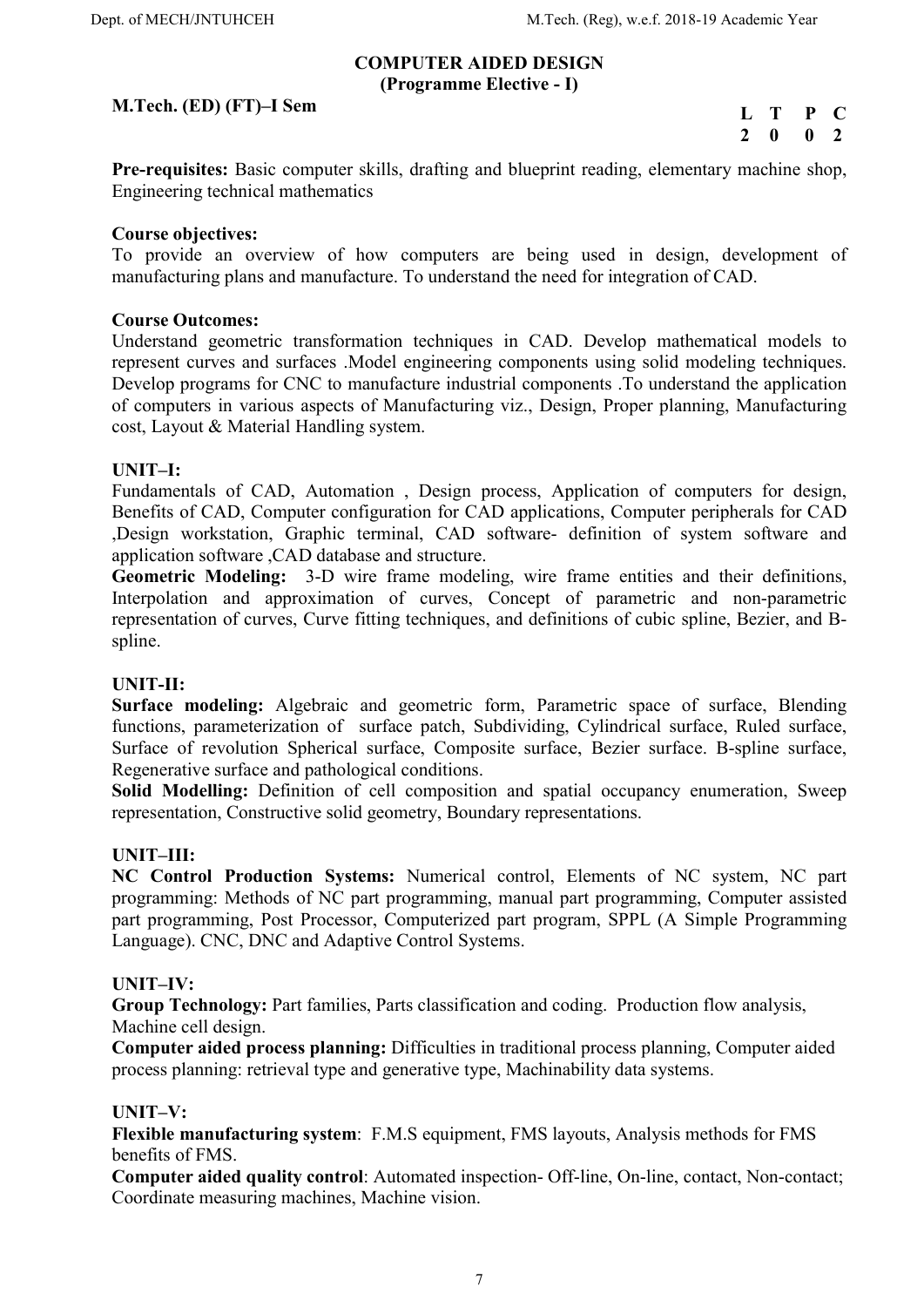## Text Books:

- 1. CAD/CAM Principles and Applications by P.N.Rao, TMH
- 2. CAD/CAM Concepts and Applications by Alavala, PHI

- 1. CAD/CAM by Groover M.P., Pearson education
- 2. CAD/CAM Theory and Practice, by Ibrahim Zeid, TMH
- 3. CAD/CAM/CIM by Radhakrishnan and Subramanian, New Age
- 4. Principles of Computer Aided Design and Manufacturing by Farid Amirouche, Pearson
- 5. Computer Numerical Control Concepts and programming by Warren S Shames, Thomson.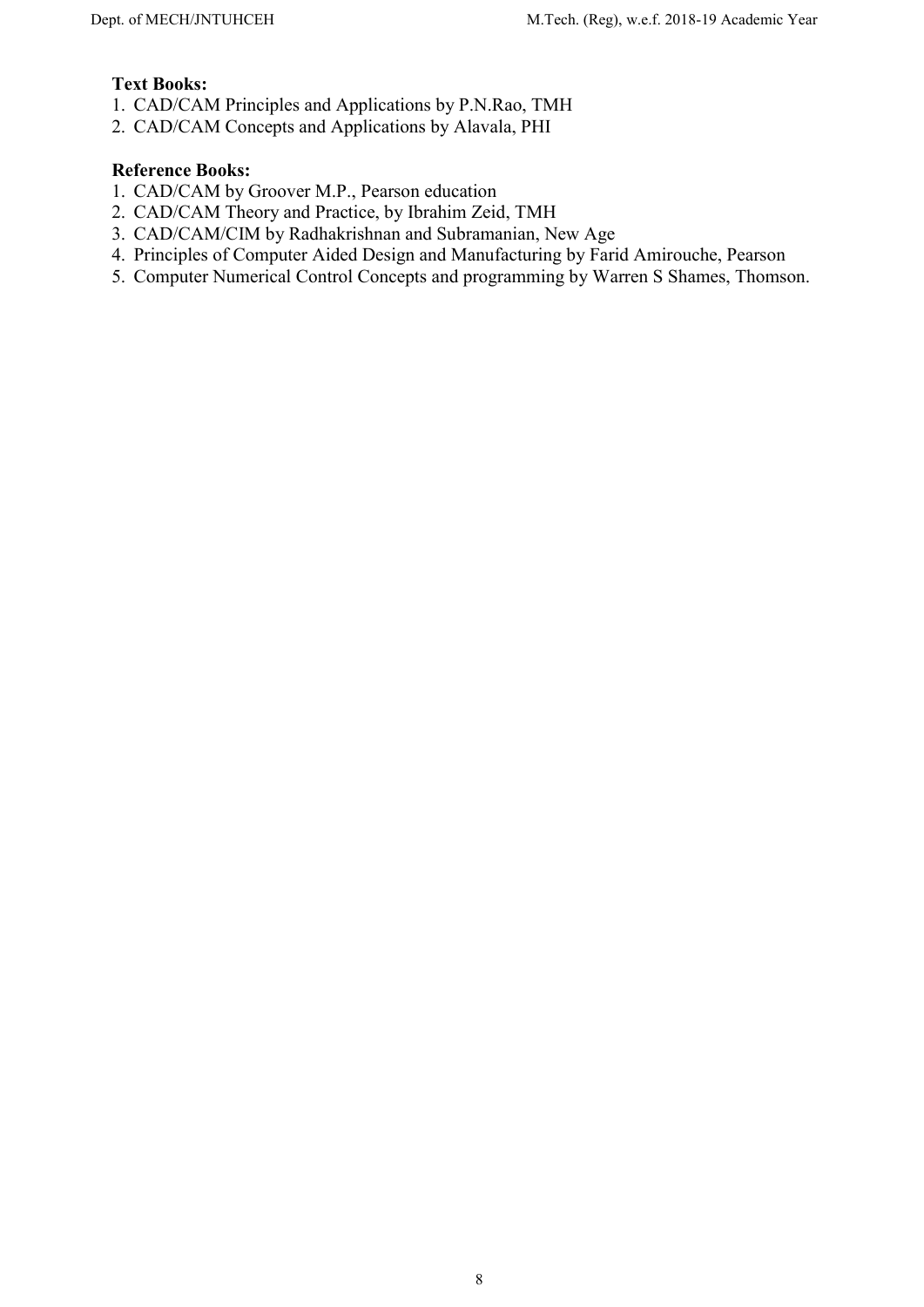#### RANDOM VIBRATIONS (Programme Elective - I)

# M.Tech. (ED) (FT) – I Sem

| L             | т | P | $\blacksquare$ |
|---------------|---|---|----------------|
| $\mathcal{L}$ | 0 | 0 | $\mathbf{Z}$   |

Prerequisites: Probability & Statistics, Kinematic of machinery and Dynamics of machinery. Course Objectives : The main objective of course is to present fundamentals to a modern treatment of vibrations, placing the emphasis on analytical developments and computational solutions. This course will provide the detail knowledge about nonlinear and random vibration with fault diagnosis of machinery using vibration signature analysis.

Course outcomes: After completing this course, students should be able to

- Apply tools from probabilistic modeling to analyze dynamic systems while accounting for variability and uncertainties that are inevitably present in real engineered systems.
- Classify random excitations as stationary or non-stationary
- Discuss important properties of random processes
- Define and compute power spectral density functions
- Compute auto-and cross-correlation functions, and relate them to power spectral
- Density functions Describe the dynamic response of a multi-degree-of-freedom system to a stochastic excitation
- Quantify the distributions of peak loads and peak responses from a system subject to stochastic excitation

# UNIT-I:

PROBABILITY THEORY: Random Vibrations - Probability distribution and density functions - Excreted values - Conditional probability - Characteristic and log characteristic functions - Chebyshev inequality - Functions of random variables.

# UNIT–II:

RANDOM PROCESSES - I: Concept of stationary and ergodicity - Evolutionary nono stationary process - Auto and cross correlation and covariance Functions - Mean square limit, differentiability and inerrability - Spectral decomposition.

# UNIT-III:

RANDOM PROCESSES - II: Power spectral and cross spectral density Factions - Wiener - Khintchine relations - Properties of Gaussian. Poisson and Markov processes –Fokker - Planck Equation - Broad band and narrow band random processes - white noise.

# UNIT-IV:

RANDOM VIBRATIONS - I: Response of linear single and multi - degree of freedom systems to stationary excitation - Response of continuous systems - Normal mode method.

#### UNIT-V:

RANDOM VIBRATIONS - II: Level crossing, peak and envelop statistics - First excursion and fatigue.

# Text Books:

- 1. Probabilistic Methods in the Theory of Structures by Lishakoff, I John Wiley, New York, 1983.
- 2. An Introduction to Random Vibrations and Spectral Analysis by Newland and D.E Longman Inc., New York, Second Edition, 1984.

- 1. Introduction to Random Vibrations by Nigam, N.C., MIT Press, Cambridge, Massachusettes, 1983.
- 2. Applications of Random Vibrations by Nigam, N.C. and Narayanan, S., Narosa Publications, 1995.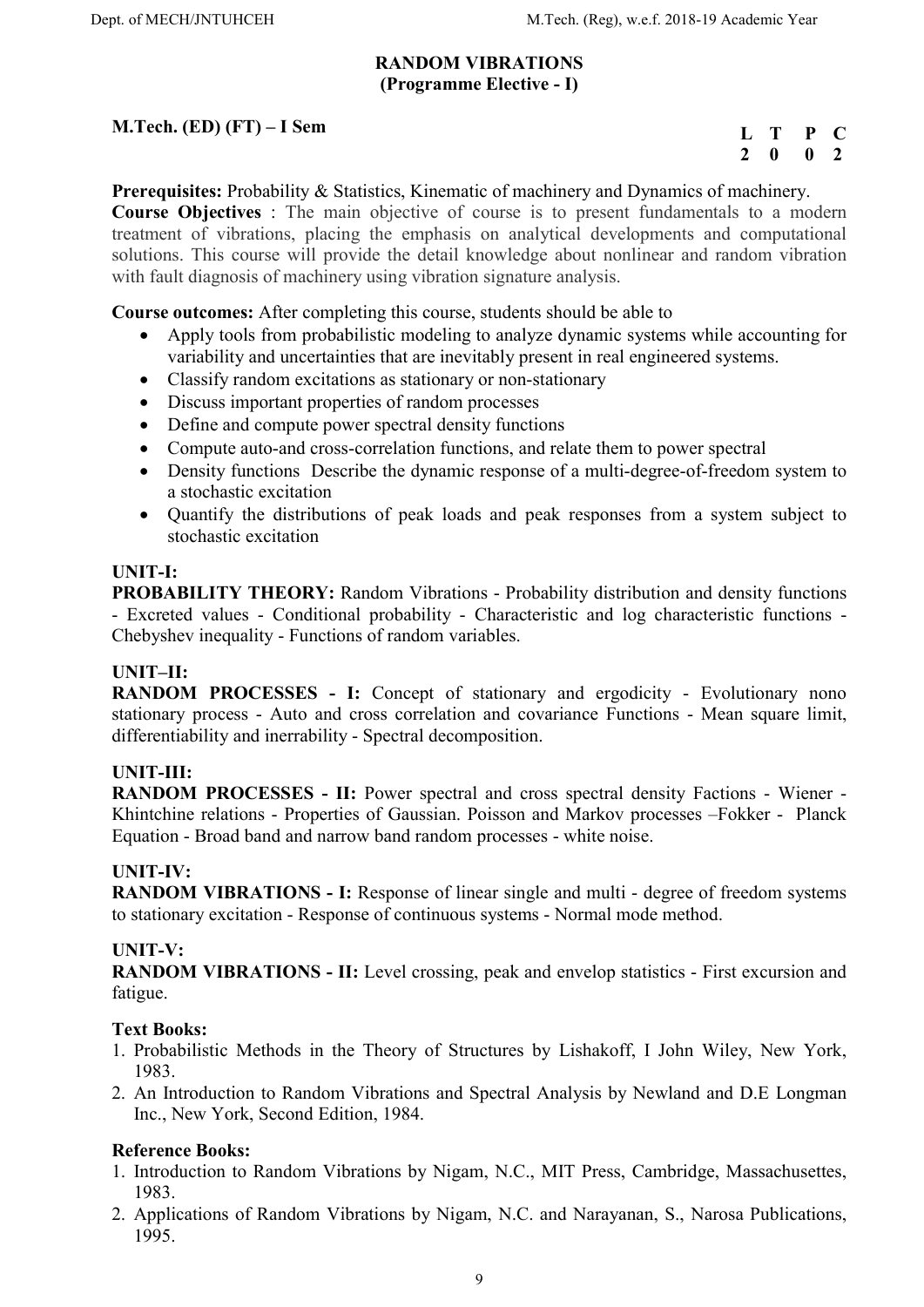#### OPTIMIZATION TECHNIQUES AND APPLICATIONS (Programme Elective - II)

#### M.Tech. (ED) (FT)–I Sem L T P C 2 0 0 2

Prerequisites: Operations Research

Course Objectives: The main objectives of the course are:

- Numerical optimization techniques for single variable and multi variable non- linear optimization problems.
- Sensitivity analysis on LPP queuing
- Simulation of annexing problem & inventory problem.
- Geometry cutting plane method & branch bound method for linear IPP.
- Meaning of stochastic programming problem simple problems for finding mean variance of random variables chance constrained algorithm.
- Formulation of GP model and solving it using arithmetic geometric inequality theorem.
- State of art nontraditional optimization technique, namely genetic algorithm simulated annealing & particle swarm optimization.

Course Outcomes: At the end of the course, the student is able to apply appropriate optimization techniques and solve.

- Based on the type of optimization problem like single variable or multivariable,
- Make sensitivity analysis to study effect of changes in parameters of LPP on the optimal solution without reworking.
- Simulate the system to estimate specified performance measures.
- Solve integer programming problem by either geometry cutting plane algorithm or branch band method.
- Apply chance constrained algorithm and solve stochastic linear programme.
- Formulate GP model and solve it.
- Solve given optimization problem by genetic algorithm or simulated annealing or PSO.

# UNIT-I:

Single Variable Non-Linear Unconstrained Optimization: Elimination methods: Uni-Model function-its importance, Fibonacci method & Golden section method. Interpolation methods: Quadratic & Cubic interpolation methods.

# UNIT-II:

Multi variable non-linear unconstrained optimization: Direct search methods – Univariant method, Pattern search methods – Powell's, Hook -Jeeves, Rosenbrock search methods. Gradient methods: Gradient of function& its importance, Steepest descent method, Conjugate direction methods: Fletcher-Reeves method & variable metric method.

# UNIT-III:

Linear Programming – Formulation, Simplex method & Artificial variable optimization techniques: Big M & Two phase methods. Sensitivity analysis: Changes in the objective coefficients, constants& coefficients of the constraints. Addition of variables, constraints. Simulation – Introduction – Types- steps – applications: inventory  $\&$  queuing – Advantages and disadvantages

# UNIT-IV:

Integer Programming- Introduction – formulation – Geometry cutting plane algorithm – Zero or one algorithm, branch and bound method

Stochastic Programming: Basic concepts of probability theory, random variables- distributionsmean, variance, correlation, co variance, joint probability distribution. Stochastic linear programming: Chance constrained algorithm.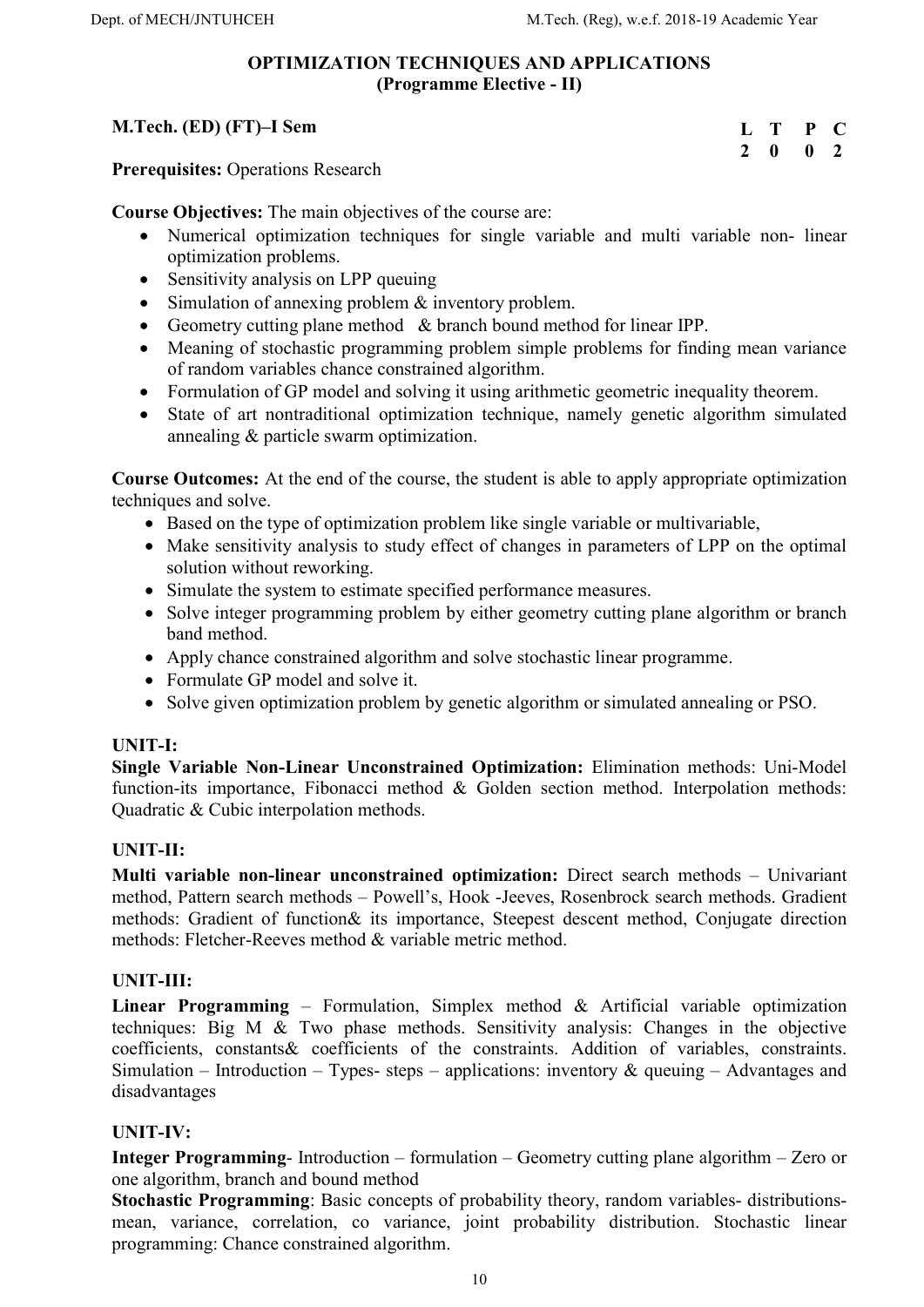#### UNIT-V:

Geometric Programming: Posynomials – Arithmetic - Geometric inequality – unconstrained G.P- constrained G.P ( $\leq$  type only)

Non Traditional Optimization Algorithms: Genetics Algorithm-Working Principles, Similarities and Differences between Genetic Algorithm & Traditional Methods. Simulated Annealing- Working Principle-Simple Problems. Introduction to Particle Swarm Optimization (PSO) (very brief)

#### Text Books:

- 1. Optimization theory & Applications by S.S.Rao, New Age International.
- 2. Optimization for Engineering Design by Kalyanmoy Deb, PHI

- 1. Operations Research by S.D.Sharma
- 2. Operation Research by H.A.Taha, TMH
- 3. Optimization in operations research by R. LRardin
- 4. Optimization Techniques by Belugundu & Chandraputla, Pearson Asia.
- 5. Optimization Techniques theory and practice by M.C. Joshi, K.M.Moudgalya, Narosa Publications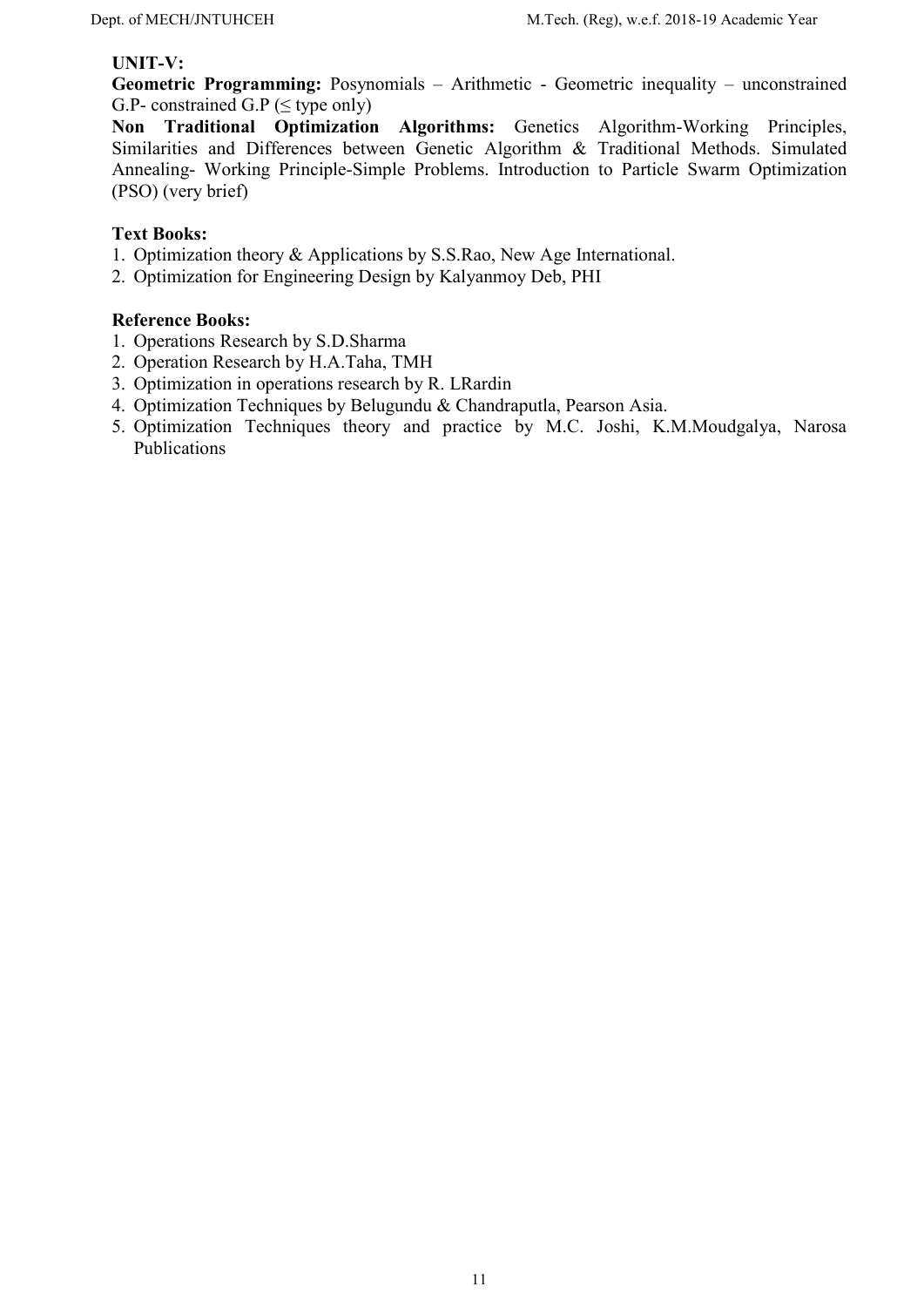#### VEHICLE DYNAMICS (Programme Elective - II)

# M.Tech. (ED) (FT)–I Sem

| L                | т | P | $\blacksquare$ |
|------------------|---|---|----------------|
| $\boldsymbol{Z}$ | 0 | 0 | -2             |

## Prerequisite: Automobile Engineering

## Course Objectives :

- The students should be able to understand multi-body system approach to vehicle dynamics.
- The student should be able to use 2-D computational software to solve vehicle dynamics problems
- Course Outcomes: At the end of the course the students will be able to
- The focus of Automotive System Dynamics is to introduce the fundamentals of vehicle dynamics and the performance indices and evaluation criteria of vehicles, to analyze the influence of vehicle configuration and design parameters on vehicle performance.

## UNIT-I:

Introduction: Fundamental Principles, Vehicle tires performance, cornering characteristics, Mechanics of Vehicle Terrain interaction. Vehicle Kinematics, Fundamental principles of velocity, acceleration. Two dimensional mechanisms, Forward Vehicle Dynamics.

## UNIT-II:

Three dimensional Mechanisms, Multi-Body Systems Design, Introduction to 3D vehicle design.

#### UNIT-III:

Suspension Design: Computer models using Bond Graph Technology, Drive train dynamics, vehicle performance

#### UNIT-IV:

Steering Mechanisms: Two and three dimensional analysis, Mechanics of Vehicle Terrain interaction. Vehicle Collations, Fundamental laws of motion, energy and momentum, Forces and Moments 2D and 3D. The Dynamics of vehicle rollovers.

#### UNIT-V:

Wheeled Vehicle Handling – Handling control loop, vehicle transfer function, Kinematic behavior of vehicles with rigid wheels and with complaint tyres: Neutral steer point, static margin, over and under-steer. Solution with two degree of freedom in the steady state: Stability factor, characteristic and critical speeds. Tracked Vehicle Handling – Analysis of sprocket torques and speeds, required to skid steer a tracked vehicle. Extension of theory to include three degrees of freedom.

#### Text Books:

- 1. Vehicle Dynamics Theory and Application by Reza Jazar, Springer 2008
- 2. Theory of Ground Vehicles by J.Y.Wong, John Wiley.

- 1. Vehicle stability by Dean Karnopp, Dekker Mechanical Engineering
- 2. Modeling & Simulation of Mechatronics Systems by Karnoop Margolis, Rosenberg, Wiley 2007.
- 3. Suspension and Tyres by Giles J.G. Steering, Illiffe Books Ltd., London.
- 4. Fundamental of Vehicle Dynamics by Gillespie T.D, SAE USA.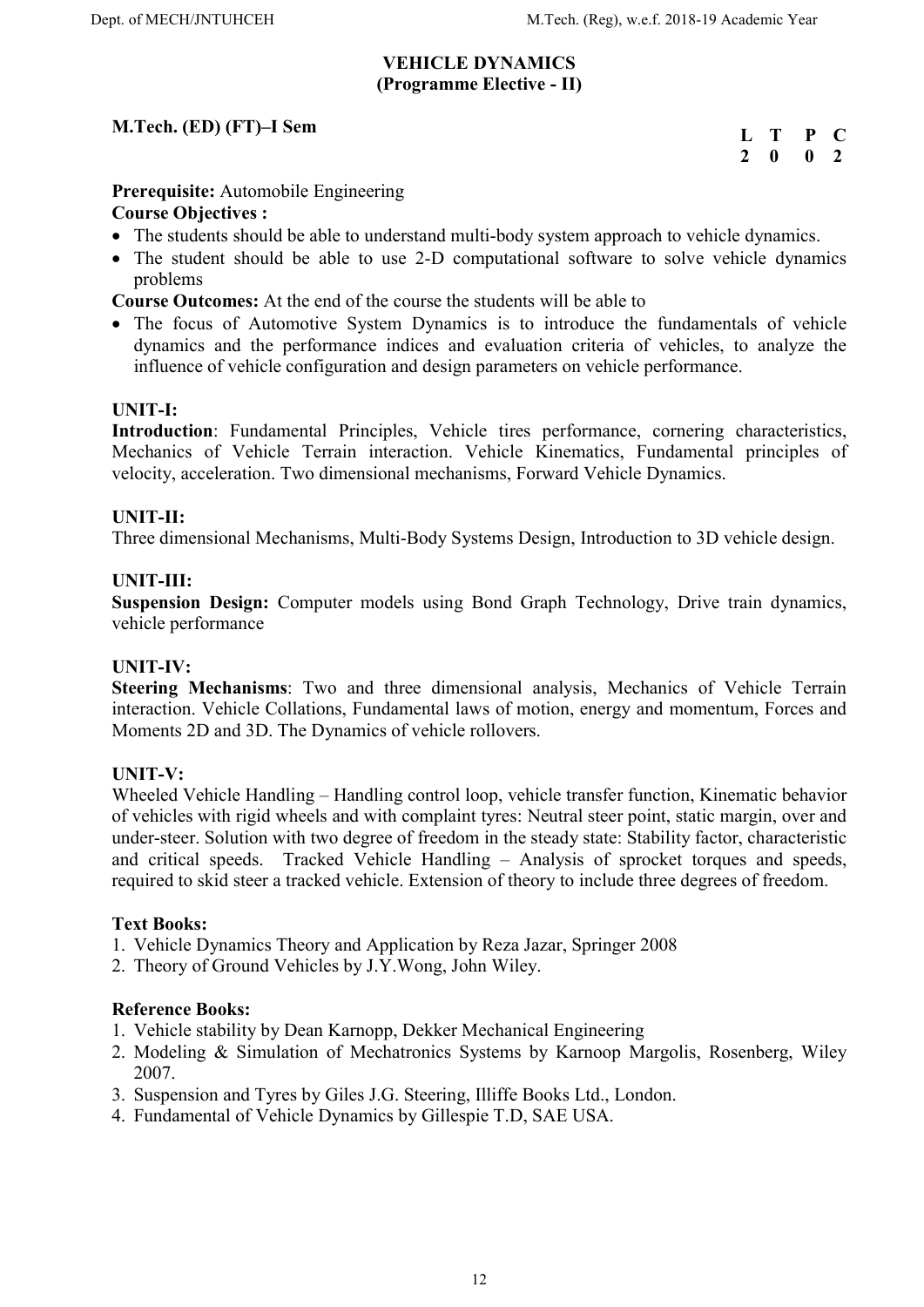#### DESIGN FOR MANUFACTURE AND ASSEMBLY (Programme Elective - II)

M.Tech. (ED) (FT) – I Sem

| L             | т | P | $\blacksquare$ |
|---------------|---|---|----------------|
| $\mathcal{L}$ | 0 | 0 | $\mathbf{Z}$   |

Prerequisites: Manufacturing Processes, Engineering Materials

Course Objectives: The objective of course is identify the manufacturing constraints that influence the design of parts and part systems. Students will be introduced to the Design for Manufacturability (DFM) methodology, and will be motivated to understand infeasible or impractical designs.

Course Outcomes: At the end of the course, the student will be able to:

- Understand the quality aspects of design for manufacture and assembly
- Apply Boothroyd method of DFM for product design and assembly
- Apply the concept of DFM for casting, welding, forming and assembly
- Identify the design factors and processes as per customer specifications
- Apply the DFM method for a given product

#### UNIT-I:

Introduction: Design philosophy – Steps in Design process – General Design rules for Manufacturability – Basic principles of designing for economical production – Creativity in design.

Materials: Selection of Materials for design – Developments in Material Technology – Criteria for material selection – Material selection interrelationship with process selection – process selection charts.

#### UNIT-II:

MACHINING PROCESS: Overview of various machining processes – general design rules for machining - Dimensional tolerance and surface roughness – Design for Machining ease – Redesigning of components for machining ease with suitable examples, General design recommendations for machined parts.

METAL CASTING: Appraisal of various casting processes, Selection of casting process, General design considerations for casting – casting tolerances – Use of Solidification Simulation in casting design – Product design rules for sand casting.

#### UNIT-III:

METAL JOINING: Appraisal of various welding processes, Factors in design of weldments – General design guidelines – pre and post treatment of welds – Effects of thermal stresses in weld joints – Design of brazed joints.

FORGING – Design factors for Forging – Closed die forging design – parting lines of dies – Drop forging die design – General design recommendations

#### UNIT-IV:

EXTRUSION, SHEET METAL WORK & PLASTICS: Design guidelines for Extruded sections - Design principles for Punching, Blanking, Bending, Deep Drawing – Keeler Goodman Forming Limit Diagram – Component Design for Blanking.

PLASTICS: Viscoelastic and Creep behavior in plastics – Design guidelines for Plastic components – Design considerations for Injection Moulding.

#### UNIT-V:

DESIGN FOR ASSEMBLY : General design guidelines for Manual Assembly - Development of Systematic DFA Methodology - Assembly Efficiency - Classification System for Manual handling- Classification System for Manual Insertion and Fastening - Effect of part symmetry on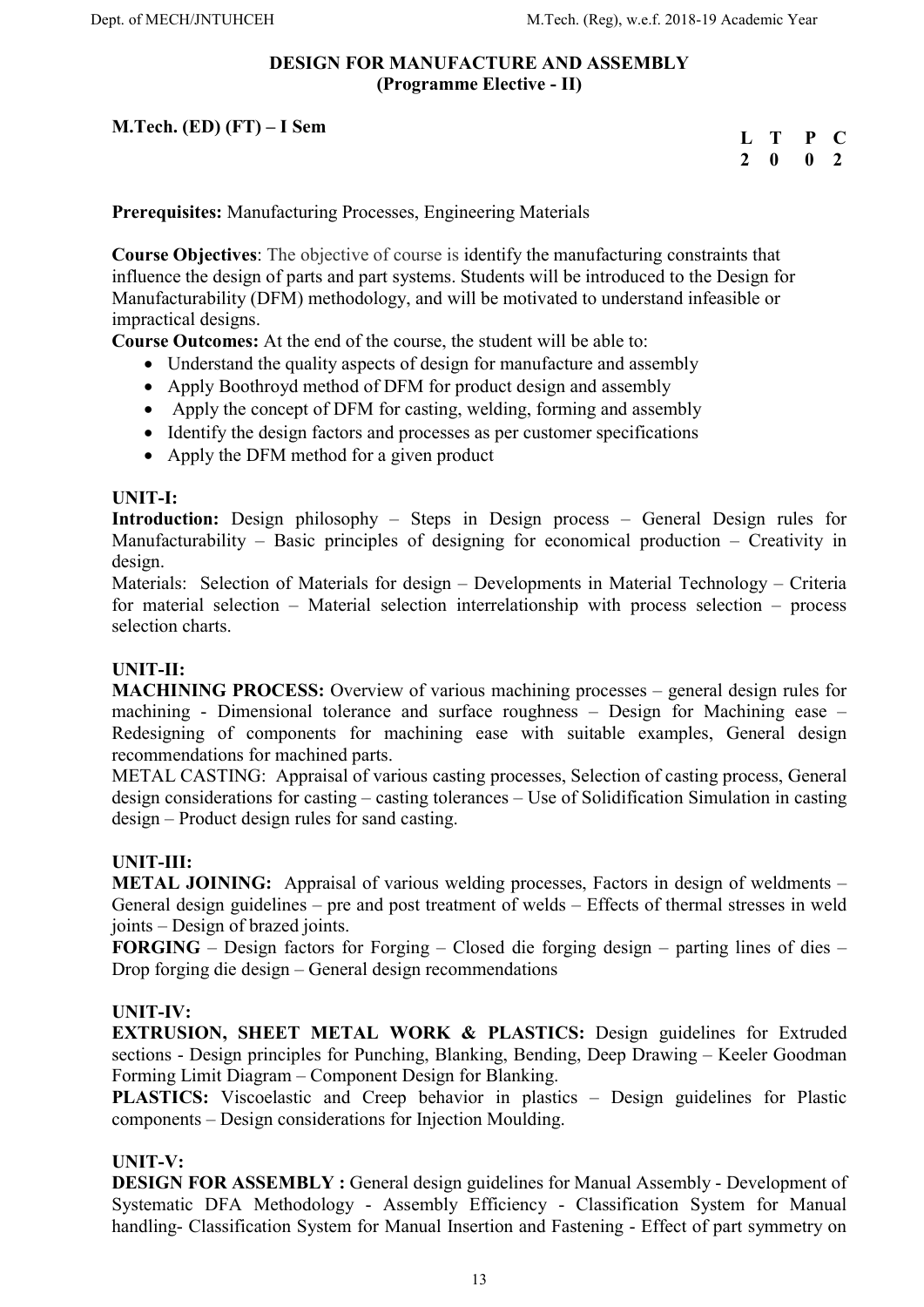handling time - Effect of part thickness and size on handling time - Effect of weight on handling time - Effect of symmetry , Further design guidelines.

## Text Books:

- 1. Engineering design-Material & Processing Approach by George E. Dieter, Mc. Graw Hill Intl.  $2<sup>nd</sup>$  Ed.2000.
- 2. Product design for Manufacture and Assembly by Geoffrey Boothroyd, Marcel Dekker Inc. NY, 1994.

- 1. Product design and Manufacturing by A.K Chitale and R.C Gupta, Prentice, Hall of India, New Delhi, 2003.
- 2. Design and Manufacturing by Surender Kumar & Goutham Sutradhar, Oxford & IBH Publishing Co. Pvt .Ltd., New Delhi, 1998.
- 3. Hand Book of Product Design by Geoffrey Boothroyd Marcel Dekken Inc. NY, 1990.
- 4. Product Design by Kevin Otto and Kristin Wood, Pearson Education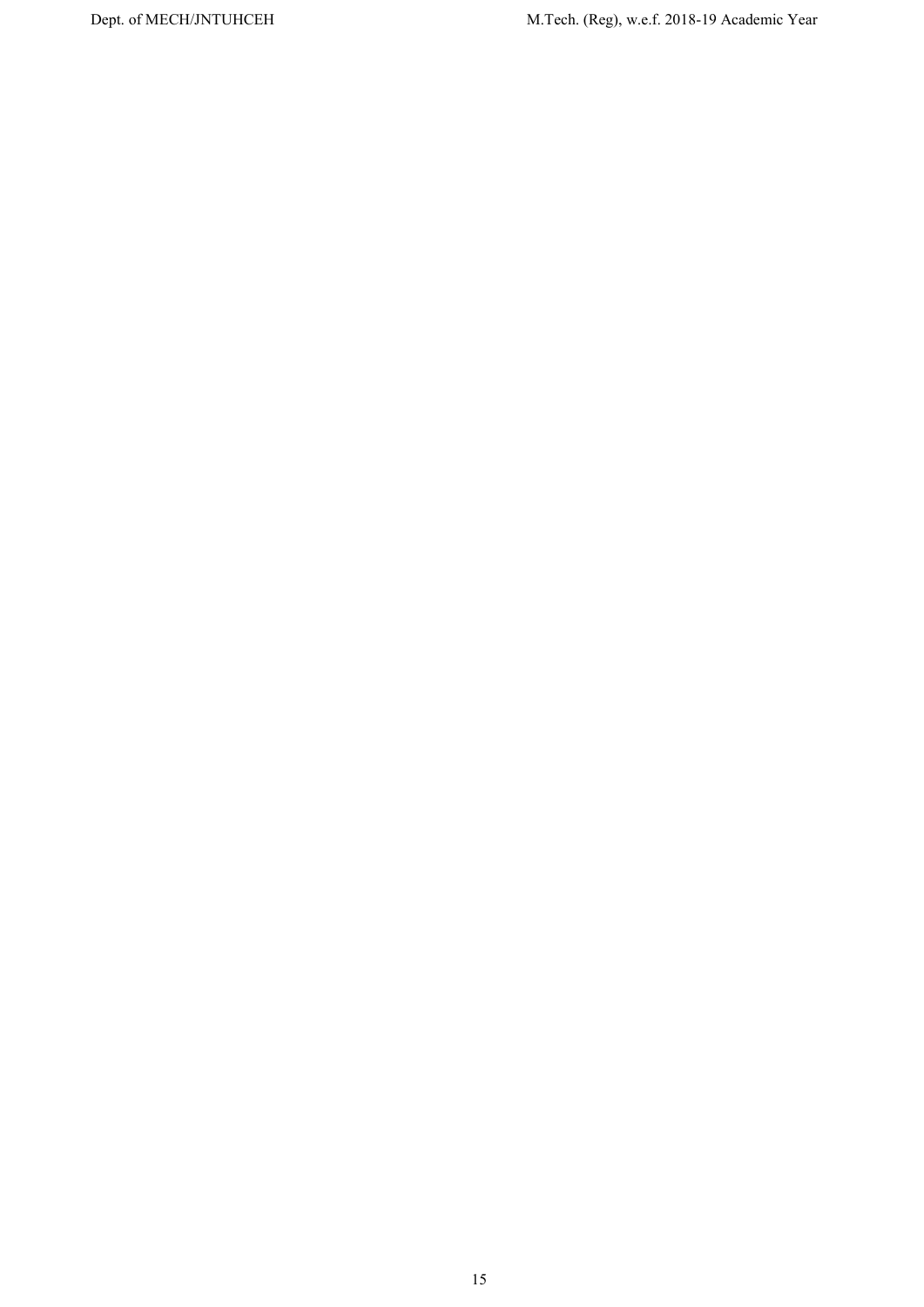L T P C 0 0 3 1.5

## ADVANCED DYNAMICS LAB (Core Lab-I)

# M.Tech. (ED) (FT)–I Sem

1. Determination of damped natural frequency of vibration of the vibrating system with different viscous oils.

- 2. Determination of steady state amplitude of a forced vibratory system.
- 3. Static balancing using steel balls.
- 4. Determination of the magnitude and orientation of the balancing mass in dynamic balancing.
- 5. Field balancing of the thin rotors using vibration pickups.
- 6. Determination of the magnitude of gyroscopic couple, angular velocity of precession and representation of vectors.
- 7. Determination of natural frequency of given structure using FFT analyzer.
- 8. Diagnosis of a machine using FFT analyzer.
- 9. Direct Kinematic analysis of a robot.
- 10. Inverse Kinematic analysis of a robot.
- 11. Trajectory planning of a robot in joint space scheme.
- 12. Palletizing operation using Robot programming.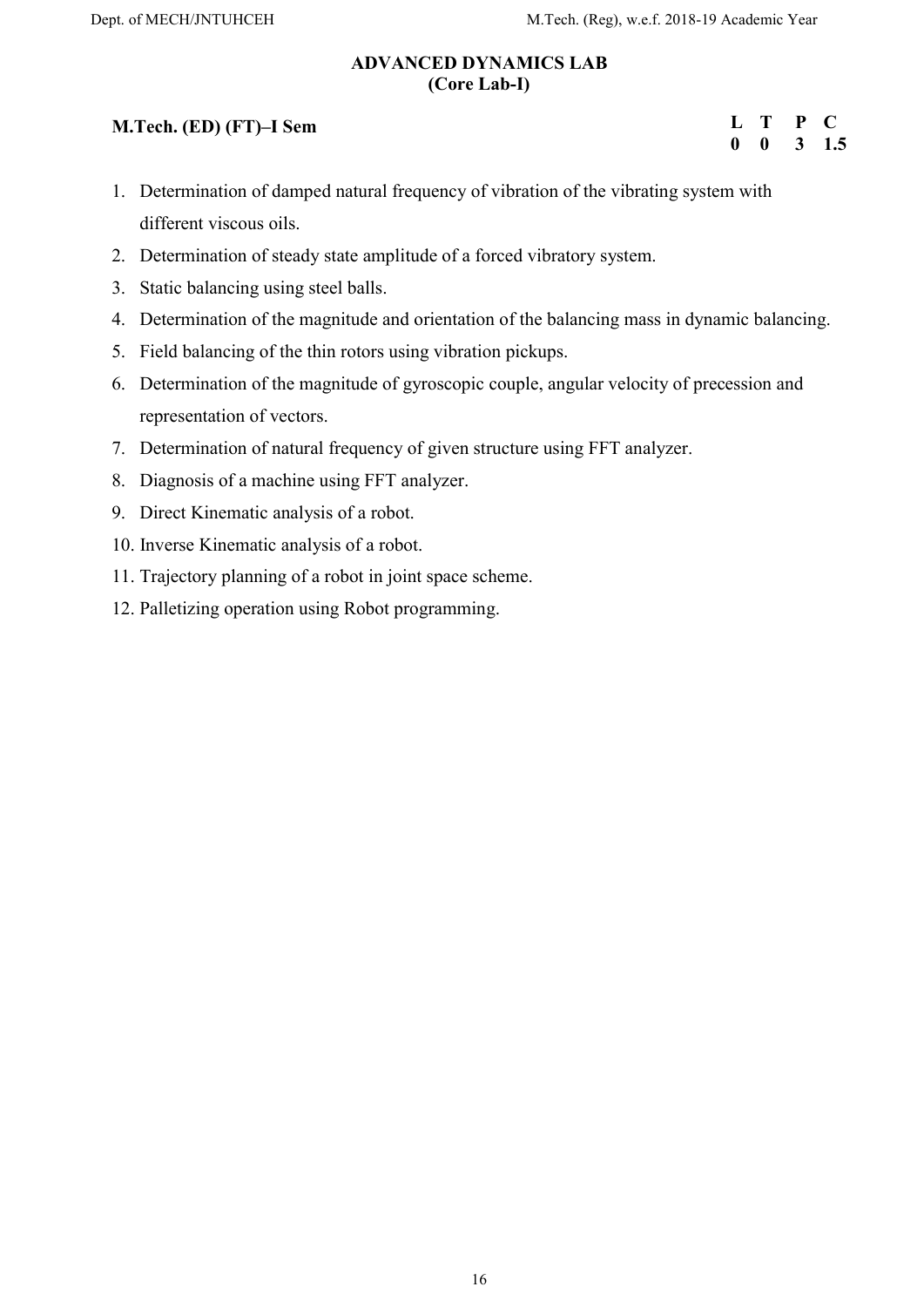#### ADVANCED MATERIAL TESTING LAB (Core Lab-II)

## M.Tech. (ED) (FT) – I Sem

| П,          | T            | P | $\blacksquare$ |
|-------------|--------------|---|----------------|
| $\mathbf 0$ | $\mathbf{0}$ | 3 | 1.5            |

- 1. Determination of tensile strength of PMC / MMC
- 2. Determination of flexural strength of PMC/MMC
- 3. Determination of wear characteristics of PMC / MMC
- 4. Determination of fracture toughness of MMC using fatigue test
- 5. Study of fracture surface of different materials tested under UTM, fatigue test
- 6. Determination of Hardness of PMC/MMC using micro hardness testing machine
- 7. Determination of thermal conductivity of PMC / MMC
- 8. Determination of water absorption in PMC.
- 9. Synthesis of a polymer composite
- 10. Synthesis of a semiconductor nano-particles by chemical method
- 11. Preparation of metal oxide semiconductor thin film
- 12. Determination of optical absorption characteristics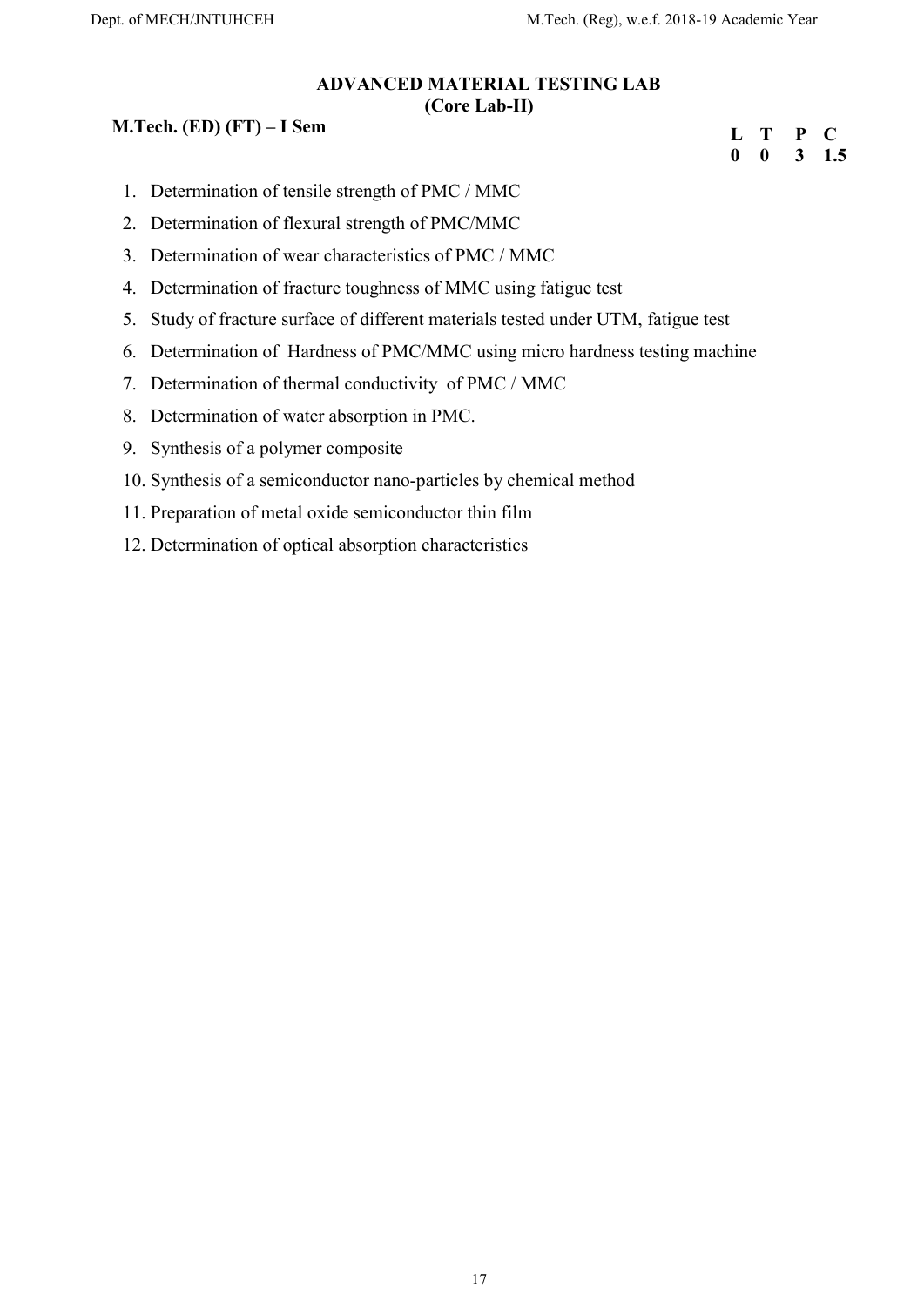## ENGLISH FOR RESEARCH PAPER WRITING (Audit Course - I)

# M.Tech. (ED) (FT)–I Sem

| L T |              | $\mathbf{P}$              | $\mathbf C$ |
|-----|--------------|---------------------------|-------------|
| 2   | $\mathbf{0}$ | $\mathbf{0}$ $\mathbf{0}$ |             |

## Course objectives:

Students will be able to:

- 1. Understand that how to improve your writing skills and level of readability
- 2. Learn about what to write in each section
- 3. Understand the skills needed when writing a Title Ensure the good quality of paper at very first-time submission

|              | <b>Syllabus</b>                                                                                                                                                                                              |                |
|--------------|--------------------------------------------------------------------------------------------------------------------------------------------------------------------------------------------------------------|----------------|
| <b>Units</b> | <b>CONTENT</b>                                                                                                                                                                                               | <b>Hours</b>   |
| 1.           | Planning and Preparation, Word Order, Breaking up long sentences,<br>Structuring Paragraphs and Sentences, Being Concise and Removing<br>Redundancy, Avoiding Ambiguity and Vagueness                        | 4              |
| 2.           | Clarifying Who Did What, Highlighting Your Findings, Hedging and<br>Criticizing, Paraphrasing and Plagiarism, Sections of a Paper, Abstracts.<br>Introduction                                                | 4              |
| 3.           | Review of the Literature, Methods, Results, Discussion, Conclusions, The<br>Final Check.                                                                                                                     | $\overline{4}$ |
| 4.           | key skills are needed when writing a Title, key skills are needed when<br>writing an Abstract, key skills are needed when writing an Introduction,<br>skills needed when writing a Review of the Literature, | $\overline{4}$ |
| 5.           | skills are needed when writing the Methods, skills needed when writing<br>the Results, skills are needed when writing the Discussion, skills are<br>needed when writing the Conclusions                      | $\overline{4}$ |
| 6.           | useful phrases, how to ensure paper is as good as it could possibly be<br>the first-time submission                                                                                                          | 4              |

# Text Books:

- 1. Writing for Science, Yale University Press by Goldbort R (2006) (available on Google Books)
- 2. How to Write and Publish a Scientific Paper, by Day R (2006) Cambridge University Press
- 3. Handbook of Writing for the Mathematical Sciences, Highman N (1998), SIAM. Highman's book.
- 4. English for Writing Research Papers, Adrian Wall work, Springer New York Dordrecht Heidelberg London, 2011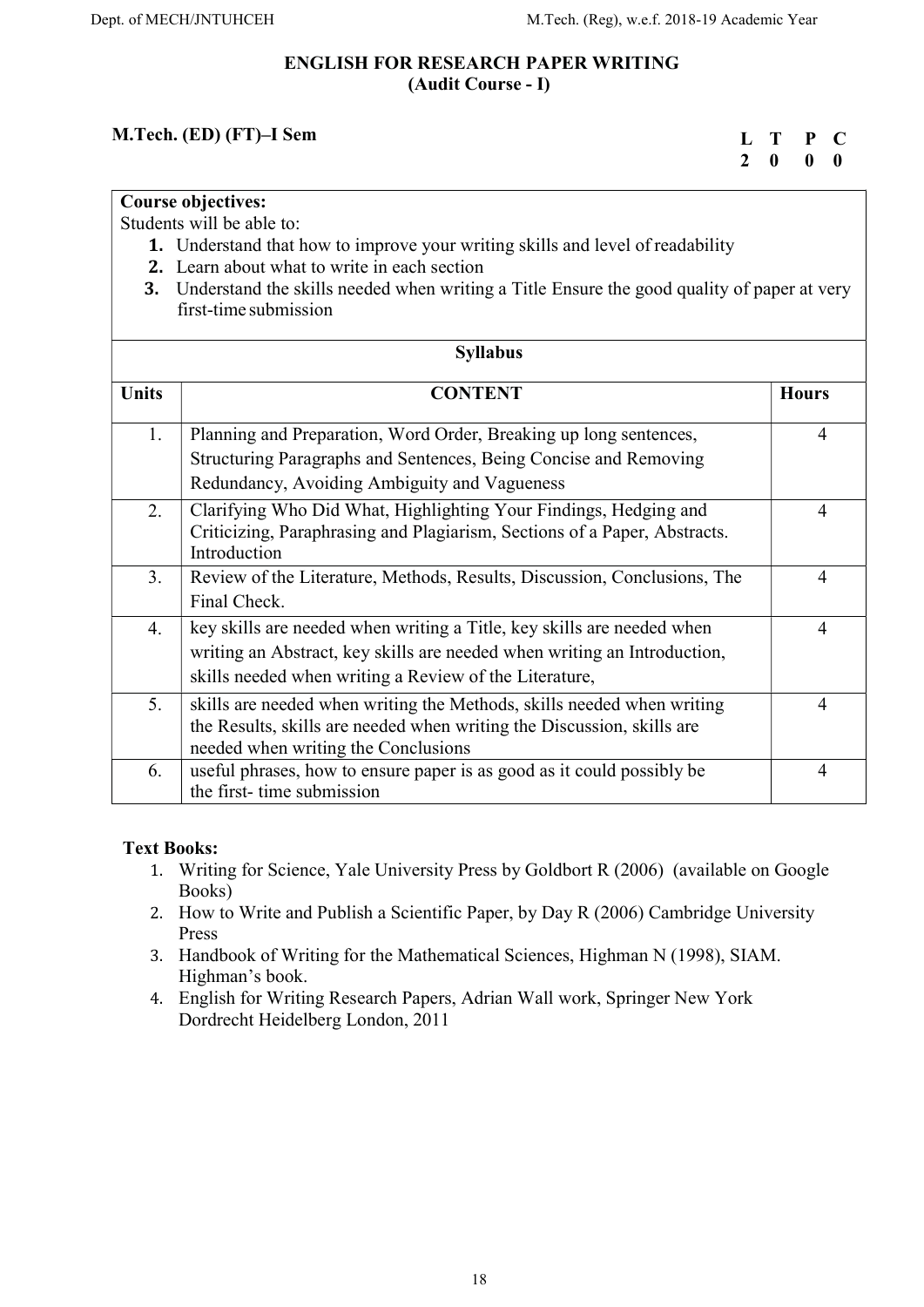#### ADVANCED MACHINE DESIGN (Core- 4)

# M.Tech. (ED) (FT) – II Sem

| L | Т | P        | - 00         |
|---|---|----------|--------------|
| 3 | 0 | $\bf{0}$ | $\mathbf{3}$ |

# Prerequisite: Design of Machine Elements

# Course Objectives :

- To study design concepts in order to enhance the basic design.
- To study behaviour of mechanical components under fatigue and creep.
- To study statistical techniques and its applications in mechanical design.

Course outcomes: After completing this course, the student should be able to

- Ability to analyze behaviour of mechanical elements under different loads
- Understand the design of different transmission elements of automobile
- Ability to analyze mechanical elements critically.

#### UNIT-I:

Shafts and Axles: Introduction, Causes of failure in Shafts and Axles and Stresses in Shafts, Materials for Shafts and Axles, Methods of Manufacturing of Shafts, Designing of Straight Shafts, Pure Torsional Load, Designing for Rigidity and Stiffness, Design of Axles, Flexible Shafts.

## UNIT-II:

Rope drive: Fibre ropes, rope drives for power transmission, fibrous Ropes used in Hoisting Tackle, Wire Ropes, Materials, Wire Rope Construction, Applications of Ropes, properties of various types of Ropes, Approximate wire Diameters and Effective Cross- section of Ropes: Fiber cores for steel wire ropes, Working loads, Friction and Efficiency wire rope, sheaves and Drum, rope fasteners, Selection of wire rope, design procedure.

#### UNIT-III:

Chain drives: Types of Chain drives, construction of Chains, Roller Chains, Silent Chains, selection of a chain, Design of the chain Drive, Good design practice.

#### UNIT-IV:

Gear drives: Design calculations for helical gears, Definitions, double helical , Gear tooth proportions, Design calculations, forces acting in a Bevel gear, Worm gear drives, worm wheel, designation of a worm gear drive, Materials, efficiency of Drive, Heat Dissipation, Design of worm Gearing, Forces on worm gears, advantages and disadvantages of worm gear drives.

#### UNIT-V:

Power screws: Friction, Types of Power screws, Multiple threads, Comparison of square and trapezoidal threads, Power screw drive, Efficiency of screws, square threads, Trapezoidal Threads, stresses in screws design calculations, design procedure, other types of screws, differential and compounds screws, ball baring screws.

#### Text Books:

- 1. Machine Design by Dr. P.C. Sharma, S.K.Kataria & sons
- 2. Machine Design by Maleev and Hartman, C.B.S Publishers

- 1. Machine Design by Schaum series
- 2. Mechanical Engineering design by J.E. Shigley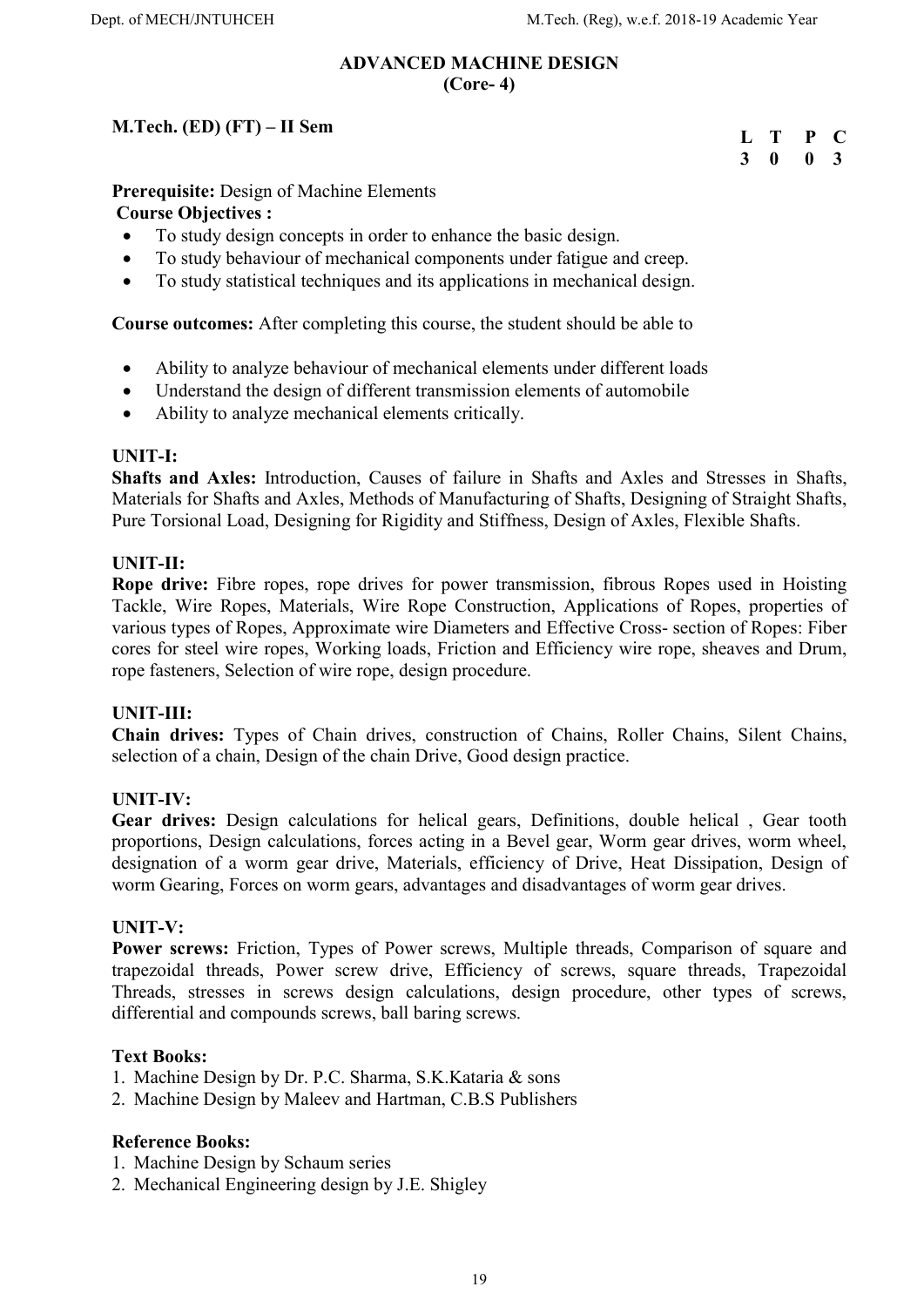## ADVANCED FINITE ELEMENT AND BOUNDARY ELEMENT METHODS (Core - 5)

# M.Tech. (ED) (FT) – II Sem

| $\mathbf{L}$ | Т            | P            | $\bullet$ |
|--------------|--------------|--------------|-----------|
| 3            | $\mathbf{0}$ | $\mathbf{0}$ | - 3       |

Prerequisite: Strength of Materials, Mathematics, Heat Transfer and Vibrations. Course Objectives:

- To Introduce the basic concepts of the finite element method, the boundary element method
- To discuss the advantages and limitations of each method
- To Demonstrate the capabilities of each method on a variety of problems

Course outcomes: After completing this course, the student should be able to

- Understand the background of mathematical equations used for development of modeling software modules to develop the various structural related applications
- Identify mathematical model for solution of common engineering problems.
- Solve structural, thermal, fluid flow problems.
- Use professional-level finite element software to solve engineering problems in Solid mechanics, fluid mechanics and heat transfer.

# UNIT–I:

One Dimensional Problems: Formulation of Stiffness Matrix for a Bar Element by the Principle of Minimum Potential Energy, Properties of Stiffness Matrix, Characteristics of Shape Functions, Quadratic shape functions.

Analysis of Trusses: Derivation of Stiffness Matrix for Trusses, Stress and strain Calculations, Calculation of reaction forces and displacements.

Analysis of Beams: Derivation of Stiffness matrix for two noded, two degrees of freedom per node beam element, Load Vector, Deflection, Stresses, Shear force and Bending moment, Problems on uniform and stepped beams for different types of loads applied on beams.

# UNIT–II:

Finite element – formulation of 2D Problems: Derivation of Element stiffness matrix for two dimensional CST Element, Derivation of shape functions for CST Element, Elasticity Equations, constitutive matrix formulation, Formulation of Gradient matrix. Two dimensional Isoparametric Elements and Numerical integration.

Finite element – formulation of 3D problems: Derivation of Element stiffness matrix for

Tetrahedron Element, Properties of Shape functions for 3D Tetrahedral Element, Stress-Strain Analysis for 3D Element, Strain Displacement for Relationship Formulation.

# UNIT–III:

Steady state heat transfer analysis: One Dimensional Finite Element analysis of fin and composite slabs. Two dimensional steady state heat transfer problems: Derivation of Thermal Stiffness matrix for 2D heat transfer problems-CST, Derivation of thermal force vector for 2D heat transfer problems.

Dynamic Analysis: Formulation of mass matrices for uniform bar and beam Elements using lumped and consistent mass methods, Evaluation of Eigen values and Eigen vectors for a stepped bar and beam Problems.

# UNIT–IV:

Plate Bending: Introduction – Plate behavior –  $C^1$  (Kirchoff ) Plate elements –  $C^0$  (Mindlin) Plate elements – Mindlin beam – More devices for  $C^0$  Plate elements – Boundary conditions -Analytical problems.

Nonlinear finite element of solids: Material Nonlinearities, objective rates, nonlinear elasticity, Plasticity, viscoplasticity, viscoelasticity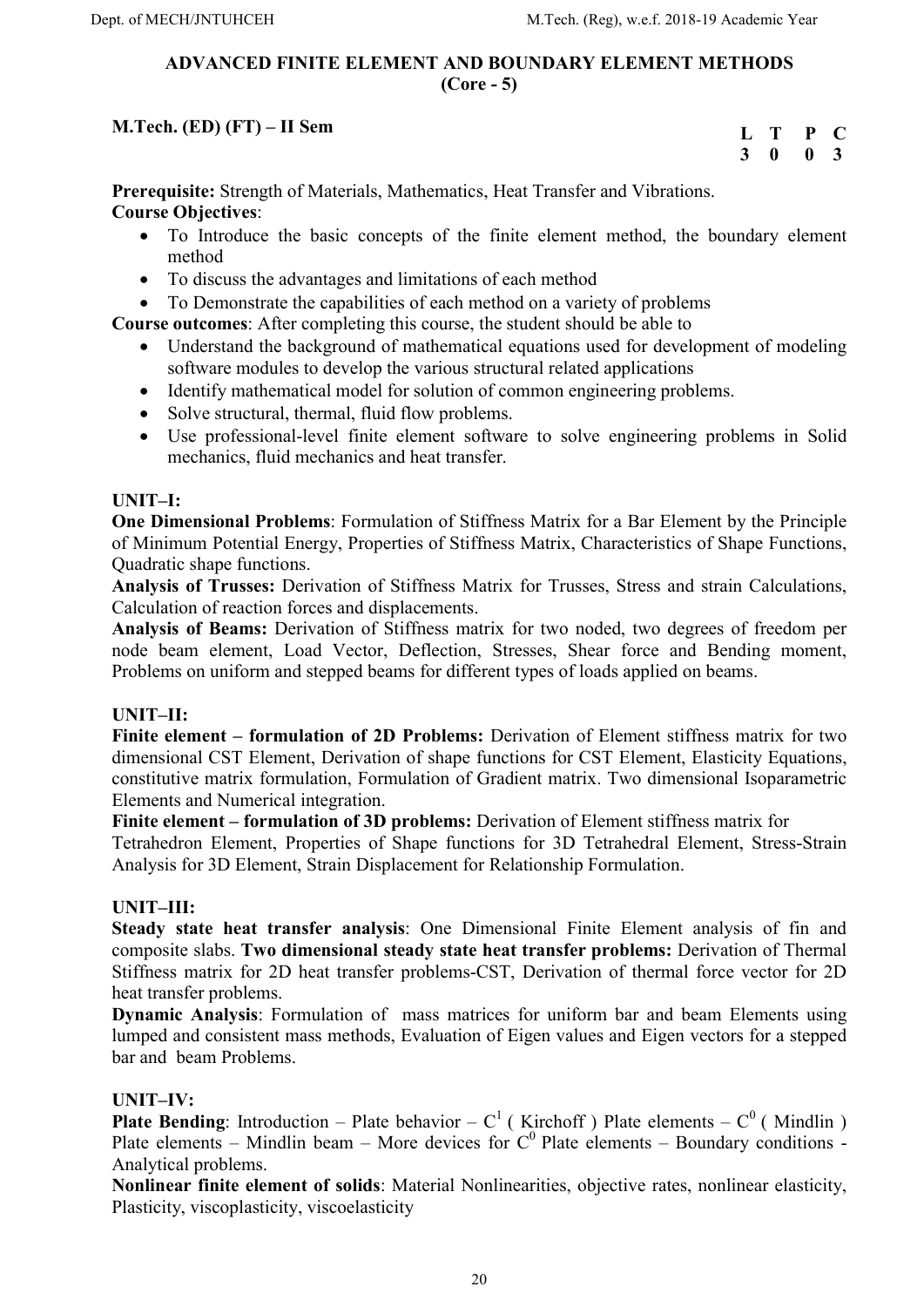#### UNIT–V:

Boundary Element Method: Potential Problems: Introduction, boundary Element Approach-Fundamental solution. Numerical Implementation - Determination of Ci, Final Relation, Threedimensional analysis, tackling kernel singularity.

Boundary Element Formulation for Electrostatic Problems: Introduction, Basic Relation-Boundary condition, other relations. Discretization and Matrix Formulation – Determination of term  $C(p)_{m}$ .

#### Text Books:

- 1. Finite and Boundary Element Methods in Engineering by O.P.Gupta, Oxford & IBH Publishing Co. Pvt. Ltd
- 2. The finite element methods in Engineering by S.S. Rao, Elsevier,  $4<sup>th</sup>$  edition

- 1. Finite Element Methods by Alavala, PHI.
- 2. Introduction to Finite Elements in Engineering by Tirupathi K. Chandrupatla and Ashok D. Belagundu.
- 3. An Introduction to Finite Element Methods by J. N. Reddy, Mc Grawhill
- 4. The Finite element method in engineering science by O.C. Zienkowitz, Mc Grawhill.
- 5. Concepts and Applications of Finite Element Analysis by Robert Cook, Wiley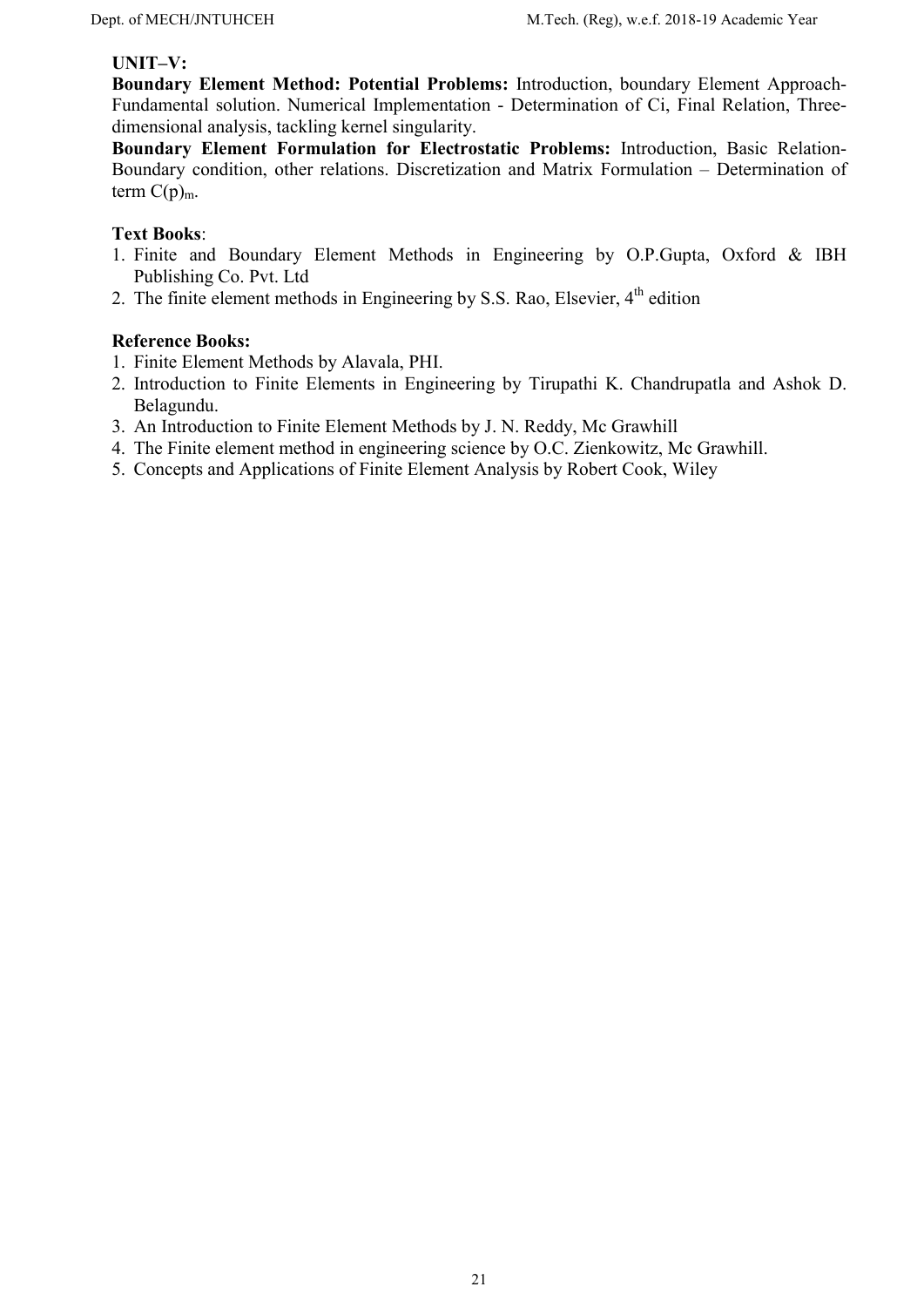## ADVANCED ROBOTICS

#### $(Core - 6)$

## M.Tech. (ED) (FT) – II Sem

L T P C 3 0 0 3

Prerequisites: Kinematics of machinery Course Objectives:

- To Demonstrate knowledge of different types of actuators used in robotic systems.
- To Analyze the position and velocity kinematics of a robot arm, implement in 2D.
- To Analyze the dynamics of a robot arm, implement in 2D.
- To Analyze sensor signals to implement real-time control algorithms.
- To Demonstrate knowledge of error propagation in electrical, mechanical and computational systems.
- To Construct, program, and test the operation of a robotic system to perform a specified task.

Course Outcomes: After doing this course, the student should be able to,

- Understand the evolution, classification, structures and drives for robots.
- Teach the students about the kinematic arrangement of robots and its applications in the area of manufacturing sectors.
- Expose the students to build a robot for any type of application.

#### UNIT-I:

Introduction: Automation and Robotics, Robot anatomy configuration, motions joint motion and notation, work volume, robot drive system, control system and dynamic performance, precision of movement.

Control System and Components: basic concept and modals controllers control system analysis, robot actuators and feedback components (sensors): Internal & External Sensors, Positions sensors, velocity sensors - Desirable features, tactile, proximity and range sensors, uses sensors in robotics, Power Transmission Systems.

#### UNIT-II:

Motion Analysis and Control: Manipulator kinematics, position representation Homogeneous transformation, D-H Notation, D-H Transformation Matrix, Forward & Inverse transformations, problems on planar & spatial manipulators, Differential Kinematics, Jacobian Formulation, problems, manipulator path control: Slew, Joint Interpolated & Straight line motions, trajectory planning: Joint space scheme, Cartesian space scheme, Cubic Polynomial fit without and with via point, blending.

#### UNIT-III:

Robot Dynamics: Lagrange – Euler & Newton - Euler formulations, problems on two link planar manipulators, configuration of robot controller.

End Effectors: Grippers-types, operation, mechanism, force analysis, tools as end effectors consideration in gripper selection and design.

Machine Vision: Functions, Sensing and Digitizing-imaging, Devices, Lighting techniques, Analog to digital single conversion, Image storage, Image processing and Analysis-image data reduction, Segmentation feature extraction. Object recognition, training the vision system, Robotics application.

#### UNIT-IV:

Robot Programming: Lead through programming, Robot programming as a path in space, Motion interpolation, WAIT, SINGNAL AND DELAY commands, Branching capabilities and Limitations.

Robot Languages: Textual robot languages, Generation, Robot language structures, Elements and functions.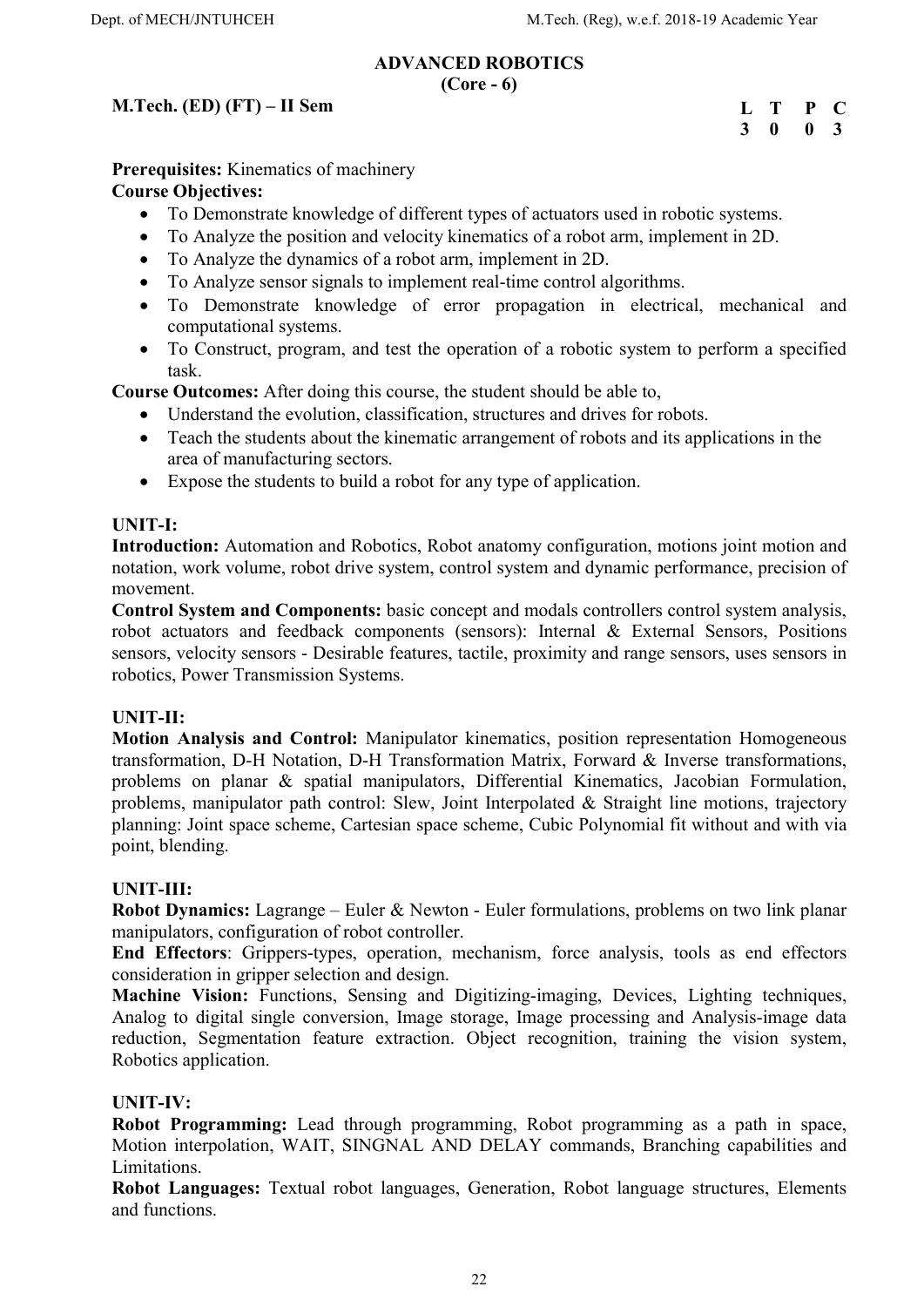#### UNIT-V:

Robot Cell Design and Control: Robot cell layouts-Robot centered cell, In-line robot cell, Considerations in work cell design, Work cell control, Inter locks, Error detection, Work cell controller.

Robot Applications: Material transfer, Machine loading/unloading. Processing operations, Assembly and Inspection, Future Applications.

#### Text Books:

- 1. Introduction to Robotics Mechanics & Control by John J.Craig, Pearson
- 2. Industrial robotics by Mikell P.Groover, McGraw Hill.

- 1. Industrial robotics by Mikell P.Groover, McGraw Hill
- 2. Robotics by K.S.Fu, McGraw Hill.
- 3. Introduction to Robotics Mechanics & Control by John J.Craig, Pearson
- 4. Robot Analysis by Lung Wen Tsai, John Wiley & Sons
- 5. Robot Analysis and Control by Asada H. and J. E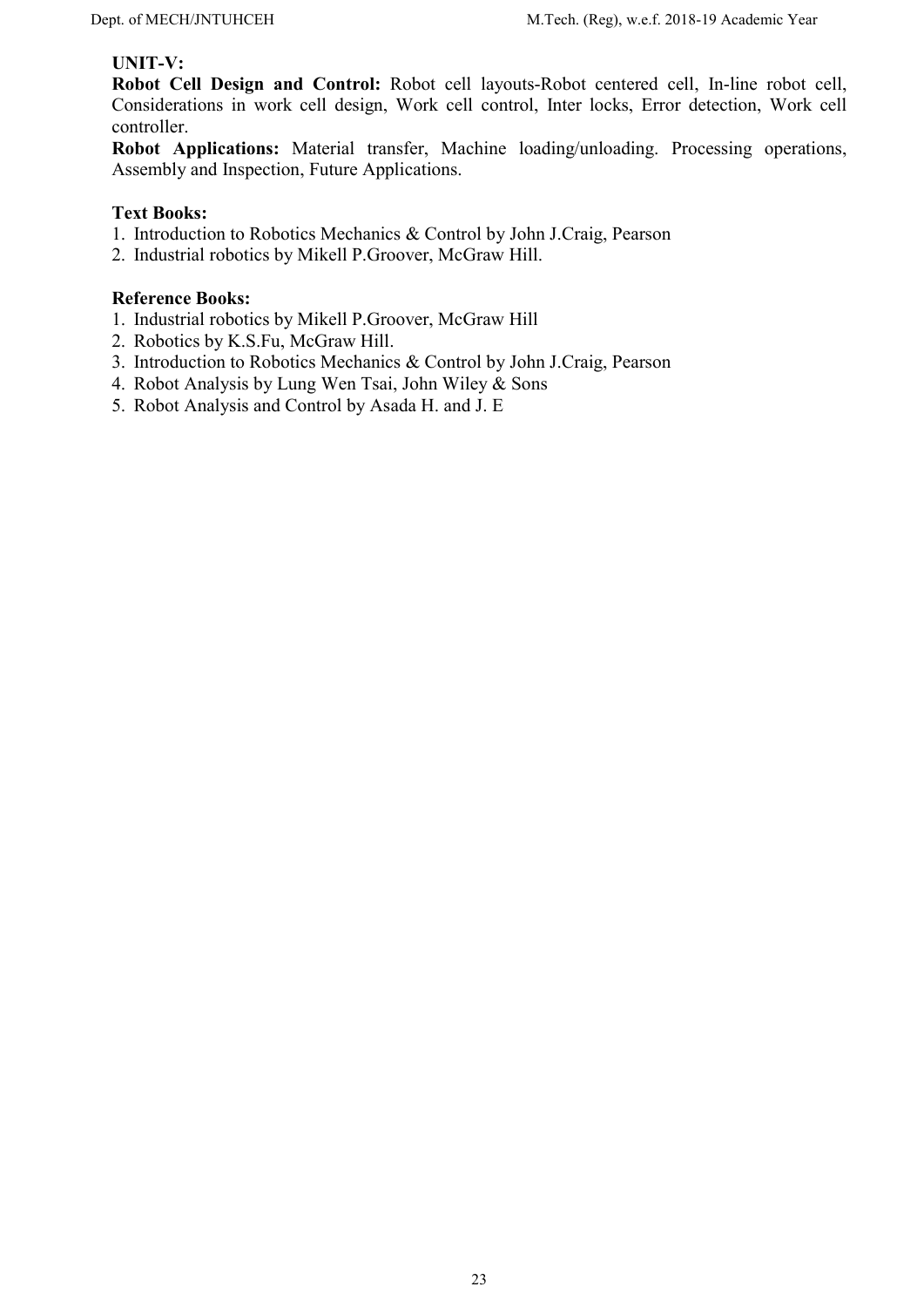#### VIBRATION ANALYSIS OF MECHANICAL SYSTEMS (Programme Elective-III)

# M.Tech. (ED) (FT) – II Sem

| П,           | T | P | O   |
|--------------|---|---|-----|
| <sup>2</sup> | o | 0 | - 2 |

Prerequisite: Basic concepts of Physics

# Course Objectives:

- To understand the fundamentals of Vibration Theory
- To be able to mathematically model real-world mechanical vibration problems

Course Outcomes: At the end of the course the students will be able to

- To study the vibrations in machine elements and how to control them.
- Ability to analyze the mathematical model of linear vibratory system to determine its response
- Obtain linear mathematical models of real life engineering systems
- Determine vibratory responses of single and multi degree of freedom systems to harmonic, periodic and non-periodic excitation

#### UNIT-I:

Free Vibration of Single Degree of Freedom Systems: Introduction, Free Vibration of an Undamped Translational System, Equation of Motion using Newton's second law of motion, Equation of motion using other methods, Equation of motion of a spring, mass system in vertical position, solution, Harmonic Motion Free Vibration of an Undamped Torsional System- Equation of motion. Free Vibration with Viscous Damping- Equation of motion.

## UNIT-II:

Forced Vibration of Single Degree of Freedom Systems: Introduction, Response of an Undamped system under harmonic force, Total response, Beating Phenomenon. Response of a Damped System under Harmonic Force- Total Response, Quality Factor and Bandwidth, Response of a Damped system under the Harmonic Motion of the base, Fore Transmitted, Relative Motion.

# UNIT- III:

Two Degree of Freedom Systems: Introduction, Equations of Motion for forced Vibration, Free Vibration Analysis of and undamped system, Torsional system, Coordinate Coupling and Principal Coordinates, forded Vibration Analysis, Semi definite Systems, Self- Excitation and stability Analysis.

# UNIT-IV:

Multi-degree of Freedom Systems: Introduction Modeling of Continuous systems as Multidegree of Freedom systems, Using Newton's second law to derive equations of motion, Influence Coefficients. Potential and kinetic energy expressions in matrix form, Generalized coordinates and generalized forces, Using Lagrange's equations to derive equations of motion, Equations of motion of undamped systems in matrix form, Eigen value problem, solution of the Eigen value problems – solution of the characteristic equation, orthogonality of normal modes, repeated Eigen values.

#### UNIT-V:

Determination of Natural Frequencies and Mode Shapes: Introduction, Dunkerley's formula, Rayleigh's Method- Properties of Rayleigh's Quotient, Computation of the Fundamental Natural Frequency, Fundamental Frequency of Beams and Shafts. Holzer's Method-Torsional systems, Spring Mass Systems. Jacobi method, Standard Eigen value Problems.

#### Text Books:

- 1. Mechanical Vibrations by S.S.Rao, 4<sup>th</sup> Edition, Pearson Publications.
- 2. Elements of Vibration Analysis by Meirovitch.

- 1. Mechanical Vibrations by G.K. Groover.
- 2. Vibrations by W.T. Thomson
- 3. Mechanical Vibrations by Schaum series.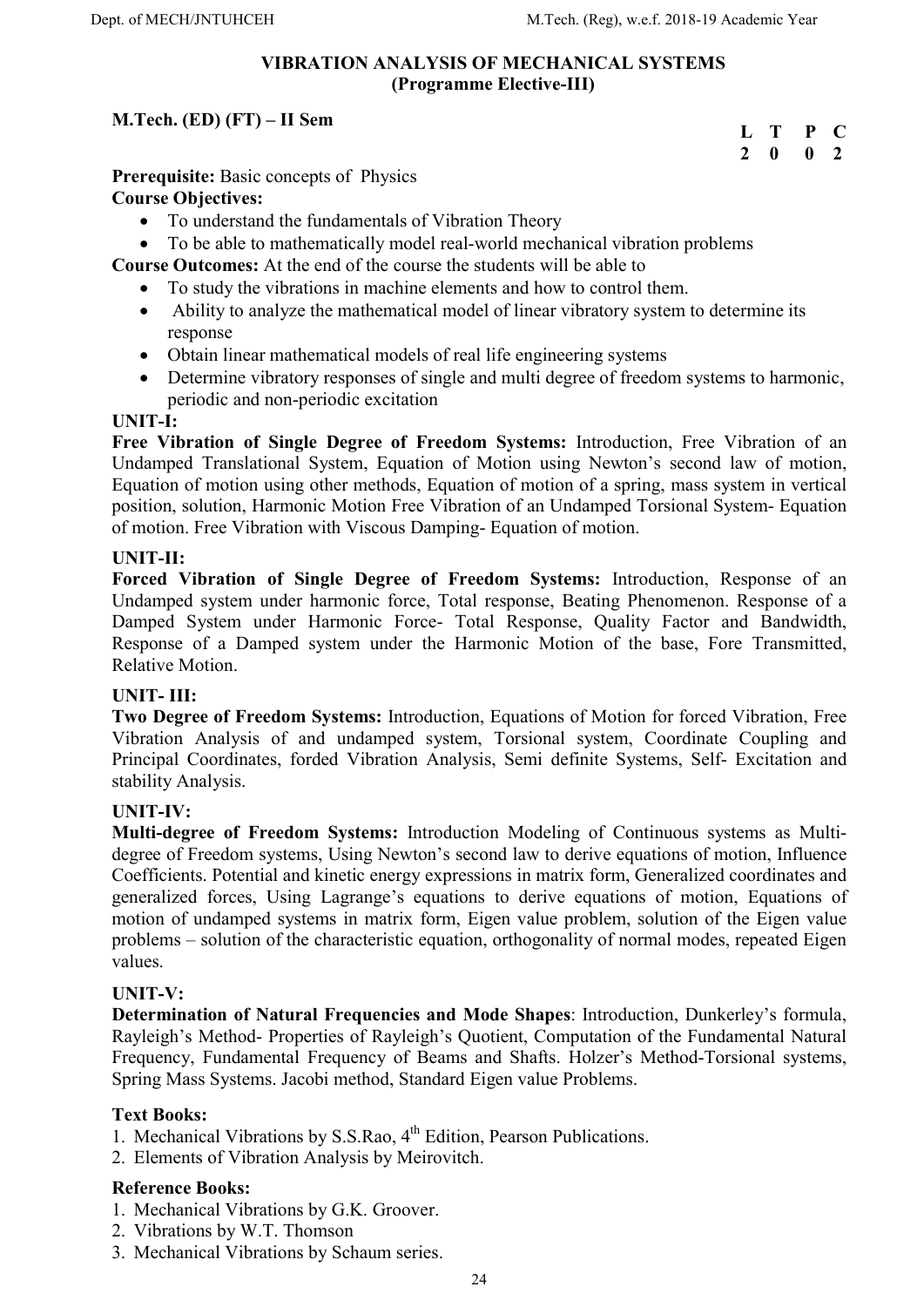## NEURAL NETWORKS AND FUZZY LOGICS (Programme Elective-III)

## M.Tech. (ED) (FT) – II Semester

| $\mathbf{L}$  | Т | P           | C              |
|---------------|---|-------------|----------------|
| $\mathcal{L}$ | 0 | $\mathbf 0$ | $\overline{2}$ |

Prerequisite: Operations research, Optimization Techniques, Control Systems Course Objectives: The goal of this course is to give a good basic understanding of Neural Networks and Fuzzy Logic. This course is mainly intended for engineers who desire to learn more about these techniques

Course outcomes: After completion of this course, the student should be able to

- Learn concepts of neural networks and fuzzy logics
- Understand the topology of multi-layer perceptron, recurrent neural networks and
- Fuzzification & Defuzzification.
- understand the basic structure and operation of Fuzzy logic control systems

#### UNIT-I:

Evolution of neural networks; Artificial Neural Network: Basic model, Classification, Feed forward and Recurrent topologies, Activation functions; Learning algorithms: Supervised, Unsupervised and Reinforcement; Fundamentals of connectionist modeling: McCulloach – Pits model, Perceptron, Adaline, Madaline.

## UNIT–II:

Topology of Multi-layer perceptron, Back propagation learning algorithm, limitations of Multilayer perceptron. Radial Basis Function networks: Topology, learning algorithm; Kohenen's selforganising network: Topology, learning algorithm; Bidirectional associative memory Topology, learning algorithm, Applications.

#### UNIT–III:

Recurrent neural networks: Basic concepts, Dynamics, Architecture and training algorithms, Applications; Hopfield network: Topology, learning algorithm, Applications; Industrial and commercial applications of Neural networks: Semiconductor manufacturing processes, Communication, Process monitoring and optimal control, Robotics, Decision fusion and pattern recognition.

#### UNIT–IV:

Classical and fuzzy sets: Introduction, Operations and Properties, Fuzzy Relations: Cardinality, Operations and Properties, Equivalence and tolerance relation, Value assignment: cosine amplitude and max-min method; Fuzzification: Membership value assignment- Inference, rank ordering, angular fuzzy sets. Defuzzification methods, Fuzzy measures, Fuzzy integrals, Fuzziness and fuzzy resolution; possibility theory and Fuzzy

arithmetic; composition and inference; Considerations of fuzzy decision-making.

#### UNIT-V:

 Basic structure and operation of Fuzzy logic control systems; Design methodology and stability analysis of fuzzy control systems; Applications of Fuzzy controllers. Applications of fuzzy theory.

#### Text Books:

- 1. Neural Networks in Computer Intelligence by Limin Fu, McGraw Hill, 2003.
- 2. Soft Computing and Intelligent Systems Design, Theory, Tools and Applications by Fakhreddine O. Karray and Clarence De Silva., Pearson Education, India, 2009.

#### Reference Books:

1. Fuzzy Logic with Engineering Applications by Timothy J. Ross, McGraw Hill, 1995.

2. Artificial Neural Networks by B.Yegnanarayana, PHI, India, 2006.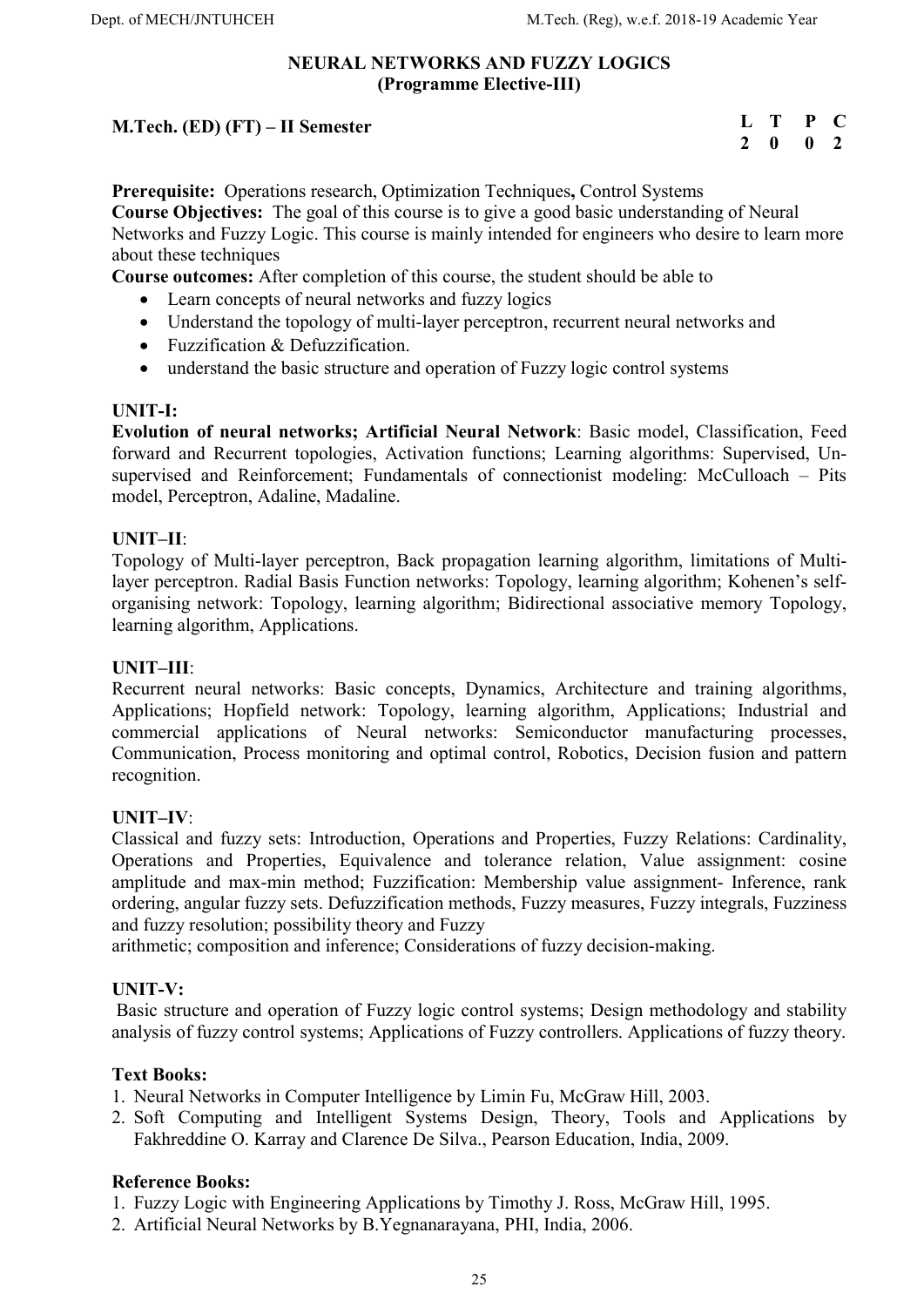#### ADVANCED TOOL DESIGN (Programme Elective - III)

# M.Tech. (ED) (FT) – II Sem

L T P C 2 0 0 2

Prerequisite: Production technology

## Course Objectives :

- To reveal the essential properties, selection and recent progress in cutting tool materials.
- To select suitable single point cutting tool and multipoint cutting tool for machining process.
- To develop skill on design Jigs and Fixtures for holding tool and work price respective.
- To create expertise in press tool design and fixtures.

Course Outcomes: At the end of the course the students will be able to

- Develop the conceptual design, manufacturing framework and systematic analysis of design problems on the machine tools apply the design procedures for different types of design problems such as gear box design, guide way
- Design, shaft loading and its associated parts, rolling bearings, die design and jigs and fixtures and so on.

## UNIT-I:

Tool Materials: Properties of materials, Tool steels, Cast Iron, Mild or low carbon steels, Nonmetallic and nonferrous materials, Heat treating.

Design of Cutting Tools: Single point cutting tools, Milling cutters, Drills, Selection of carbide steels.

## UNIT-II:

Determination of shank size for single point carbide tools, determining the insert thickness for carbide tools.

Design of Jigs and Fixtures: Basic principles of location and clamping; Locating methods and devices. Jigs – Definition, Types.

# UNIT-III:

General considerations in the design of Drill jigs, Drill bushing, Methods of Construction. Fixtures – Vice fixtures, Milling, Boring, Lathe Grinding fixtures.

Design of Sheet Metal Blanking and Piercing Dies: Fundamentals of Die cutting operations, Power press types, General press information, Material Handling equipment.

#### UNIT-IV:

Cutting action in Punch and die operations. Die clearance, Types of Die construction. Die design fundamentals – Blanking and piercing die construction, pilots, stripper and pressure pads presswork material, Strip layout, Short run tooling for piercing.

#### UNIT-V:

Design of Sheet Metal Bending, Forming and Drawing Dies: Bending dies, Drawing dies, Forming dies, Drawing operations, Variables that effect metal flow during drawing. Determination of blank size, Drawing force, single and double action draw dies.

#### Text Books:

1. Tool Design by Donaldson, Tata Mc Graw Hill.

2. Mechanical Metallurgy by George E Dieter, Tata McGraw Hill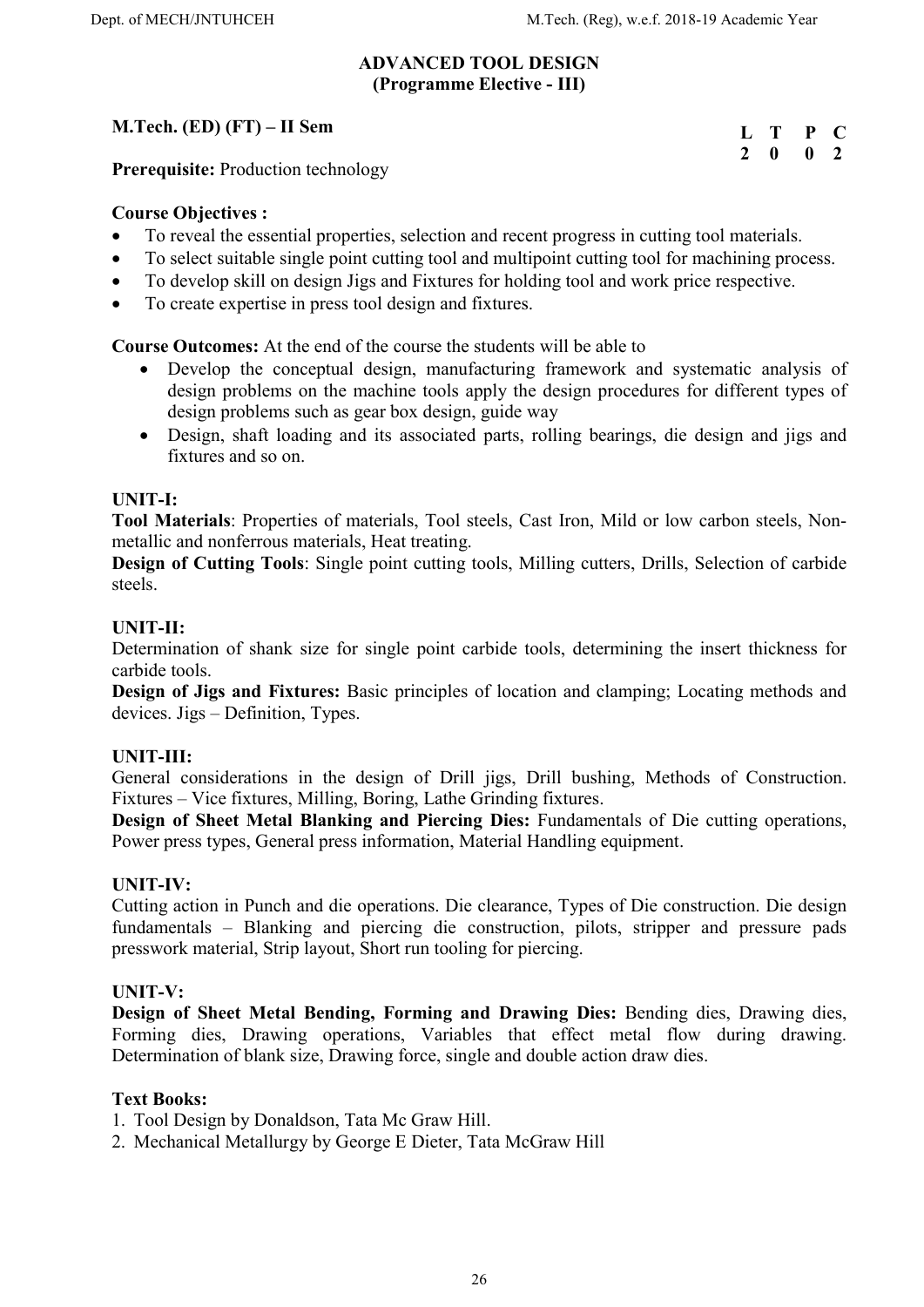#### EXPERIMENTAL STRESS ANALYSIS (Programme Elective - IV)

|                              | L T P C                     |  |
|------------------------------|-----------------------------|--|
| M.Tech. (ED) $(FT)$ – II Sem |                             |  |
|                              | $2 \quad 0 \quad 0 \quad 2$ |  |

Prerequisite: Strength of Materials, Theory of Elasticity desirable Course objectives:

To provide an introduction to the basic principles and methods of experimental stress analysis that includes enhancive treatment of the most versatile teaching like photo elasticity and strain gauges. It also provides the sin different experimental teaching such as more brittle coatings, thermo elastic stress analysis and NW time.

Course Outcomes: At the end of the course the students will be able to

- Know the working principle of strain gauges and do the model analysis using different theorems.
- Know the concepts of photo elasticity and its applications.
- Use the various Non-destructive testing methods.

## UNIT-I:

Strain Gauges - Mechanical and optical strain gauges – Description and operation –Electrical resistance- Inductance and capacitance gauges – Detailed treatment on Resistance gauges – Measurement of static and dynamic strains – Strain rosettes – Effect of transverse strains – Use of strain recorders and load cells.

## UNIT-II:

Model Analysis - Structural similitude – Use of models – Structural and dimensional analysis – Buckingham Pi Theorem – Muller Breslau's principle for indirect model analysis – Use of Begg's and Eney's deformeters – Moment indicators – Design of models for direct and indirect analysis.

#### UNIT-III:

Two dimensional photo elasticity - Stress optic law – Introduction to polariscope – Plane and circular polariscope – Compensators and model materials – Material and model fringe value – Calibration of photo elastic materials – Isochromatic and isoclinic fringes – Time edge effects.

#### Unit-IV:

Three dimensional photo elasticity - Introduction – Stress freezing techniques – Stress separation techniques – Scattered light photo elasticity – Reflection polariscope.

#### Unit-V:

Miscellaneous Methods - Brittle coating method – Birefringence techniques – Moire fringe method – Non-destructive testing – Ultrasonic pulse velocity technique – Rebound hammer method – X-ray method – Gamma-ray method.

#### Text Books:

1. Experimental stress analysis by Dally and Riley, Mc Graw-Hill

- 1. Experimental stress analysis by Sadhu singh, Danapathi rai publications
- 2. Handbook of Experimental Stress Analysis by Heteny M, John Wiley and Sons, New York. 3. Photo elasticity by Frocht M.M., Vol. I & II, John Wiley and Sons, New York.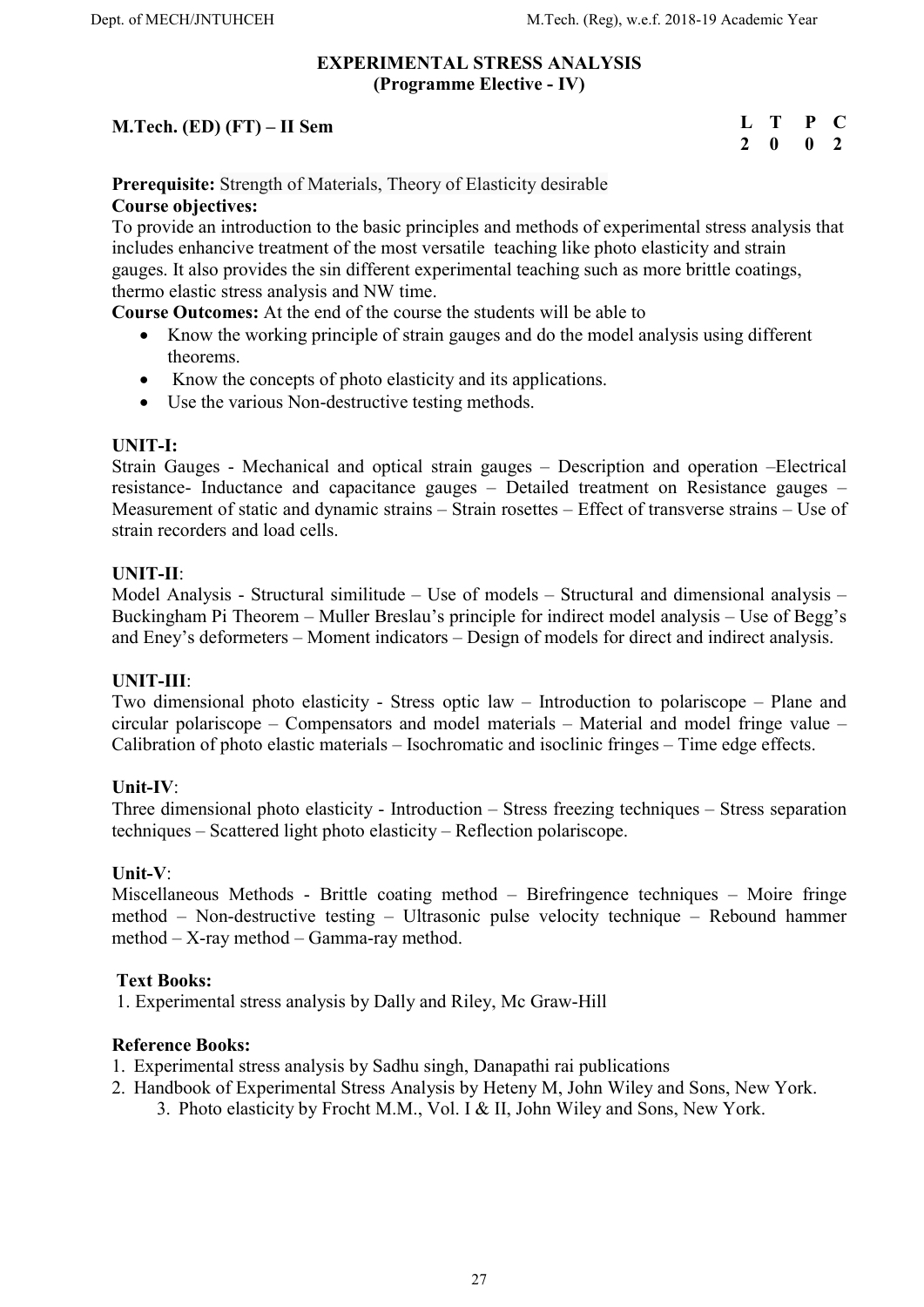#### FRACTURE MECHANICS (Programme Elective - IV)

# M.Tech. (ED) (FT)–II Sem

| П,            | T | P | $\blacksquare$ |
|---------------|---|---|----------------|
| $\mathcal{L}$ | o | 0 | - 2            |

Prerequisite: Strength of Materials, Theory of Elasticity desirable.

#### Course Objectives:

- Acquire fundamental understanding of the fracture of solid materials.
- Develop detailed understanding of fracture mechanics, creep, and fatigue.
- Obtain fundamental knowledge of corrosion and environmentally-assisted cracking.
- Acquire basic understanding of the techniques used to perform failure analysis.

## Course Outcomes: At the end of the course the students will be able to

- Predict material failure for any combination of applied stresses.
- Estimate failure conditions of a structure
- Determine the stress intensity factor for simple components of simple geometry
- Predict the likelihood of failure of a structure containing a defect

#### UNIT-I:

Introduction to fracture Mechanics: The Crack Tip Plastic Zone, Methods for Measuring Fracture Toughness.

## UNIT-II:

Strength of cracked bodies- potential energy and surface energy – Griffith's theory – Irwin – Orwin extension of Griffith's theory to ductile materials – Stress analysis of cracked bodies – Effect of thickness on fracture toughness – Stress intensity factors for typical geometries.

## UNIT-III:

## PHYSICAL ASPECTS OF FATIGUE:

Phase in fatigue life - Crack initiation – Crack growth - Final fracture - Dislocation – Fatigue fracture surfaces. Safe Life and Fail safe design philosophies Importance of Fracture Mechanics in Aerospace structure – Applications to composite materials and structures.

#### UNIT-IV:

#### STATICAL ASPECTS OF FATIGUE BEHAVIOUR:

Low cycle and high cycle fatigue - Coffin- Manson's Relation –Transition Life – Cyclic strain hardening and softening – Analysis of load histories – Cycle counting techniques – Cumulative damage – Miner's theory, other theories.

#### UNIT-V:

Dynamic Fracture, Stress Corrosion Cracking, Corrosion Fatigue, Fatigue - Crack Propagation under Variable - Amplitude Load Fluctuation, Fatigue - Crack Initiation, Fatigue - Crack Propagation under Constant - Amplitude Load Fluctuation.

#### Text Books:

- 1. Introduction to Fracture Mechanics by Hellan K, McGraw Hill
- 2. Fracture Vol II by Liebowitz, H.Editor, Academic Press
- 3. The Practical Use of Fracture Mechanics by Broek.D, Kluwer Academic Publisher.
- 4. Elementary Engineering Fracture Mechanics IV th Edition– Broek.D, Martinus Nijhoff.

- 1. Fatigue of Aircraft Structures by Barrpos. W., and Ripley, E.L., Pergamon Press, Oxford, 1983.
- 2. Mechanics of Fracture by Sih, C.G., Vol. 1 Sijthoff and Noordhoff International Publishing Co., Netherlands, 1989.
- 3. Fundamentals of Fracture Mechanics by Knott, J.F., Butterworth & Co., (Publishers) Ltd., London. 1983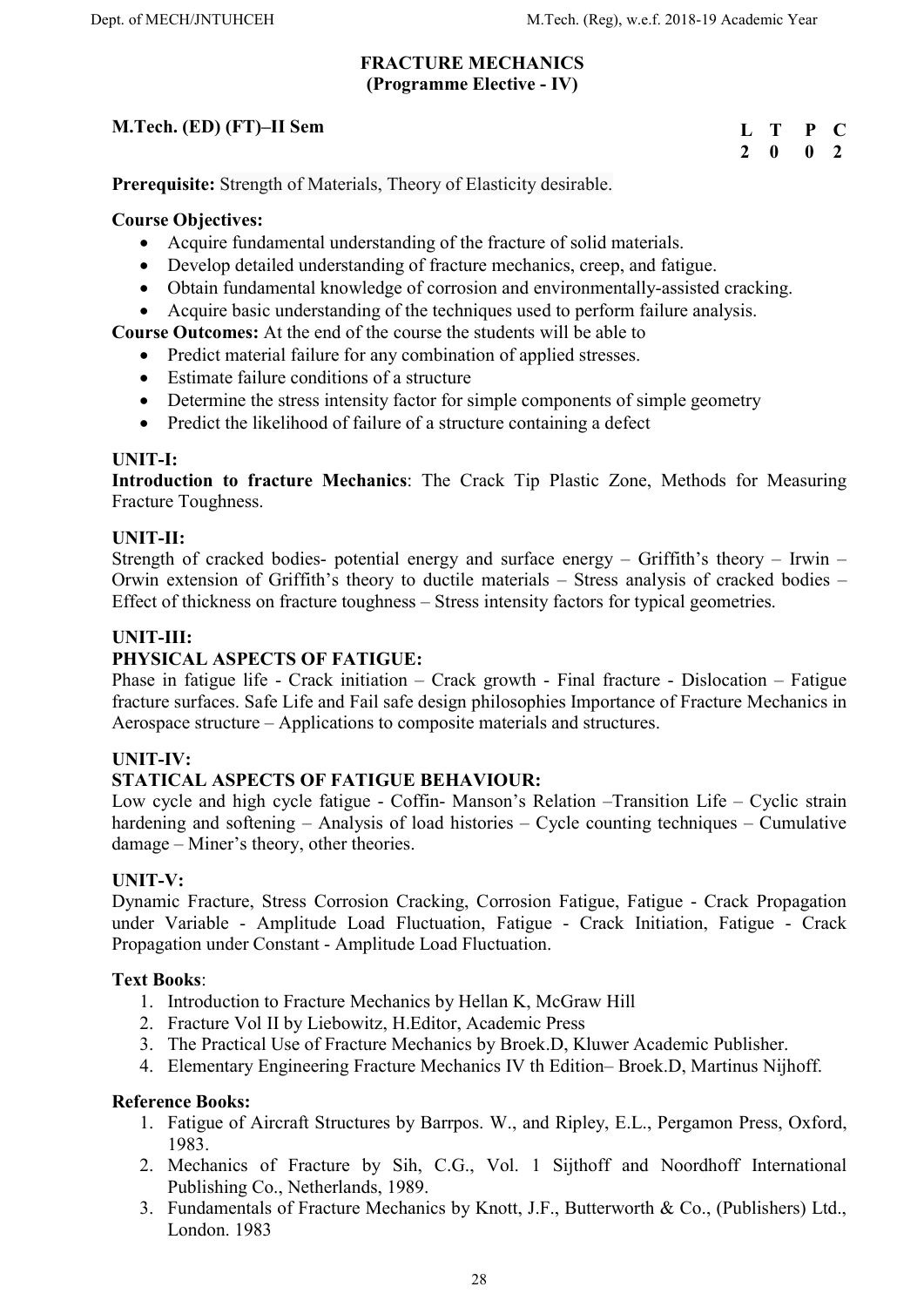#### APPLIED TRIBOLOGY (Programme Elective - IV)

# M.Tech. (ED) (FT)–II Sem

| L             | T | P | C             |
|---------------|---|---|---------------|
| $\mathcal{L}$ | 0 | 0 | $\mathcal{L}$ |

Prerequisite: Design of machine members, Fluid Mechanics

#### Course Objectives:

- To Explain the processes of lubrication in all regimes
- To Explain the friction phenomena
- To Select a suitable lubricant for a specific application
- To Select a suitable material combination for tribological contacts
- To Determine the risk of wear by using simple analyses
- To Suggest an explanation to the cause of a tribological failure

Course outcomes: After completing this course, the student should be able to

- Understand the different types of lubrications and relevant theories used in supporting elements.
- Understand the failure mechanisms in different types of supporting elements.

#### UNIT–I:

Selection of rolling element bearings: Nominal life, static and dynamic capacity - Equivalent load, probabilities of survival -cubic mean load - bearing mounting details, pre loading of bearings, conditioning monitoring using shock pulse method.

## UNIT–II:

Hydrodynamic bearings: Fundamentals of fluid formation – Reynold's equation; Hydrodynamic journal bearings – Sommerfield number - performance parameters – optimum bearing with maximum load capacity – Friction – Heat generated and Heat dissipated. Hydrodynamic thrust bearings; Raimondi and Boyd solution for hydrodynamic thrust bearings - fixed tilting pads, single and multiple pad bearings - optimum condition with largest minimum film thickness.

#### UNIT–III:

Hydrostatic Bearings: Thrust bearings – pad coefficients - restriction - optimum film thickness journal bearings – design procedure –Aerostatic bearings; Thrust bearings and Journal bearings – design procedure.

#### UNIT–IV:

Dry rubbing Bearings: porous metal bearings and oscillatory journal bearings – qualitative approach only.

Lubrication: Choice of lubricants, types of oil, Grease and solid lubricants - additives lubrication systems and their selection – selection of pump, filters, piping design - oil changing and oil conservation.

#### UNIT–V:

Failure of Tribological components: Failure analysis of plain bearings, rolling bearings, gears and seals, wear analysis using soap and Ferro graphy. Factors to be considered for life enhancement.

#### Text Books:

- 1. Hydrostatic and Hybrid bearing design by Rowe WW& O' Dionoghue, Butterworths & Co. Publishers Ltd, 1983.
- 2. Mechanical Fault diagnosis and condition monitoring by Collacott R.A, Chapman and Hall, London 1977.
- 3. Fundamentals of fluid film lubricant by Bernard J.Hamrock, Mc Graw-Hill Co., 1994.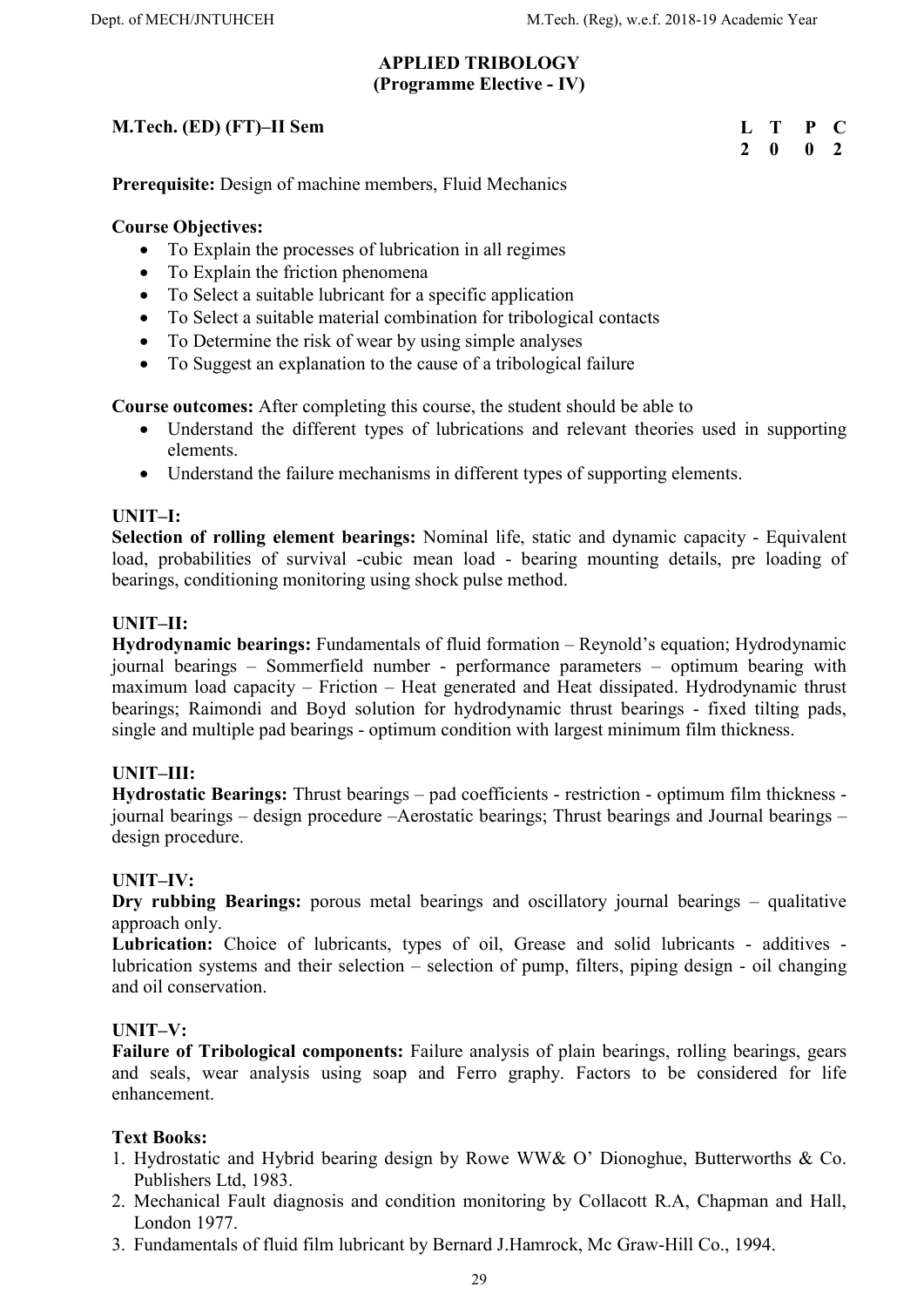- 1. Tribology hand Book by Neale MJ, (Editor), Neumann Butterworths, 1975.
- 2. Standard hand book of lubrication engineers by Connor and Boyd JJO (Editors) ASLE, Mc Graw Hill Book & Co., 1968.
- 3. Mechanical Engineering Design by Shigley J, E Charles, McGraw Hill Co., 1989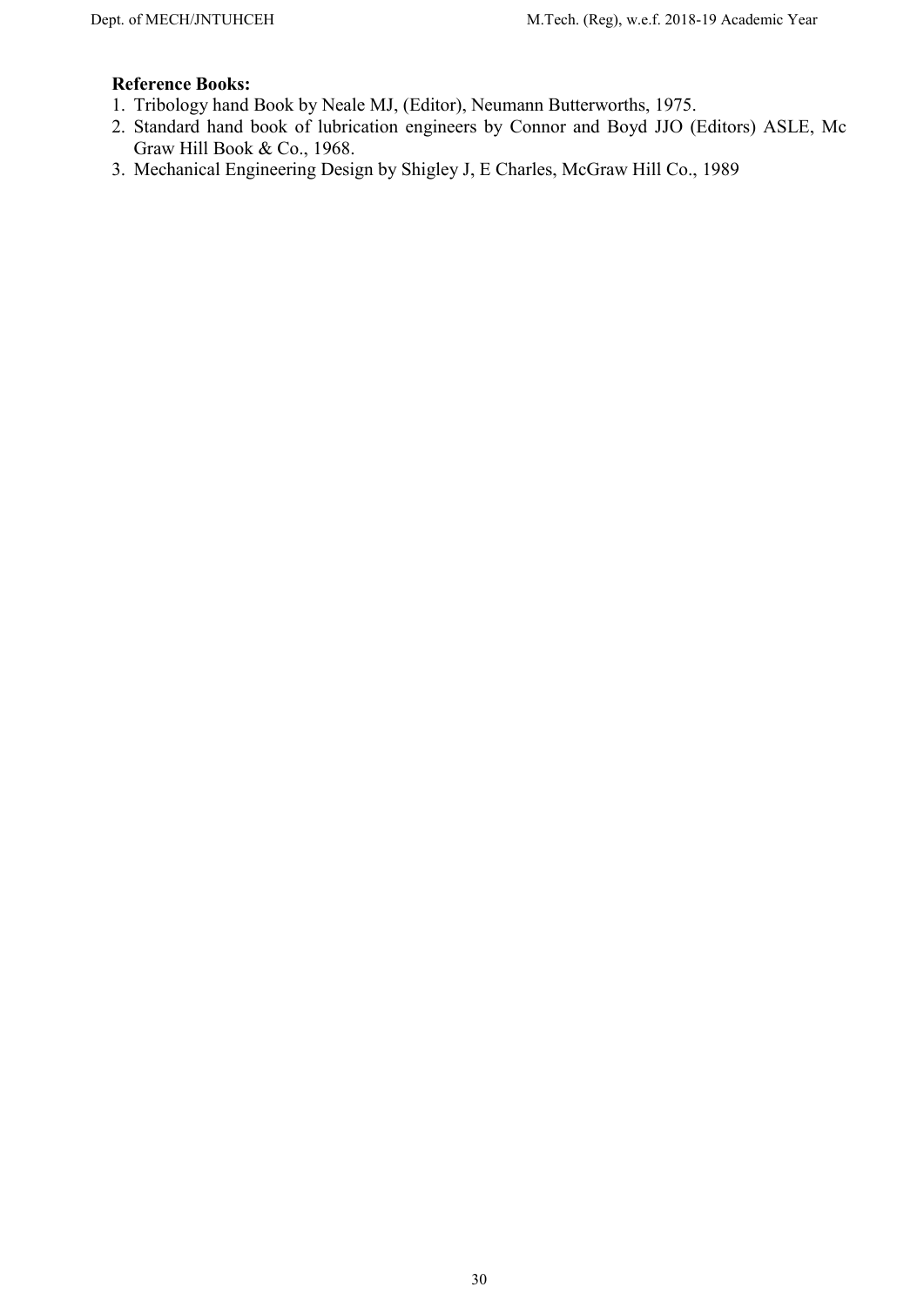#### ADVANCED COMPUTER AIDED MODELING LAB (Core Lab- III)

# M.Tech. (ED) (FT)–II Sem

| Ι. | T | P            | $\blacksquare$ |
|----|---|--------------|----------------|
| 0  | 0 | $\mathbf{3}$ | 1.5            |

Prerequisite: CAD, FEM

Course Outcomes: At the end of the course the students will be able to

- Students should be able to use CATIA and Pro-E and software for modeling, tolerance & GD&T analysis of a product.
- Students should be able to use CATIA software to model a consumer product and industrial robot.

#### DRAFTING:

1. Development of part drawings for various components in the form of orthographic and isometric.

## PART MODELING:

- 1. Generation of various 3D Models through pad, shaft, shell sweep.
- 2. Feature based and Boolean based modeling surface and Assembly Modeling. Design simple components.
- 3. Setting up of drawing environment by setting drawing limits, drawing units, naming the drawing, naming layers, setting line types for different layers using various type of lines in engineering drawing, saving the file with .dwg extension.
- 4. To make an isometric dimensional drawing of a connecting rod.
- 5. Draw Different type's bolts and nuts with internal and external threading in Acme and Square threading standards. Save the bolts and nut as blocks suitable for insertion.
- 6. To model and assemble the flange coupling as per the dimensions given and also convert the 3D model into different views
- 7. To model and assemble the Screw jack as per the dimensions given and also convert the 3D model into different views.
- 8. To model and assemble the strap joint of Gib  $&$  cotter as per the dimensions given and also convert the 3D model in to different view.
- 9. Various Dimensioning and tolerancing techniques on typical products using CAD software.
- 10. Simulation of Kinematic Mechanism using MS Adams Package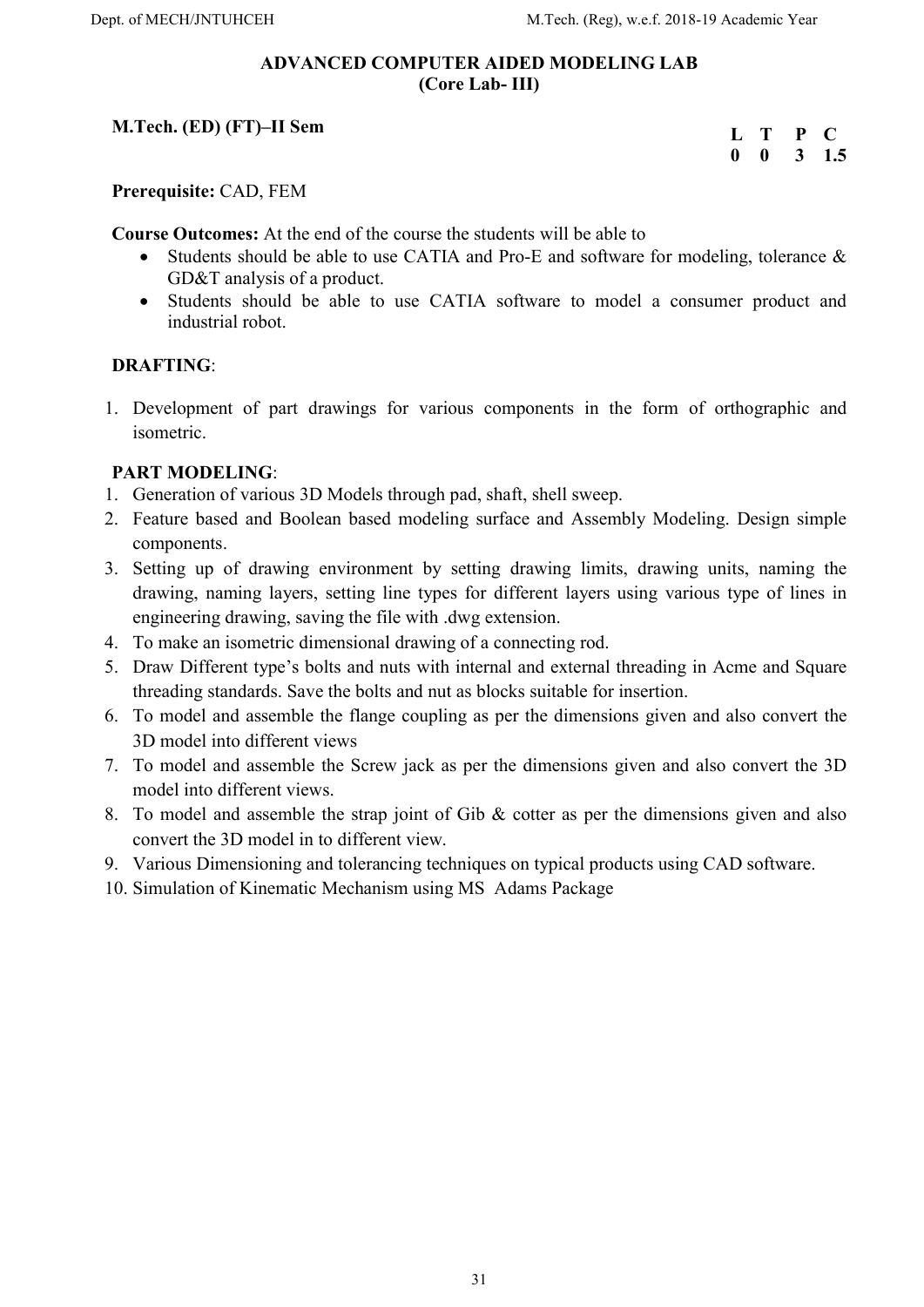#### ADVANCED COMPUTER AIDED ANALYSIS LAB (Core Lab- III)

# M.Tech. (ED) (FT)–II Sem

| L           | Т | P |     |
|-------------|---|---|-----|
| $\mathbf 0$ | 0 | 3 | 1.5 |

Prerequisite: CAD, FEM

Course Outcomes: At the end of the course the students will be able to

 Students should be able to carry out structural, Harmonic and fracture analysis using FEA software for real time applications.

Note: Conduct any Ten exercises from the list given below:

- 1. Analysis of Framed structures using FEA software.
- 2. Perform Fracture analysis for simple problem using FEA software.
- 3. Analysis of laminated composite structures using FEA software.
- 4. Perform a simple modal analysis for a cantilever beam using FEA software.
- 5. Perform Harmonic analysis for a given cantilever beam using FEA.
- 6. Perform a simple transient analysis for different beams.
- 7. Non-Linear Analysis: Find the geometric non linearity behavior for a cantilever beam subjected to a large moment.
- 8. Buckling analysis: Solve simple buckling problems using eigen value and non linear methods
- 9. Stress analysis of a rectangular plate with a circular hole.
- 10. Thermal Analysis of 1D & 2D problem with conduction and convection boundary conditions. (Minimum 4 exercises)
- 11. Design optimization of unknown parameters for a given beam.
- 12. Use of contact elements to simulate two given beams when they are in contact with each other.
- 13. Flow Over a Flat Plate: Solve a classical flat plate 2-D air flow problem
- 14. Using Coupled Structural/Thermal Analysis: solve a simple structural/thermal problems
- 15. Substructuring: Solve a simple problems using Substructuring method in ANSYS.
- 16. Melting Using Element Death: Using element death procedure model melting of a material.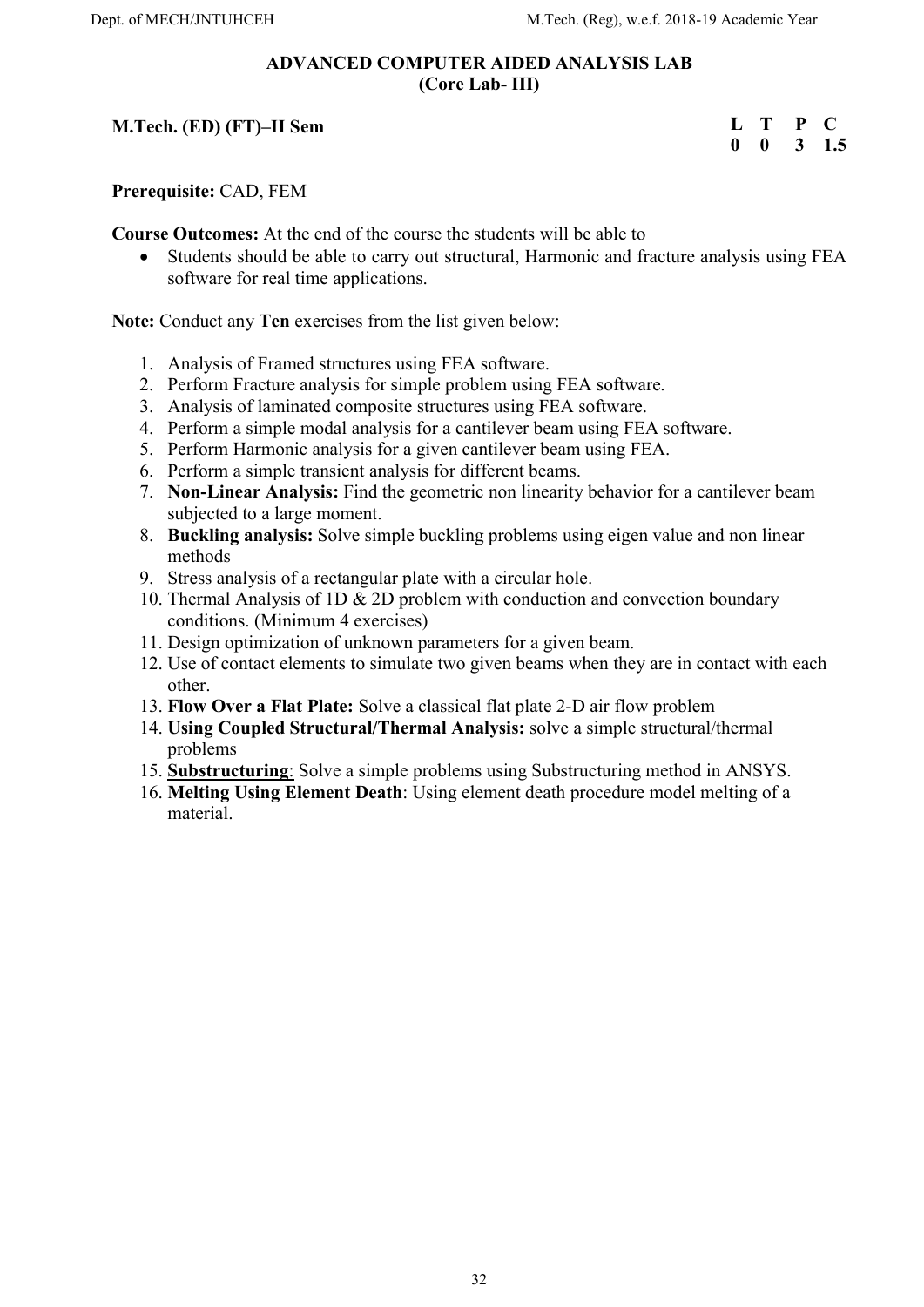## VALUE EDUCATION (Audit Course-II)

## M.Tech. (TE) (FT)–II Sem

# L T P C 2 0 0 0

#### Course Objectives

Students will be able to

- 1. Understand value of education and self- development
- 2. Imbibe good values in students
- 3. Let the should know about the importance of character

## Course outcomes

Students will be able to

- 1. Knowledge of self-development
- 2. Learn the importance of Human values
- 3. Developing the overall personality

| Unit | Content                                                                                                                                                                                                                                                                                                                                                                                                                                                                                                                                                                         | <b>Hours</b> |  |
|------|---------------------------------------------------------------------------------------------------------------------------------------------------------------------------------------------------------------------------------------------------------------------------------------------------------------------------------------------------------------------------------------------------------------------------------------------------------------------------------------------------------------------------------------------------------------------------------|--------------|--|
| 1.   | Values and self-development -Social values and individual attitudes.<br>$\bullet$<br>Work ethics, Indian vision of humanism.                                                                                                                                                                                                                                                                                                                                                                                                                                                    | 4            |  |
| 2.   | Moral and non- moral valuation. Standards and principles.<br>$\bullet$<br>Value judgements<br>$\bullet$                                                                                                                                                                                                                                                                                                                                                                                                                                                                         |              |  |
| 3.   | Importance of cultivation of values.<br>$\bullet$<br>Sense<br>Devotion,<br>Self-reliance.<br>Confidence,<br>of<br>duty.<br>Concentration. Truthfulness, Cleanliness.<br>Honesty, Humanity. Power of faith, National Unity.<br>Patriotism.Love for nature, Discipline                                                                                                                                                                                                                                                                                                            | 6            |  |
| 4.   | Personality and Behavior Development - Soul and Scientific attitude.<br>$\bullet$<br>Positive Thinking. Integrity and discipline.<br>Punctuality, Love and Kindness.<br>$\bullet$<br>Avoid fault Thinking.<br>$\bullet$<br>Free from anger, Dignity of labour.<br>$\bullet$<br>Universal brotherhood and religious tolerance.<br>$\bullet$<br>True friendship.<br>$\bullet$<br>Happiness Vs suffering, love for truth.<br>$\bullet$<br>Aware of self-destructive habits.<br>$\bullet$<br>Association and Cooperation.<br>$\bullet$<br>Doing best for saving nature<br>$\bullet$ | 6            |  |
| 5.   | Character and Competence -Holy books vs Blind faith.<br>$\bullet$<br>Self-management and Good health.<br>٠<br>Science of reincarnation.<br>$\bullet$<br>Equality, Nonviolence, Humility, Role of Women.<br>$\bullet$<br>All religions and same message.<br>$\bullet$<br>Mind your Mind, Self-control.<br>$\bullet$<br>Honesty, Studying effectively                                                                                                                                                                                                                             | 6            |  |

#### Text Books:

1. Chakroborty, S.K. "Values and Ethics for organizations Theory and practice", Oxford University Press, New Delhi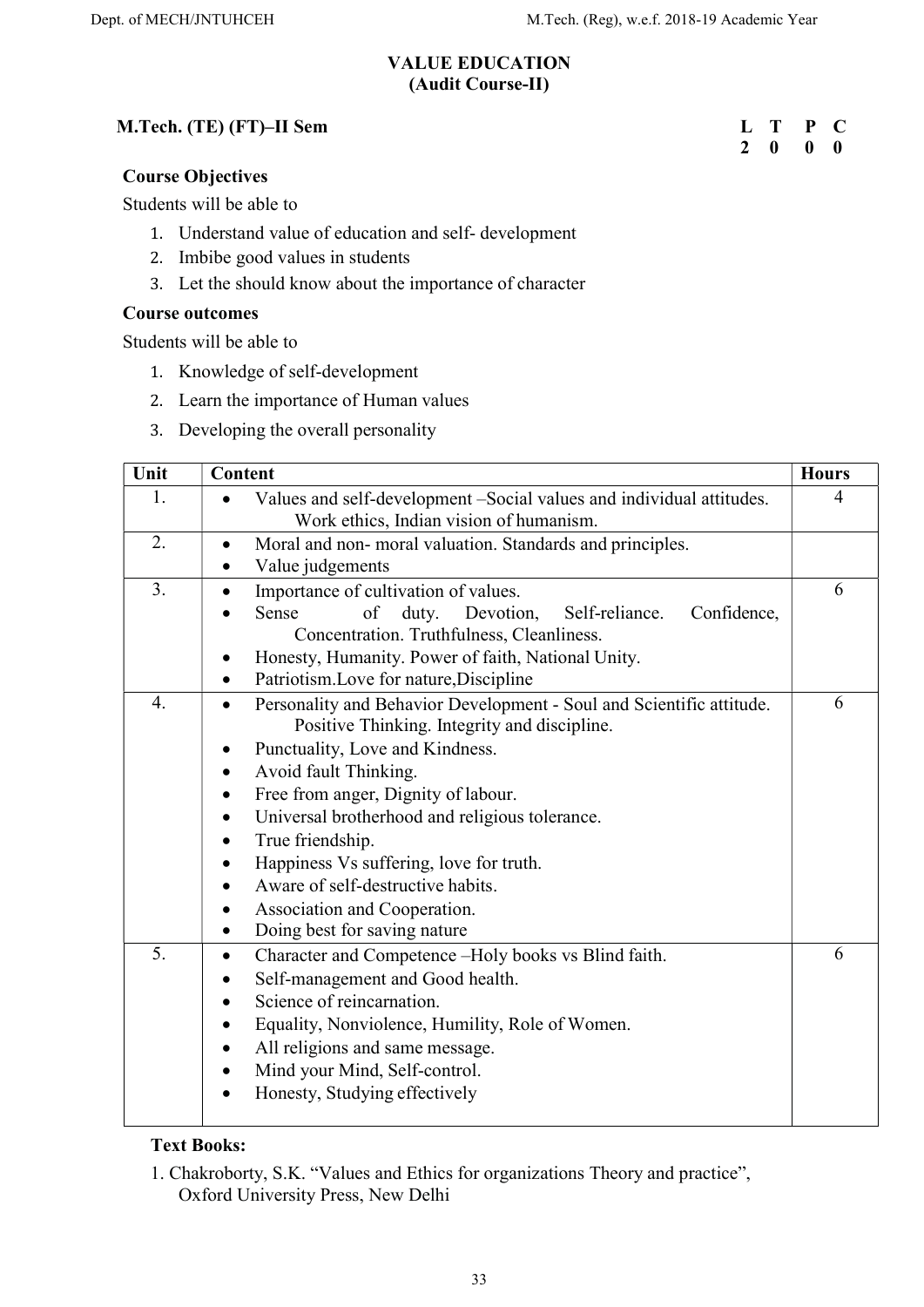L T P C 2 0 0 2

# GEOMETRIC MODELLING (Programme Elective - V)

## M.Tech. (ED) (FT)–III Sem

Prerequisites: CAD/CAM

#### Course Objectives:

- Learn modeling curves (B-splines and Bezier)
- Learn modeling Bezier and B-spline surfaces
- Familiarity with NURBS
- Familiarity with advanced techniques such as subdivision and reconstruction
- Mastery of object construction and manipulation methods including lofting, surface of revolution, and tubularization.
- Mastery of Reconstruction from PCD and Mesh generation

Course Outcomes: After doing this course, the student should be able to do

- 2D & 3D transformations
- Develop cubic splines, Bezer curves and B-spline curves
- Write equations of surfaces, quadratic surfaces and analyze mathematically

## UNIT–I:

Geometrical Modeling: Introduction, History, Geometrical representation, Linear Algebra Boolean Algebra, Vectors, Matrices, Equations for curves- Intrinsic and Explicit ,parametric equations of curves, conic curves and points on curves, Problems

#### UNIT–II:

Transformations: 2-D and 3D Transformations, translation, Rotation, Homogeneous space, Scaling, stretching, Mirror reflection, Composite Transformations and problems

#### UNIT–III:

Cubic Splines: Algebraic and geometric force of cubic spline, parametric space of a curve, blending functions, Problems

Bezier Curves: Berustein's polynomials, equations, control points, convex hull property, truncating and subdividing composite and Rational Bezier curves, Problems

B-Spline Curves: Uniform and non-uniform B-Spline basis functions, quadratic and cubic Bspline basis functions, NURBS, Problems

#### UNIT–IV:

Surfaces: Explicit and Implicit equations of surfaces, quadratic surfaces, parametric equation of surfaces, Curve Nets and Embedded Curves, Generation, Mathematical Analysis, Applications of Bezier and B-Spline Surfaces, Surface patches. Problems

#### UNIT–V:

Solids: Parametric and Tricubicsolids, sweep solids, Topology of models, graph and boolean based models. Constructive solid Geometry (CSG), B-rep models. Problems; Feature modeling, rendering, lighting, animation.

#### Text Books:

1. Geometric Modeling by Micheal E. Mortenson, Third Edition, McGraw Hill Publishers

2. CAD/CAM concepts and Applications by Alavala, PHI

- 1. Curves and surfaces for CAGD, Fifth Edition by Gerald Farin, Elsevier, India
- 2. Computer Graphics by Alavala, PHI, New Delhi
- 3. CAD/CAM by Ibrahim Zeid, Tata McGraw Hill.
- 4. Elements of Computer Graphics by Roger & Adams, Tata McGraw Hill.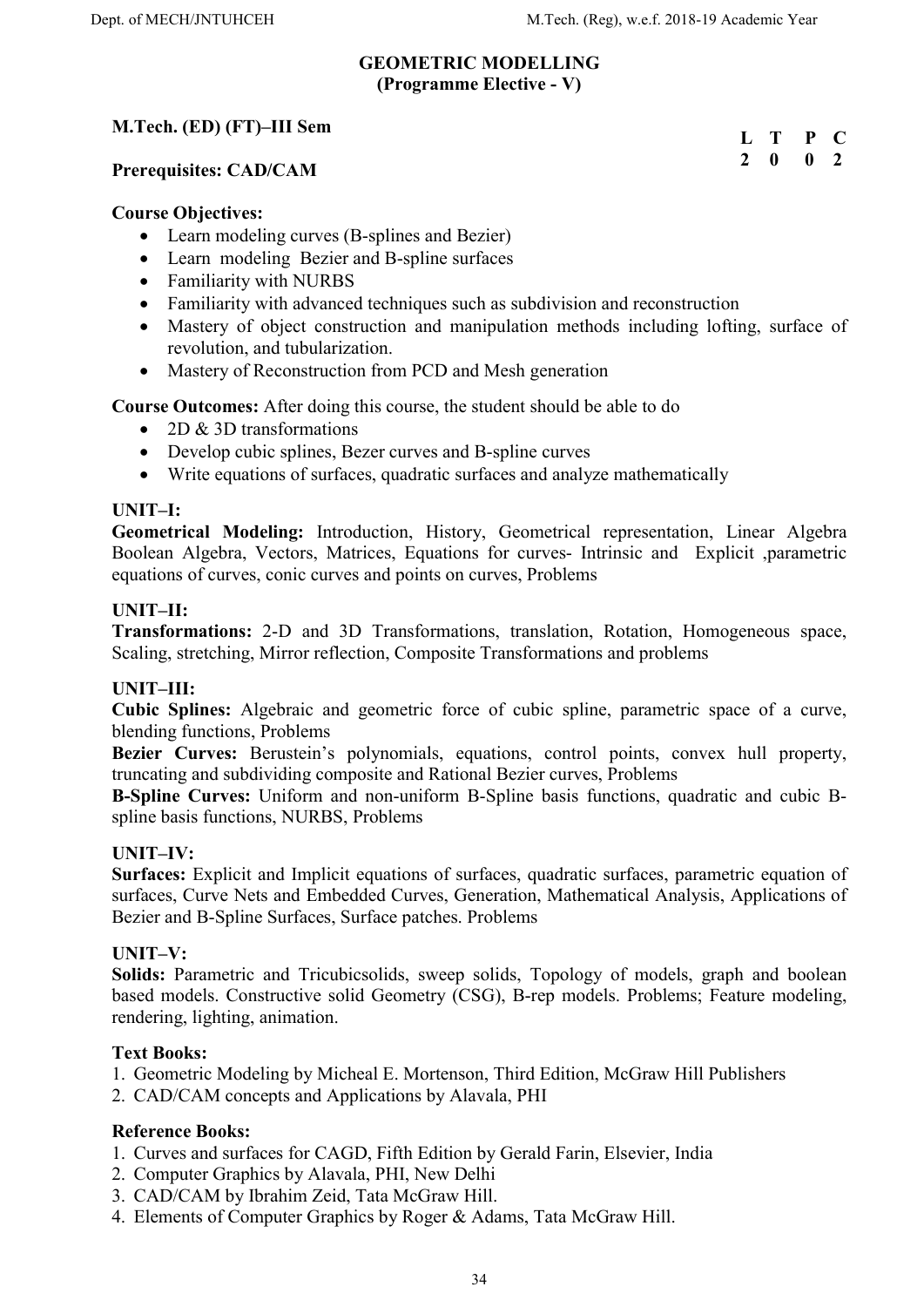#### CONCURRENT ENGINEERING (Programme Elective-V)

# M.Tech. (ED) (FT)–III Sem

| L             | T | P | C  |
|---------------|---|---|----|
| $\mathcal{L}$ | o | 0 | -2 |

Prerequisites: Computer-Aided Design

Course objective: To provide a systematic approach to the integrated, concurrent design of products and their related processes, including manufacture and support.

#### Course Outcomes:

- Understand the need of concurrent engineering and strategic approaches for product design.
- Apply concurrent design principles to product design.
- Design assembly workstation using concepts of simultaneous engineering.
- Design automated fabricated systems Case studies.

#### UNIT-I:

Introduction: Extensive definition of CE - CE design methodologies - Organizing for CE - CE tool box collaborative product development

Use Of Information Technology: IT support - Solid modeling - Product data management - Collaborative product commerce - Artificial Intelligence - Expert systems - Software hardware co-design.

#### UNIT-II:

Design Stage: Life-cycle design of products - opportunity for manufacturing enterprises modality of Concurrent Engineering Design.

Automated analysis idealization control - Concurrent engineering in optimal structural design - Real time constraints.

#### UNIT-III:

Manufacturing Concepts and Analysis: Manufacturing competitiveness - Checking the design process - conceptual design mechanism – Qualitative, physical approach - An intelligent design for manufacturing system.

#### UNIT-IV:

JIT system - low inventory - modular - Modeling and reasoning for computer based assembly planning - Design of Automated manufacturing.

Project Management: Life Cycle semi realization - design for economics - evaluation of design for manufacturing cost.

#### UNIT-V:

Concurrent mechanical design - decomposition in concurrent design - negotiation in concurrent engineering design studies - product realization taxonomy - plan for Project Management on new product development – bottleneck technology development.

#### Text Books:

1. Concurrent Engineering: Automation Tools and Technology by Andrew Kusaik, Wiley John and Sons Inc., 1992.

- 1. Integrated Product Development by Anderson MM and Hein, L. Berlin, Springer Verlog, 1987.
- 2. Design for Concurrent Engineering by Cleetus, J.Concurrent Engineering Research Centre, Morgantown W V, 1992.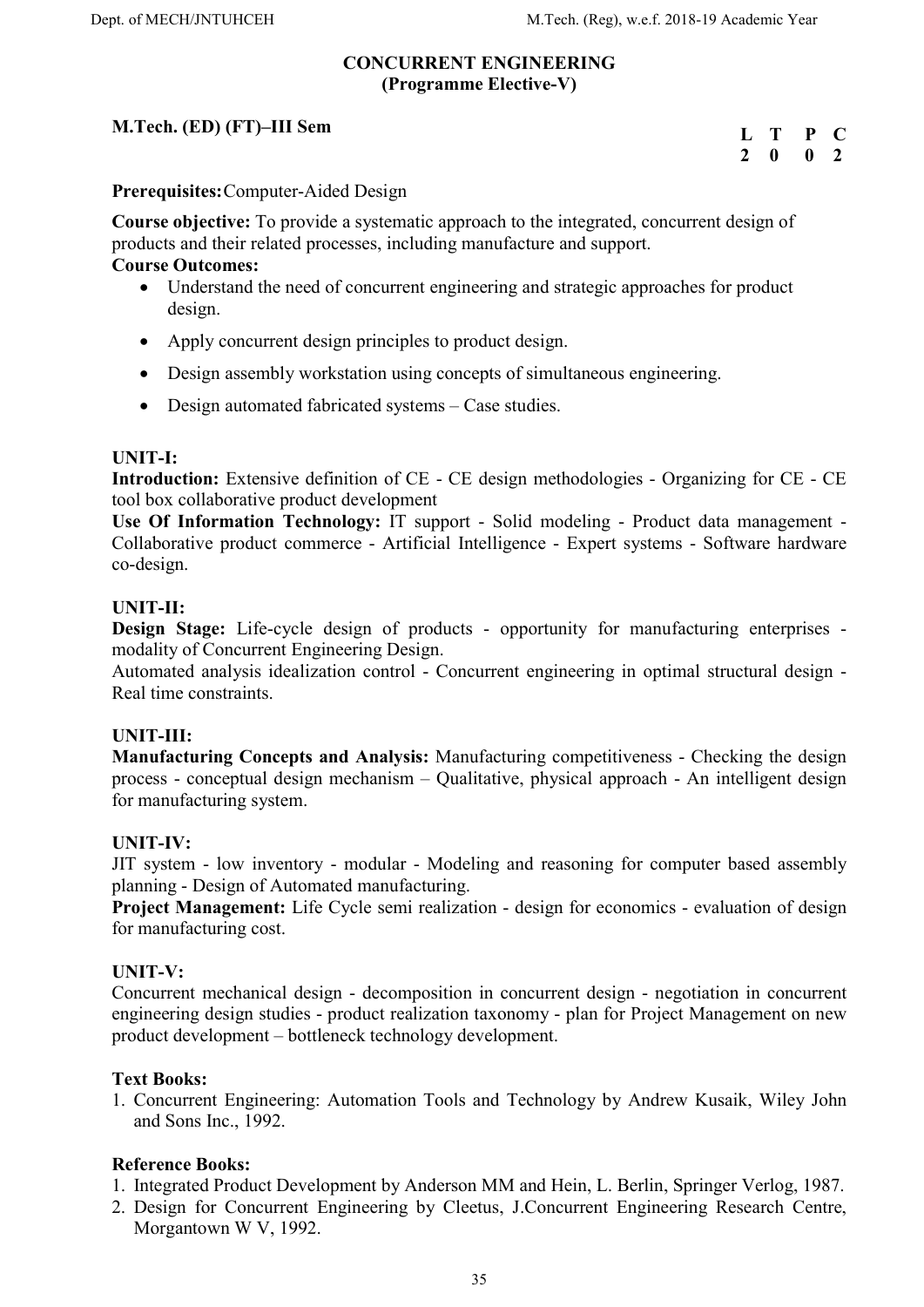#### DESIGN FOR PROCESS AND PRODUCT DEVELOPMENT (Programme Elective - V)

## M.Tech. (ED) (FT)–III Sem

| $\mathbf{L}$  | т | P | C   |
|---------------|---|---|-----|
| $\mathcal{L}$ | 0 | 0 | - 2 |

Prerequisite: Engineering Science

Course Objectives: The objective of this course is to introduce the students about the basic product design process based on mechanical aspects applying innovative thinking and fundamentals of mechanical engineering.

#### Course Outcomes:

- Confidence to create new product based on mechanical design engineering.
- Students will have knowledge of all mechanical aspects of product design by incorporating concept, creativity, structural, manufacturing, esthetic etc.
- Students will have ability to solve open-ended problem belongs to design engineering that meet the requirements.
- Students will have ability to understand contemporary issues and their impact on provided solution

#### UNIT- I:

Introduction to Product Design, Product Development Versus Design, Types of Design and Redesign, Customer Satisfaction- Voice of the Customer, Customer Populations , types of Customer Needs, Customer Need Models, Gathering Customer Needs Need Gathering Methods, Organizing and Prioritizing Customer Needs, Grouping Interpreted Needs, Grouping the Needs-Affinity Diagram Method.

#### UNIT- II:

Establishing Product Function - Why Functional Decomposition? Motivation, Function Modeling Basics, Functions and Constraints, Modeling Process.

#### UNIT- III:

Generating Concepts, Concept Generating Process, Basic Methods; Information Gathering and Brainstorming, Information Gathering – Conventional Aids, Traditional Brainstorming, Advanced Methods, Directed search, systematic search with physical principles, systematic search with classifying schemes, theory of inventive problem solving, Morphological Analysis - Develop concepts for each product function, Combining Solution Principles - Digression - function sharing, Product Application fingernail clipper, Concept Selection - Introduction, Factors that determine effective decision making, design evaluations, information quality, estimating technical risibility, concept selection process.

#### UNIT- IV:

Environmental Objectives, global issues, Regional and Local issues. Basic DFE Methods; Design Guidelines, application. Life cycle assessment, weighted sum assessment methods. Life cycle assessment method. Techniques to reduce environmental impact - design to minimize material usage, design for disassembly design for recyclability and design for remanufacturing design for high - impact material reduction design for energy efficiency.

#### UNIT- V:

Physical Models and Experimentation: Design of experiments - basic of designed experiments, basic method - two factorial experiments , extended method – interactions, Design of experiments: Reduced tests and fractional experiments, full factorial inefficiencies, orthogonality, base design method, Higher dimensions fractional factorial designs. Stastical analysis of experiments - degrees of freedom, correlation coefficient.

Design for Robustness: Quality design theory, general robust design model, robust design model construction. Basic method: Taguchi's method, noise variable matrix, design variable matrix,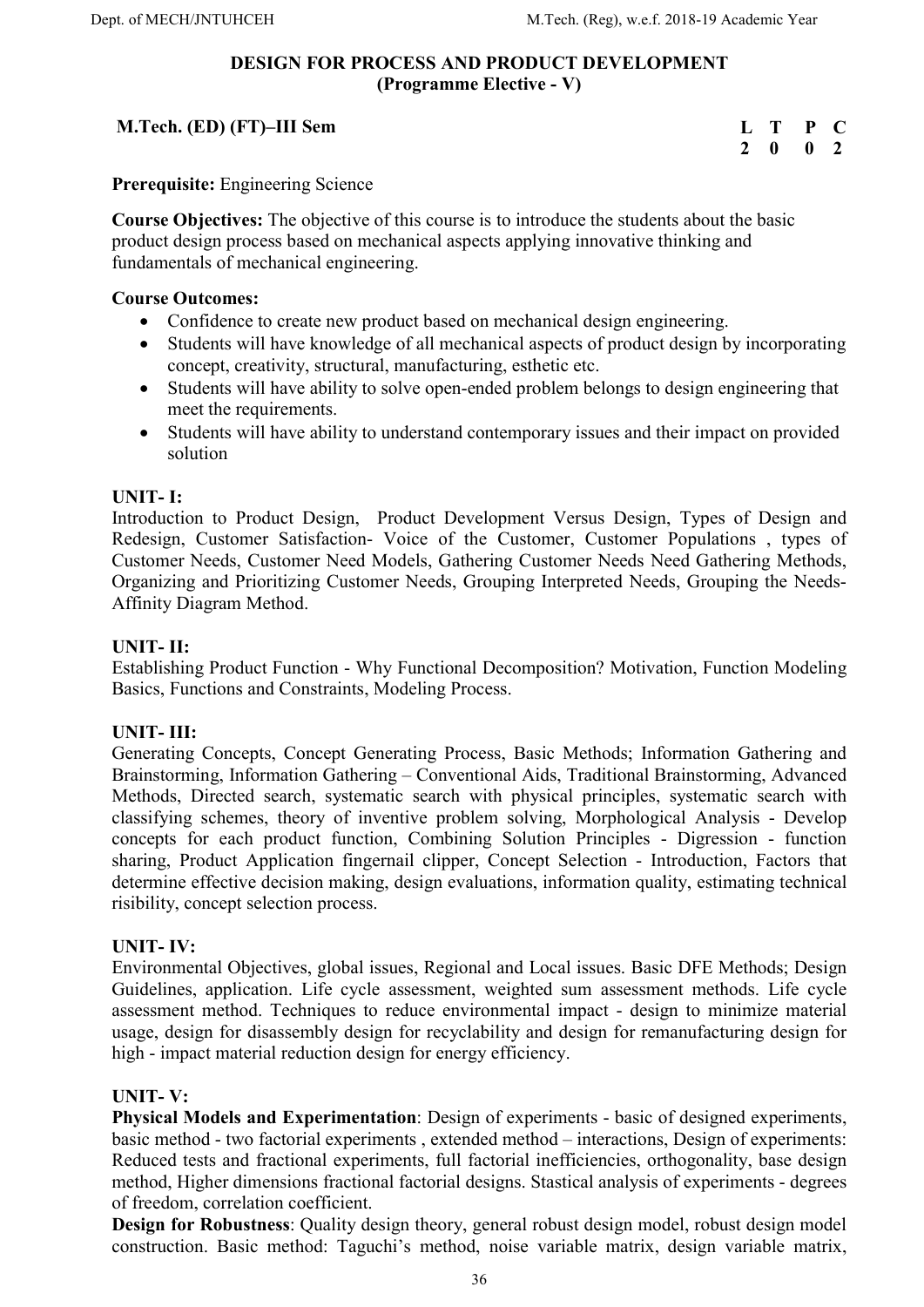experimental matrix, single to noise ratios, selection of a target design, parameter design and the Taguchi philosophy. Advantage analysis - Probability Theory Sizing the variation, general robust design Problem formulation.

## Text Books:

- 1. Integrated product and process design and development by Edward B.Magrab, Satyandra K Gupta et al, CRC Press, 2nd Edition.
- 2. Engineering Design by George E. Dieter, Linda C. Schmidt, McGraw- Hill, International Edition,  $4^{th}$  Edition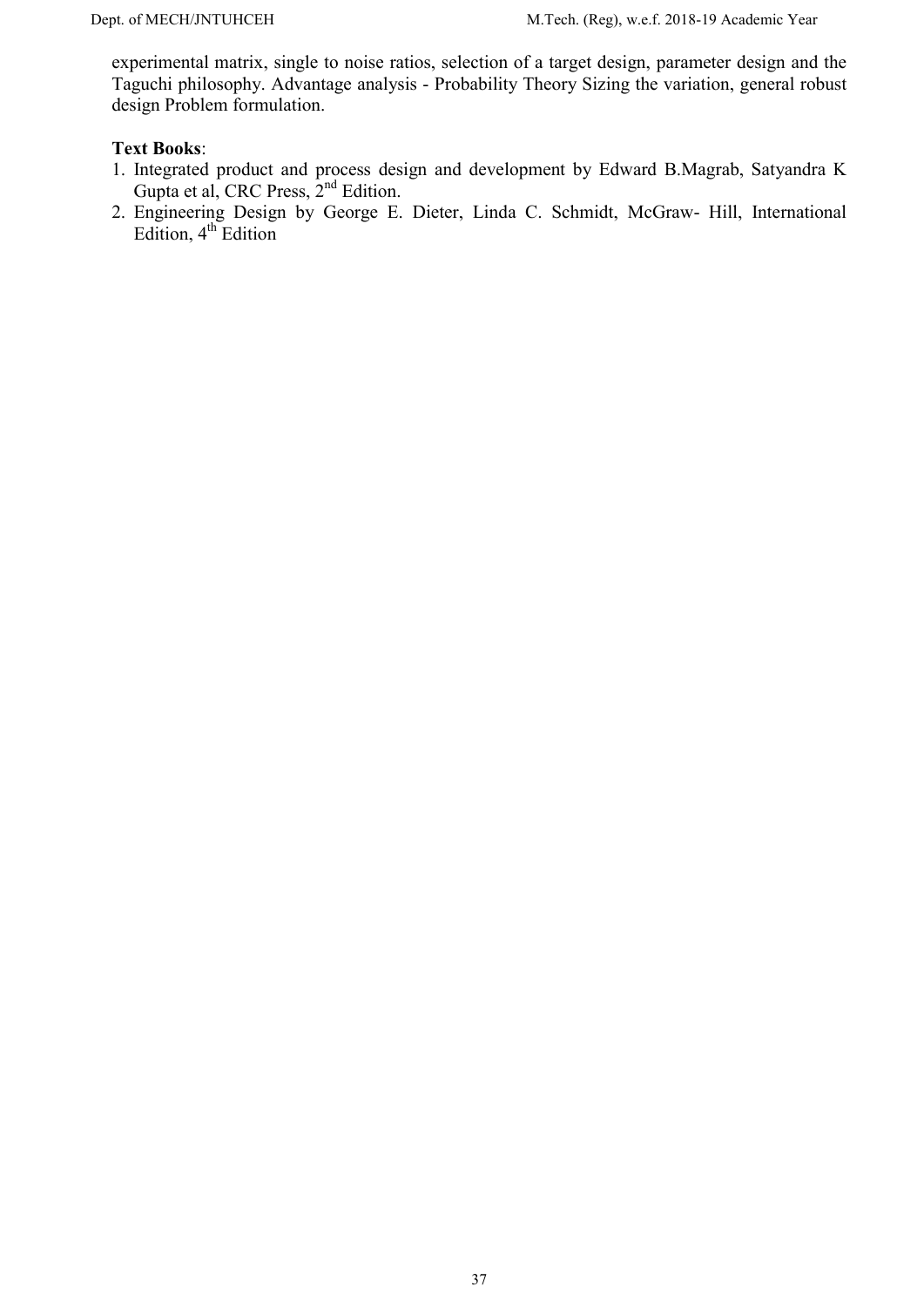#### MICROPROCESSORS IN AUTOMATION (Open Elective)

## M.Tech. (ED) (FT)–III Sem

L T P C 2 0 0 2

Prerequisites: Introduction to Logic Design, Programming and Introductory Data Structures

Course Objectives: To introduce the basic concepts of Digital circuits, Microprocessor system and digital controller

Course Outcomes: Students who have done this course will have a good idea of the use of microprocessors for automation

## UNIT-I:

Introduction to Number Systems, codes, digital electronics: Logic Gates, combinational circuits design, Flip-flops, Sequential logic circuits design: Counters, Shift registers.

## UNIT-II:

Introduction to 8085 Functional Block Diagram, Registers, ALU, Bus systems, Timing and control signals, Machine cycles, instruction cycle and timing states, instruction timing diagrams, Memory interfacing.

## UNIT-III:

Assembly Language Programming: Addressing modes, Instruction set, simple programs in 8085; Concept of Interrupt, Need for Interrupts, Interrupt structure, Multiple Interrupt requests and their handling, Programmable interrupt controller.

#### UNIT-IV:

Interfacing peripherals: Programmable peripheral interface (8255), Interfacing Analog to Digital Converter & Digital to Analog converter, Multiplexed seven segments LED display systems, Stepper Motor Control, Data Communication: Serial Data communication (8251), Programmable Timers (8253); 8086/8088 Microprocessor and its advanced features.

#### UNIT-V:

Introduction to Digital Control: Sampling theorem, Signal conversion and Processing, Z-Transform, Digital Filters, Implementation of Digital Algorithm.

#### Text Books:

- 1. Digital Computer Electronics: An Introduction to Microcomputers by Albert Pual Malvino, Tata McGraw-Hill Publishing Company Ltd.
- 2. Digital Electronics: An Introduction to Theory and Practice by William H. Gothmann, PHI Learning Private Limited
- 3. Microprocessor Architecture, Programming, and Applications with the 8085 by Ramesh Gaonkar, PENRAM International Publishers.
- 4. Digital Control Systems by Benjamin C. Kuo, Oxford University Press (2/e, Indian Edition, 2007).

- 1. Digital and Microprocessor Engineering by S.J.Cahill, Wllis Horwood Limited (John Wiley & Sons)
- 2. Microprocessors and Interfacing: Programming and Hardware by Douglas V. Hall
- 3. Microcomputer Experimentation with the Intel SDK-85 by Lance A. Leventhal, Prentice Hall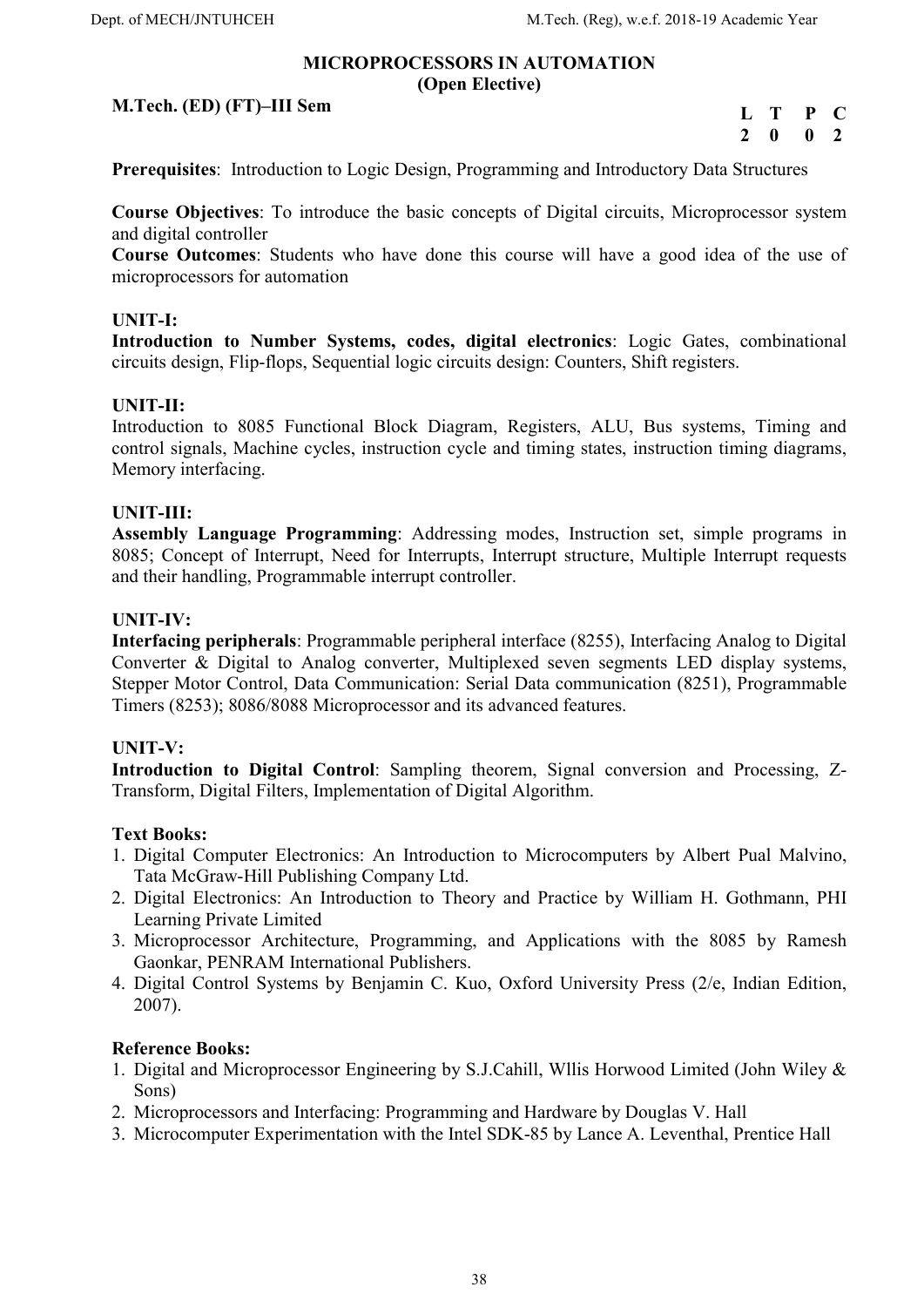#### COMPOSITE MATERIALS (Open Elective)

#### M.Tech. (ED) (FT) –III Sem

| $\mathbf{L}$  | T | $\mathbf{P}$ | C   |
|---------------|---|--------------|-----|
| $\mathcal{L}$ | 0 | 0            | - 2 |

Prerequisite: Structure and properties of composite materials and design procedures for composite structures

#### Course objectives:

To identify the properties of fiber and matrix materials used in commercial composites as well as some common manufacturing teaching and to predict the elastic properties of both long and short fiber and understand the stress-strain relations and establish the failure criteria for laminated structures.

Course Outcomes: At the end of the course the students will be able to

- Understanding of types, manufacturing processes, and applications of composite materials.
- Basic understanding of linear elasticity with emphasis on the difference between isotropic and anisotropic material behavior.
- Ability to analyze problems on macro and micro mechanical behavior of lamina
- Ability to analyze problems on macro mechanical behavior of laminate
- An ability to predict the loads and moments that cause an individual composite layer and a composite laminate to fail and to compute hygro thermal loads in composites.
- An ability to compute the properties of a composite laminate with any stacking sequence.

#### UNIT-I:

Introduction to Composite Materials: Introduction ,Classification Polymer Matrix Composites, Metal Matrix Composites, Ceramic Matrix Composites, Carbon–Carbon Composites, Fiber-Reinforced Composites and nature-made composites, and applications .

#### UNIT-II:

Reinforcements: Fibers- Glass, Silica, Kevlar, carbon, boron, silicon carbide, and born carbide fibers. Particulate composites, Polymer composites, Thermoplastics, Thermosetts, Metal matrix and ceramic composites.

Manufacturing methods: Autoclave, tape production, moulding methods, filament winding, man layup, pultrusion, RTM.

#### UNIT-III:

Macro mechanical Analysis of a Lamina: Introduction, Definitions Stress, Strain, Elastic Moduli, Strain Energy. Hooke's Law for Different Types of Materials, Hooke's Law for a Two-Dimensional Unidirectional Lamina, Plane Stress Assumption, Reduction of Hooke's Law in Three Dimensions to Two Dimensions, Relationship of Compliance and Stiffness Matrix to Engineering Elastic Constants of a Lamina.

#### UNIT-IV:

Macro mechanical Analysis of Laminates: Introduction , Laminate Code , Stress–Strain Relations for a Laminate, In-Plane and Flexural Modulus of a Laminate , Hygrothermal Effects in a Laminate, Warpage of Laminates.

#### UNIT-V:

Failure, Analysis, and Design of Laminates: Introduction, Special Cases of Laminates, Failure Criterion for a Laminate, Design of a Laminated Composite, Other Mechanical Design Issues.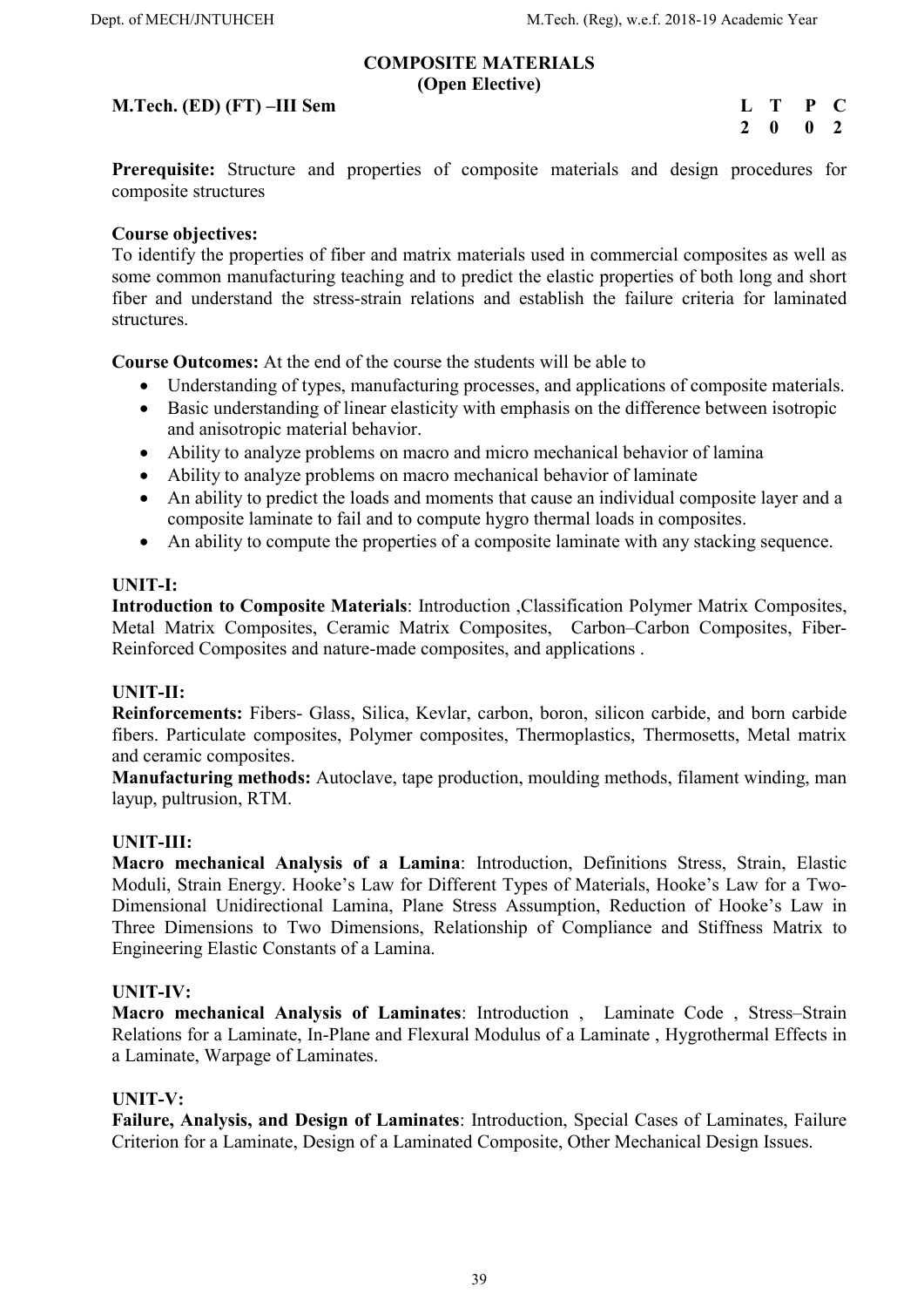## Text Books:

- 1. Mechanics of Composite Materials, Second Edition (Mechanical Engineering), By Autar K.Kaw, Publisher: CRC.
- 2. Engineering Mechanics of Composite Materials by Isaac and M Daniel, Oxford University Press, 1994.

#### Reference Books:

1. Analysis and performance of fibre Composites by B. D. Agarwal and L. J. Broutman, Wiley-Inter science, New York, 1980.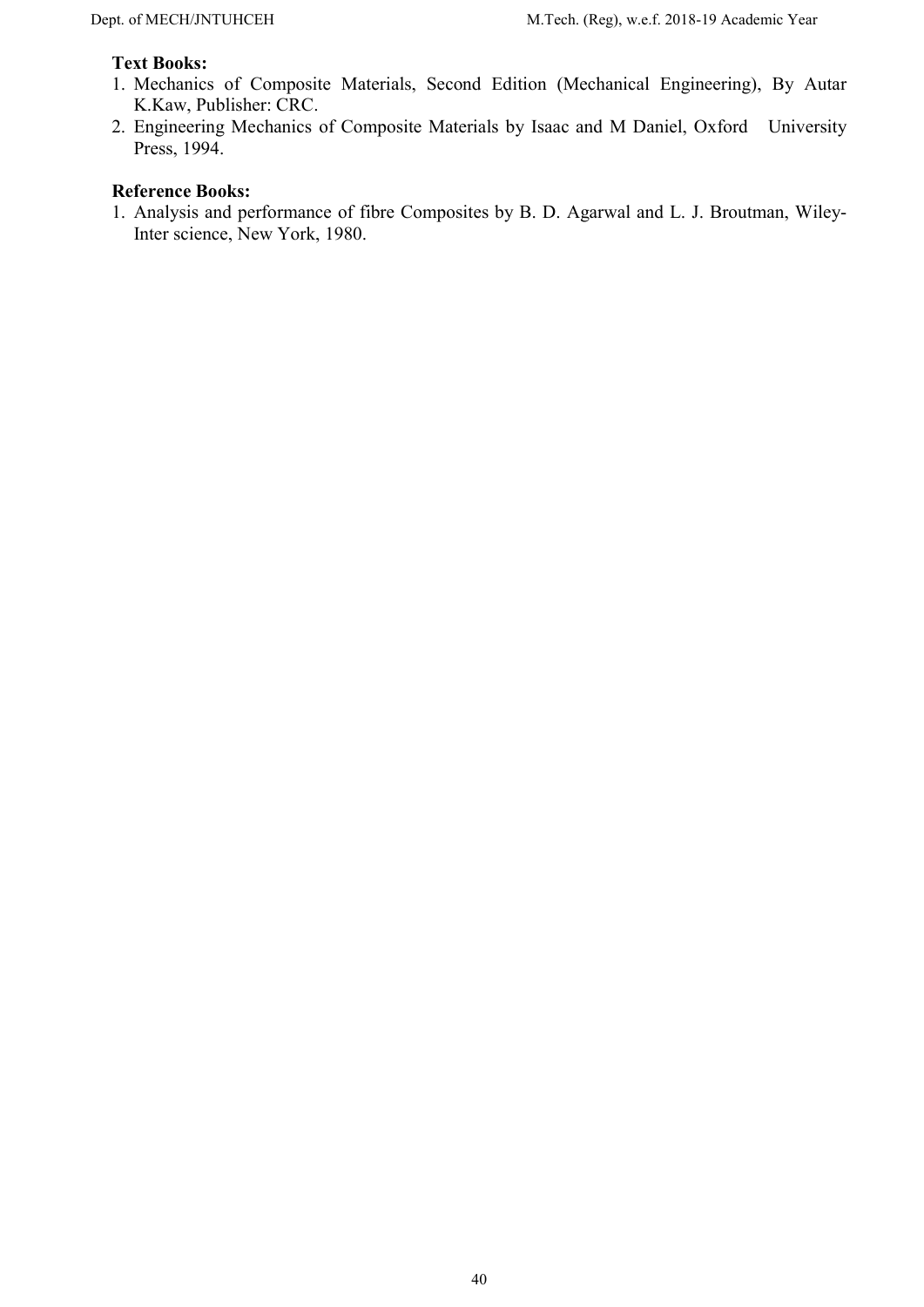#### WASTE TO ENERGY (Open Elective)

#### M.Tech. (ED) (FT)–III Sem

L T P C  $2 \t 0 \t 0 \t 2$ 

Prerequisite: An introductory knowledge of solid and hazardous waste along with some basic understanding of solid waste management at industries

Course Objectives: To prepare the students for successful career in the energy industry, energy service companies, energy utility and consultancy agencies and in the academic and R&D institutions. To produce graduates strong in understanding on energy resources, technologies and systems, energy management fundamentals, and capable in innovative technological intervention towards the present and potential future energy issues. To produce energy professionals, who are sensitive to, and well aware of, the energy issues and concerns, and who can apply their specialized knowledge for the sustainable development.

Course Outcomes: Understood and acquired fundamental knowledge on the science and engineering of energy technologies and systems. Acquired the expertise and skills required for energy auditing and management, economical calculation of energy cost, development, implementation, maintenance of energy systems. Become capable of analysis and design of energy conversion systems. Acquired skills in the scientific and technological communications and project preparation, planning and implementation of energy projects

#### UNIT-I:

Introduction to Energy from Waste: Classification of waste as fuel – Agro based, Forest residue, Industrial waste – MSW – Conversion devices – Incinerators, gasifiers, digestors.

#### UNIT-II:

Biomass Pyrolysis: Pyrolysis – Types, slow fast – Manufacture of charcoal- Methods – Yields and application- Manufacture of pyrolytic oils and gases, yields and applications. Biomass Gasification: Gasifiers- Fixed bed system- Downdraft and updraft gasifiers- Fluidized bed gasifiers- Design, construction and operation- Gasifiers burner arrangement for thermal heating-Gasifier engine arrangement and electrical power – Equilibrium and kinetic consideration in gasifier operation.

#### UNIT-III:

Biomass Combustion: Biomass stoves- Improved chullahs, types, some exotic designs, Fixed bed combustors, Types, Inclined grate combustors, Fluidized bed combustors, Design, construction and operation- Operation of all the above biomass combustors.

#### UNIT-IV:

Biogas: Properties of biogas (Calorific value and composition)- Biogas plant technology and status- Bio energy system – Design and constructional features- Biomass resources and their classification- BIOMASS CONVERSION PROCESS.

#### UNIT-V:

Thermo chemical conversion – Direct combustion – biomass gasification- pyroloysis and liquefaction- biochemical conversion- anerobic digestion- Types of biogas Plants- Applications-Alcohol production from biomass- Bio diesel production- Urban waste to energy conversion-Biomass energy programme in India.